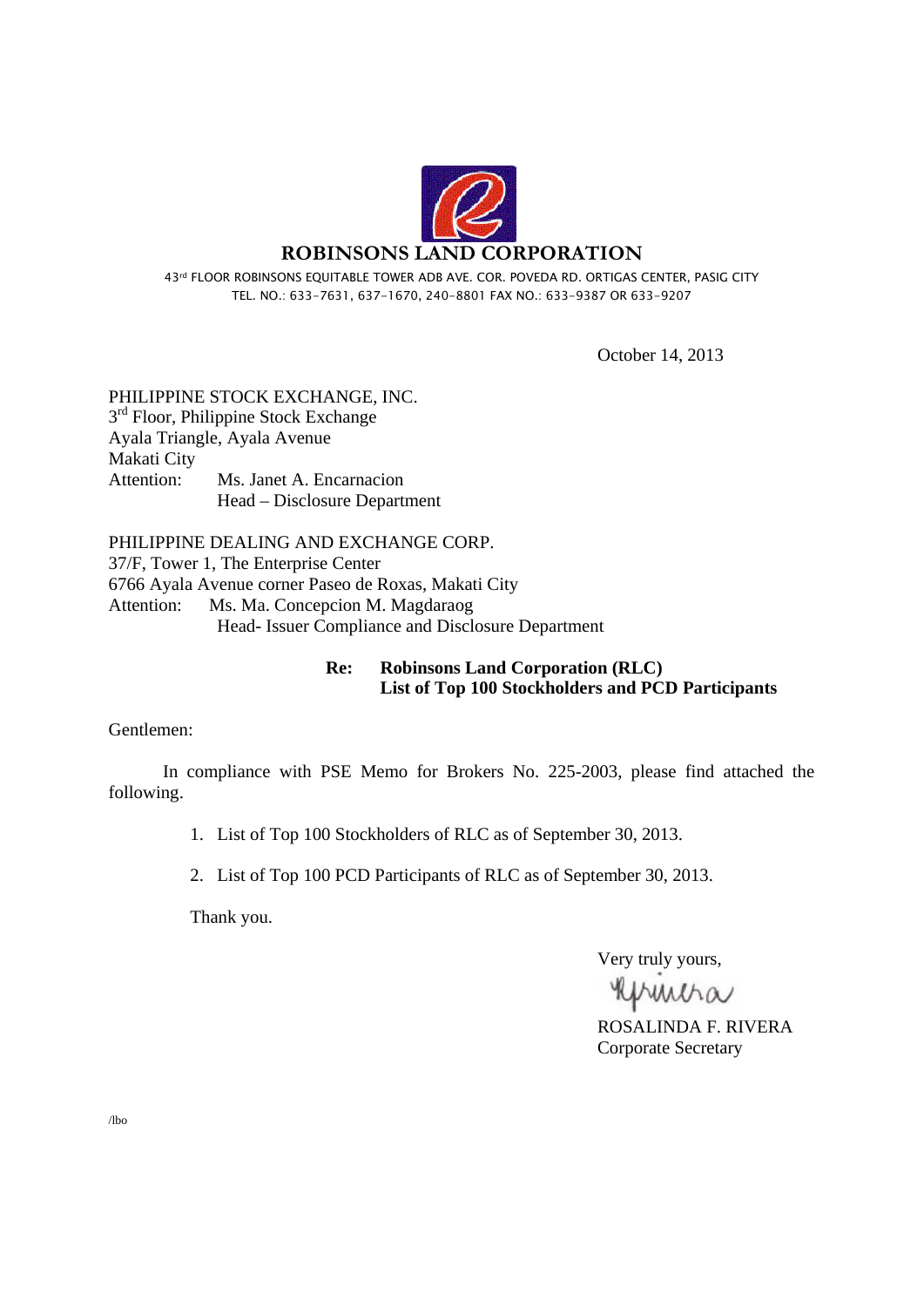| <b>RANK</b>             | STOCKHOLDER<br>NUMBER | <b>STOCKHOLDER NAME</b>                          | <b>NATIONALITY</b> | <b>CERTIFICATE</b> | <b>OUTSTANDING</b><br>SHARES | <b>PERCENTAGE</b> | <b>TOTAL</b>  |
|-------------------------|-----------------------|--------------------------------------------------|--------------------|--------------------|------------------------------|-------------------|---------------|
| 1                       | 10003137              | J. G. SUMMIT HOLDINGS, INC.                      | FIL.               | Ù                  | 2,496,114,787                | 60.9725%          | 2,496,114,787 |
| $\overline{a}$          | 16012118              | PCD NOMINEE CORPORATION (NON-FILIPINO)           | <b>NOF</b>         | U                  | 1,061,568,375                | 25.9309%          | 1,061,568,375 |
| $\overline{\mathbf{3}}$ | 16012119              | PCD NOMINEE CORPORATION (FILIPINO)               | FIL.               | U                  | 501,701,155                  | 12.2550%          | 501,701,155   |
| 4                       | 25003905              | ELIZABETH YU                                     | FIL                | U                  | 8,737,200                    | 0.2134%           | 8,737,200     |
| 5                       | 07009702              | JOHN GOKONGWEI JR.                               | FIL.               | $\cup$             | 8,124,721                    | 0.1984%           | 8,124,721     |
| 6                       | 03018365              | CEBU LIBERTY LUMBER                              | FIL                | U                  | 2,203,200                    | 0.0538%           | 2,203,200     |
| 7                       | 07009708              | JAMES L. GO                                      | FIL.               | $\cup$             | 1,685,994                    | 0.0411%           | 1,685,994     |
| 8                       | 07016023              | ELIZABETH Y. GOKONGWEI AND/OR JOHN GOKONGWEI JR. | FIL                | U                  | 988,000                      | 0.0241%           | 988,000       |
| $\overline{9}$          | 17001996              | QUALITY INVESTMENTS & SEC CORP                   | FIL.               | U                  | 904,200                      | 0.0220%           | 904,200       |
| $10\,$                  | 13011076              | ALBERTO MENDOZA AND/OR JEANIE MENDOZA            | FIL                | U                  | 532,800                      | 0.0130%           | 532,800       |
| 11                      | 0700000004            | ELIZABETH YU GOKONGWEI                           | FIL.               | U                  | 499,500                      | 0.0122%           | 499,500       |
| $12\,$                  | 07009705              | ROBINA YU GOKONGWEI                              | FIL                | U                  | 360,000                      | 0.0087%           | 360,000       |
| 13                      | 07016022              | FREDERICK DY GO                                  | FIL.               | U                  | 337,501                      | 0.0082%           | 337,501       |
| 14                      | 21003475              | SAMUEL C. UY                                     | FIL                | U                  | 324,000                      | 0.0079%           | 324,000       |
| 15                      | 07016020              | JOHN L. GOKONGWEI JR                             | FIL.               | U                  | 300,000                      | 0.0073%           | 300,000       |
| $16\,$                  | 15004202              | ONG TIONG                                        | FIL                | U                  | 204,996                      | 0.0050%           | 204,996       |
| 17                      | 07009704              | LISA YU GOKONGWEI                                | FIL.               | U                  | 180,000                      | 0.0043%           | 180,000       |
| $18\,$                  | 06009348              | FEBTC #103-00507                                 | FIL                | U                  | 156,240                      | 0.0038%           | 156,240       |
| 19                      | 02013410              | FRANCISCO L. BENEDICTO                           | FIL.               | U                  | 150,000                      | 0.0036%           | 150,000       |
| 19                      | 03018571              | CHING TIONG KENG AND/OR CYNTHIA D. CHING         | FIL                | U                  | 150,000                      | 0.0036%           | 150,000       |
| 20                      | 21003474              | ARTHUR C. UY                                     | FIL.               | U                  | 144,000                      | 0.0035%           | 144,000       |
| $\bf{21}$               | 13011099              | CATALINO MACARAIG JR AND/OR ARACELI MACARAIG     | FIL                | U                  | 140,000                      | 0.0034%           | 140,000       |
| 22                      | 20008908              | JOLLY TING                                       | FIL                | U                  | 136,800                      | 0.0033%           | 136,800       |
| 23                      | 03018314              | CHING TIONG KENG                                 | FIL                | U                  | 133,200                      | 0.0032%           | 133,200       |
| 24                      | 20008795              | ANTONIO S. TANJANGCO                             | FIL                | U                  | 126,599                      | 0.0030%           | 126,599       |
| 25                      | 07009721              | G & L SECURITIES CO. INC.                        | FIL                | U                  | 121,400                      | 0.0029%           | 121,400       |
| 26                      | 12010489              | EDWIN B. LIM                                     | FIL                | U                  | 120,000                      | 0.0029%           | 120,000       |
| 26                      | 03018330              | FERDINAND CO AND/OR CHRISTOPHER CO               | FIL                | U                  | 120,000                      | 0.0029%           | 120,000       |
| 27                      | 06008883              | TERESITA FLORES                                  | FIL                | U                  | 108,000                      | 0.0026%           | 108,000       |
| 28                      | 03018452              | VICKY L. CHAN                                    | <b>FIL</b>         | Ù                  | 106,600                      | 0.0026%           | 106,600       |
| 29                      | 03018337              | JAMES L. CHIONGBIAN                              | FIL                | U                  | 100,000                      | 0.0024%           | 100,000       |
| 29                      | 12010488              |                                                  | FIL                | Ù                  |                              | 0.0024%           | 100,000       |
|                         |                       | JENNIFER C. LIM AND/OR JEFFREY C. LIM            |                    | U                  | 100,000                      |                   |               |
| 30                      | 16011697              | CRISTINO L. PANLILIO                             | FIL                |                    | 96,000                       | 0.0023%           | 96,000        |
| 31                      | 03018413              | RAMON L. CHIU                                    | FIL                | U                  | 90,285                       | 0.0022%           | 90,285        |
| 32                      | 18009089              | R. COYIUTO SECURITIES, INC.                      | FIL                | U                  | 82,000                       | 0.0020%           | 82,000        |
| 33                      | 20008798              | DENISA Y. TONG                                   | FIL                | U                  | 81,000                       | 0.0019%           | 81,000        |
| 34                      | 17001936              | TERESITA T. QUAZON                               | FIL                | U                  | 78,000                       | 0.0019%           | 78,000        |
| 35                      | 11002995              | KHOON POI                                        | <b>FIL</b>         | U                  | 73,200                       | 0.0017%           | 73,200        |
| 36                      | 04007384              | ANANDRAM DARGANI                                 | FIL                | U                  | 72,228                       | 0.0017%           | 72,228        |
| 37                      | 0300000009            | DAPHNE AILEEN TAN CHUA                           | FIL                | U                  | 72,000                       | 0.0017%           | 72,000        |
| 37                      | 1200000007            | SUSANA TAN LEE                                   | FIL                | U                  | 72,000                       | 0.0017%           | 72,000        |
| 37                      | 2000000007            | FLIZABETH LIM TAN                                | AMN                | Ü                  | 72,000                       | 0.0017%           | 72,000        |
| 37                      | 2000000006            | LILY ANN LIM TAN                                 | FIL                | U                  | 72,000                       | 0.0017%           | 72,000        |
| 37                      | 2000000005            | GENEVIEVE LIM TAN                                | FIL                | U                  | 72,000                       | 0.0017%           | 72,000        |
| 38                      | 03018364              | JUANITO CUASON                                   | FIL                | U                  | 68,617                       | 0.0016%           | 68,617        |
| 39                      | 03018321              | MICHAEL CHAN                                     | FIL                | Ù                  | 65,000                       | 0.0015%           | 65,000        |
| 40                      | 22003825              | TEOFILO VILLONCO JR.                             | FIL                | U                  | 64,800                       | 0.0015%           | 64,800        |
| 41                      | 08007308              | <b>HAMAHATA TAKERO</b>                           | JAP                | Ù                  | 60,000                       | 0.0014%           | 60,000        |
| 42                      | 1400000001            | ALFREDO Y. NGOCHUA                               | FIL                | U                  | 54,000                       | 0.0013%           | 54,000        |
| 43                      | 19000380              | VICTOR GAN SY                                    | FIL.               | U                  | 50,000                       | 0.0012%           | 50,000        |
| 43                      | 04007499              | DEE KWAN YAN AND/OR CHRISTINA DEE                | FIL                | U                  | 50,000                       | 0.0012%           | 50,000        |
| 43                      | 03021013              | KAREN CHOA                                       | FIL.               | U                  | 50,000                       | 0.0012%           | 50,000        |
| 44                      | 19016189              | SABAS SUAREZ                                     | FIL                | U                  | 49,200                       | 0.0012%           | 49,200        |
| 45                      | 11003006              | LINDA ROSE NG KAWSEK                             | FIL.               | U                  | 48,600                       | 0.0011%           | 48,600        |
| 46                      | 12010306              | L. M. GARCIA & ASSOCIATES INC.                   | FIL                | U                  | 48,000                       | 0.0011%           | 48,000        |
| 46                      | 12010498              | JANET CO LEY                                     | FIL.               | U                  | 48,000                       | 0.0011%           | 48,000        |
| 46                      | 03018404              | ESTRELLA GO CO AND/OR FERDINAND CO               | FIL                | U                  | 48,000                       | 0.0011%           | 48,000        |
| 46                      | 14002598              | PATRICK NGOCHUA                                  | FIL.               | Ù                  | 48,000                       | 0.0011%           | 48,000        |
| 46                      | 0700000006            | RODERICK M. GRACIA                               | FIL                | U                  | 48,000                       | 0.0011%           | 48,000        |
| 46                      | 1900000004            | BENILDA S. SANTOS                                | FIL.               | U                  | 48,000                       | 0.0011%           | 48,000        |
| 46                      | 25003924              | SUSAN YAO                                        | FIL                | U                  | 48,000                       | 0.0011%           | 48,000        |
|                         |                       |                                                  |                    |                    |                              |                   |               |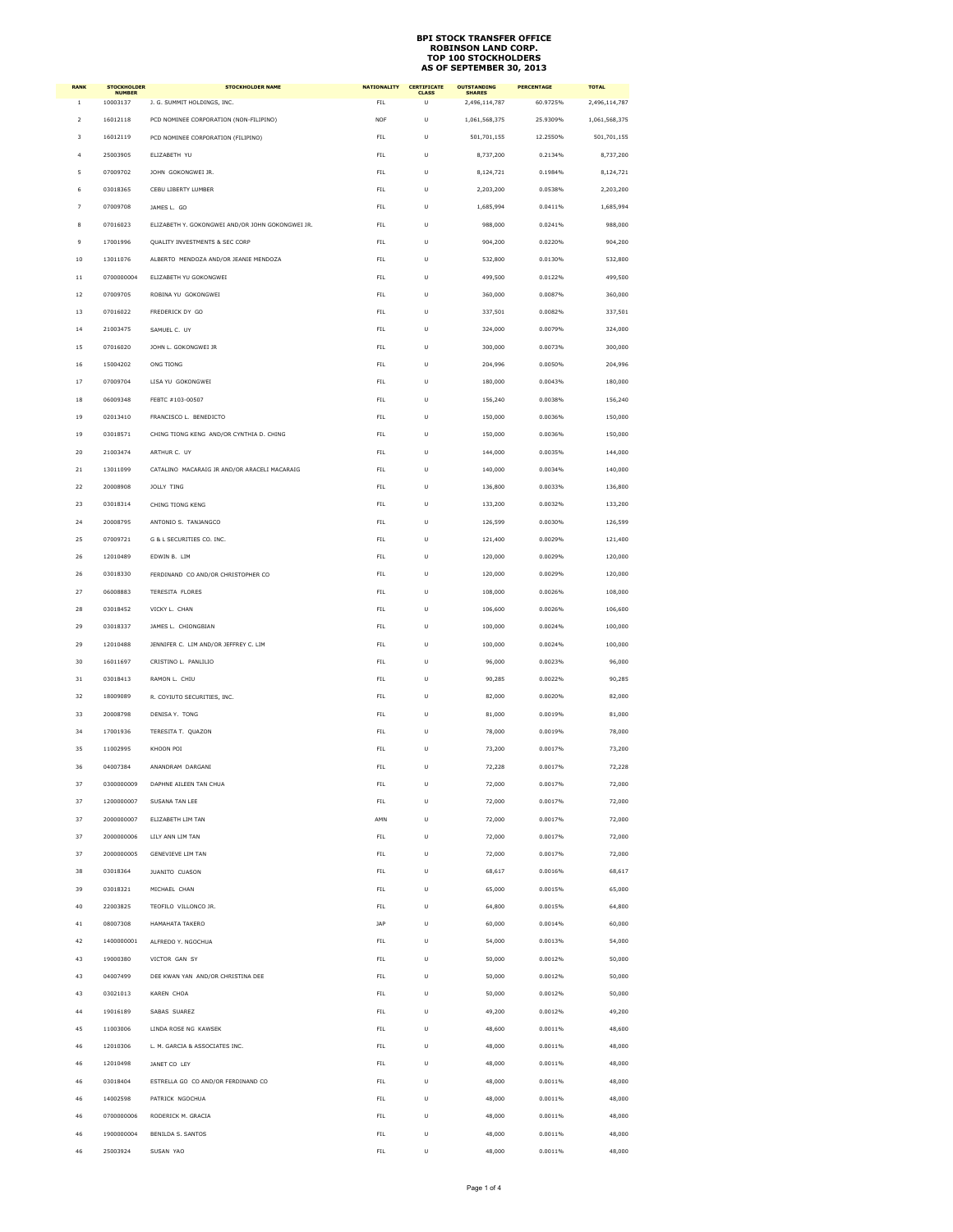| <b>RANK</b> | <b>STOCKHOLDER</b><br><b>NUMBER</b> | <b>STOCKHOLDER NAME</b>                                        | <b>NATIONALITY</b> | <b>CERTIFICATE</b><br><b>CLASS</b> | <b>OUTSTANDING</b><br><b>SHARES</b> | <b>PERCENTAGE</b> | <b>TOTAL</b> |
|-------------|-------------------------------------|----------------------------------------------------------------|--------------------|------------------------------------|-------------------------------------|-------------------|--------------|
| 46          | 21003473                            | ALEXANDER C. UY                                                | FIL                | U                                  | 48,000                              | 0.0011%           | 48,000       |
| 47          | 26000617                            | MANUEL B. ZAMORA JR.                                           | FIL                | Ù                                  | 47,400                              | 0.0011%           | 47,400       |
| 48          | 07009735                            | BEBE YU GO                                                     | FIL                | U                                  | 46,400                              | 0.0011%           | 46,400       |
| 49          | 03018549                            | DIANA Y. CHENG                                                 | FIL.               | Ù                                  | 45,000                              | 0.0010%           | 45.000       |
| 49          | 26000613                            | ELBERT ZOSA                                                    | FIL                | U                                  | 45,000                              | 0.0010%           | 45,000       |
| 50          | 26000604                            | ELIZABETH M. ZARATE                                            | FIL.               | Ù                                  | 42,000                              | 0.0010%           | 42,000       |
| 50          | 07009720                            | DEBBIE C. GOH                                                  | FIL                | U                                  | 42,000                              | 0.0010%           | 42,000       |
| 51          | 08007205                            | SYLVESTER S.K. HUNG                                            | <b>BRT</b>         | Ù                                  | 40,000                              | 0.0009%           | 40,000       |
| 51          | 07009851                            | ELIZABETH GOKONGWEI                                            | FIL                | U                                  | 40,000                              | 0.0009%           | 40,000       |
| 51          | 16007361                            | PAN-ASIA SECURITIES CORP.                                      | FIL.               | Ù                                  | 40,000                              | 0.0009%           | 40,000       |
| 52          | 20008811                            | A. ANGEL S. TANJANGCO                                          | FIL                | U                                  | 38,500                              | 0.0009%           |              |
|             |                                     |                                                                |                    |                                    |                                     |                   | 38,500       |
| 53          | 0200000001                          | VIVENCIO JOSE MA, F. BONIFACIO AND/OR MARIA ADIEL S. BONIFACIO | FIL.               | Ù                                  | 38,000                              | 0.0009%           | 38,000       |
| 54          | 26000616                            | ELBERT M. ZOSA                                                 | FIL                | U                                  | 37,500                              | 0.0009%           | 37,500       |
| 55          | 25003906                            | LUCIO YAN                                                      | FIL.               | Ù                                  | 36,000                              | 0.0008%           | 36,000       |
| 55          | 20008820                            | TAKASAGO TRADING CORP. INC.                                    | FIL                | U                                  | 36,000                              | 0.0008%           | 36,000       |
| 55          | 18009105                            | R.J. DEL PAN AND COMPANY                                       | FIL.               | Ù                                  | 36,000                              | 0.0008%           | 36,000       |
| 55          | 18009053                            | RENEE D. RUBIO                                                 | FIL                | U                                  | 36,000                              | 0.0008%           | 36,000       |
| 55          | 03018325                            | <b>ITN ITN G. CHUNG</b>                                        | FIL.               | Ù                                  | 36,000                              | 0.0008%           | 36,000       |
| 55          | 03018312                            | ANTONIO COJUANGCO                                              | FIL                | U                                  | 36,000                              | 0.0008%           | 36,000       |
| 55          | 03018315                            | <b>FRNESTO CAYETANO</b>                                        | FIL.               | Ù                                  | 36,000                              | 0.0008%           | 36,000       |
| 56          | 03018313                            | MIGUEL O. COJUANGCO                                            | FIL                | U                                  | 35,000                              | 0.0008%           | 35,000       |
| 57          | 13007947                            | <b>FDMUNDO MADRAZO</b>                                         | FIL.               | Ù                                  | 32,500                              | 0.0007%           | 32,500       |
|             |                                     |                                                                |                    |                                    |                                     |                   |              |
| 58          | 1800000006                          | RENEE D. RUBIO AND/OR CESAR A. RUBIO                           | FIL                | U                                  | 32,400                              | 0.0007%           | 32,400       |
| 59          | 21003477                            | URBANCORP INVESTMENTS INC.                                     | FIL.               | Ù                                  | 31,500                              | 0.0007%           | 31,500       |
| 59          | 13011188                            | M.E. HOLDING CORPORATION                                       | FIL                | U                                  | 31,500                              | 0.0007%           | 31,500       |
| 59          | 13011189                            | MERCURY GROUP OF COMP. INC                                     | FIL.               | Ù                                  | 31,500                              | 0.0007%           | 31,500       |
| 60          | 08007041                            | HYDEE MANAGEMENT & RESOURCE CORPORATION                        | FIL                | U                                  | 31,200                              | 0.0007%           | 31,200       |
| 61          | 08007076                            | HAO WEE                                                        | FIL                | U                                  | 30,000                              | 0.0007%           | 30,000       |
| 61          | 02008057                            | BELSON SECURITIES, INC.                                        | FIL                | U                                  | 30,000                              | 0.0007%           | 30,000       |
| 61          | 15005157                            | ONG KONG PO                                                    | FIL                | U                                  | 30,000                              | 0.0007%           | 30,000       |
| 61          | 22005338                            | ERIC VILLAFRANCA AND/OR CECILIA CRUCENA                        | FIL                | U                                  | 30,000                              | 0.0007%           | 30,000       |
|             |                                     |                                                                |                    |                                    |                                     |                   |              |
| 62          | 18009064                            | CESAR A. RUBIO AND/OR FELICIDAD RUBIO                          | FIL                | U                                  | 28,800                              | 0.0007%           | 28,800       |
| 62          | 12010318                            | NELSON LIM                                                     | FIL                | U                                  | 28,800                              | 0.0007%           | 28,800       |
| 63          | 21003495                            | UBP TA#210-50078-8                                             | FIL                | U                                  | 28,000                              | 0.0006%           | 28,000       |
| 64          | 26000608                            | JESUS F. ZARANDIN                                              | FIL                | U                                  | 26,400                              | 0.0006%           | 26,400       |
| 65          | 09003427                            | INDOSUEZ MLA A/C 10849                                         | <b>BRT</b>         | U                                  | 26,000                              | 0.0006%           | 26,000       |
| 65          | 06009321                            | FRANCISCO ORTIGAS SEC., INC. A/C NO. 3633                      | FIL                | U                                  | 26,000                              | 0.0006%           | 26,000       |
| 66          | 09003418                            | INTRA-INVEST SECURITIES INC.                                   | FIL                | U                                  | 25,000                              | 0.0006%           | 25,000       |
| 66          | 23000957                            | WARD MANAGEMENT CORPORATION                                    | FIL                | U                                  | 25,000                              | 0.0006%           | 25,000       |
| 66          | 15004201                            | ORIENTRADE SECURITIES INC                                      | FIL                |                                    | 25,000                              | 0.0006%           | 25,000       |
| 67          | 19016142                            | MURIEL SY                                                      | FIL                | U                                  | 24,000                              | 0.0005%           | 24,000       |
| 67          | 19016153                            | JULIO O. SY SR.                                                | FIL                | U                                  | 24,000                              | 0.0005%           | 24,000       |
|             |                                     |                                                                |                    |                                    |                                     |                   |              |
| 67          | 25003868                            | PETER C. L. YU                                                 | FIL                | U                                  | 24,000                              | 0.0005%           | 24,000       |
| 67          | 25003883                            | ROMAN T. YAP                                                   | FIL                | U                                  | 24,000                              | 0.0005%           | 24,000       |
| 67          | 21003497                            | CECIL UNGCO                                                    | FIL                | U                                  | 24,000                              | 0.0005%           | 24,000       |
| 67          | 12010310                            | HONORIO REYES- LAO                                             | FIL                | U                                  | 24,000                              | 0.0005%           | 24,000       |
| 67          | 13011069                            | DANTE MORALES AND/OR MA LUISA MORALES                          | FIL                | U                                  | 24,000                              | 0.0005%           | 24,000       |
| 67          | 03018298                            | MILAGROS CHENG                                                 | FIL                | U                                  | 24,000                              | 0.0005%           | 24,000       |
| 67          | 03018391                            | RICARDO C. CASTRO                                              | FIL                | U                                  | 24,000                              | 0.0005%           | 24,000       |
| 67          | 03018512                            | CRISPA TEXTILES, INC.                                          | FIL                | U                                  | 24,000                              | 0.0005%           | 24,000       |
| 68          | 05003105                            | EBC SECURITIES CORP.                                           | FIL                | U                                  | 22,800                              | 0.0005%           | 22,800       |
| 69          | 23000948                            |                                                                | FIL                | U                                  | 22,600                              | 0.0005%           | 22,600       |
|             |                                     | WESTIN SECURITIES CORPORATION                                  |                    |                                    |                                     |                   |              |
| 70          | 14002599                            | SERGIO LLAMAS NARANJILLA JR.                                   | FIL                | U                                  | 22,500                              | 0.0005%           | 22,500       |
| 70          | 12010352                            | AMADO P. LIM AND/OR HEIDE N. DY                                | FIL                | U                                  | 22,500                              | 0.0005%           | 22,500       |
| 71          | 20009009                            | JUANITO TAN AND/OR CHRISTINE TAN                               | FIL                | U                                  | 22,000                              | 0.0005%           | 22,000       |
| 72          | 1300000002                          | SHAM H. MIRCHANDANI                                            | FIL                | U                                  | 21,325                              | 0.0005%           | 21,325       |
| 73          | 16029622                            | ESMERALDA G. PUNO                                              | FIL.               | Ù                                  | 21,000                              | 0.0005%           | 21,000       |
| 74          | 20008840                            | PACIFICO B. TACUB                                              | FIL                | U                                  | 20,669                              | 0.0005%           | 20,669       |
| 75          | 16011655                            | HERNANDO B. PEREZ                                              | <b>FIL</b>         | Ù                                  | 20,571                              | 0.0005%           | 20.571       |
| 76          | 18009090                            | R. NUBLA SECURITIES INC.                                       | FIL                | U                                  | 20,500                              | 0.0005%           | 20,500       |
| 77          | 25003875                            |                                                                | FIL                | U                                  |                                     | 0.0004%           |              |
|             |                                     | LOPE M. YUVIENCO                                               |                    |                                    | 20,400                              |                   | 20,400       |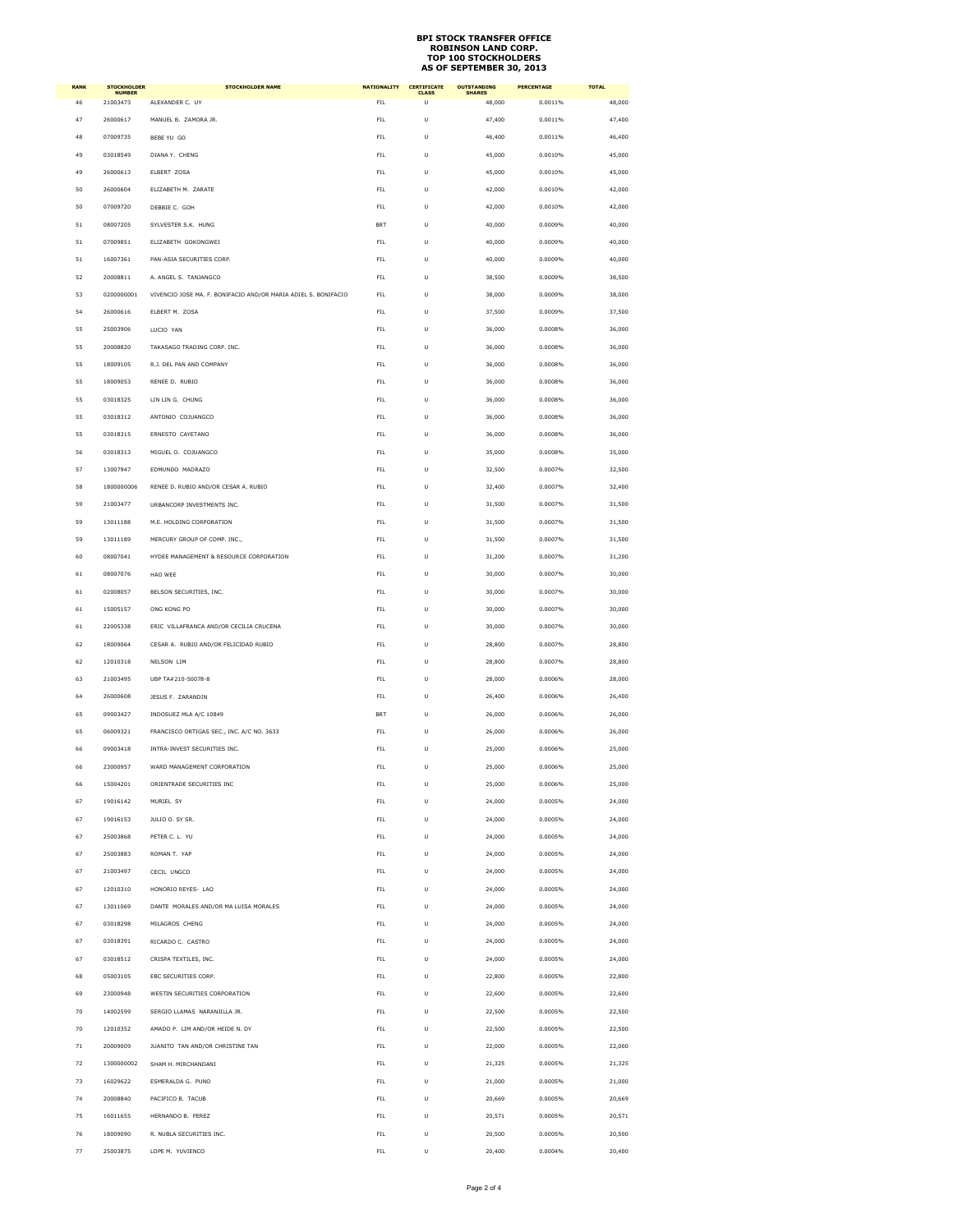| <b>RANK</b> | <b>STOCKHOLDER</b><br><b>NUMBER</b> | <b>STOCKHOLDER NAME</b>                                    | <b>NATIONALITY</b> | <b>CERTIFICATE</b><br><b>CLASS</b> | <b>OUTSTANDING</b> | <b>PERCENTAGE</b> | <b>TOTAL</b> |
|-------------|-------------------------------------|------------------------------------------------------------|--------------------|------------------------------------|--------------------|-------------------|--------------|
| 78          | 20008883                            | <b>TSAI SZU</b>                                            | FIL.               | U                                  | 20,000             | 0.0004%           | 20,000       |
| 78          | 25003939                            | ELVIS YOUNG                                                | FIL                | U                                  | 20,000             | 0.0004%           | 20,000       |
| 78          | 16011750                            | PHIL ASIA LIFE ASSURANCE CORPORATION                       | FIL                | U                                  | 20,000             | 0.0004%           | 20,000       |
| 78          | 14002597                            | NG LENG                                                    | FIL                | U                                  | 20,000             | 0.0004%           | 20,000       |
| 78          | 13011265                            | ARACELI A. MACARAIG                                        | FIL                | U                                  | 20,000             | 0.0004%           | 20,000       |
| 78          | 07009849                            | HOPE YU GOKONGWEI                                          | FIL                | U                                  | 20,000             | 0.0004%           | 20,000       |
| 78          | 07009850                            | FAITH YU GOKONGWEI                                         | FIL                | Ù                                  | 20,000             | 0.0004%           | 20,000       |
| 78          | 06009153                            | FEBTC #202-00043                                           | <b>FIL</b>         | U                                  | 20,000             | 0.0004%           | 20,000       |
| 79          | 11002998                            | NENITA D. KAPCHAN                                          | FIL                | Ù                                  | 19,800             | 0.0004%           | 19,800       |
| 80          | 15004196                            | ISIDRO ONG                                                 | FIL                | U                                  | 19,200             | 0.0004%           | 19,200       |
| 81          | 20014705                            | ROSALINA LEE TIU                                           | FIL                | Ù                                  | 19,000             | 0.0004%           | 19,000       |
| 82          | 1300000001                          | DOULATRAM MELWANI                                          | IND                | U                                  | 18,675             | 0.0004%           | 18,675       |
| 83          | 03018408                            | FELIPE CHAN                                                | FIL                | U                                  | 18,300             | 0.0004%           | 18,300       |
| 84          | 04007439                            | ELADIO DELOS SANTOS                                        | FIL                | U                                  | 18,057             | 0.0004%           | 18,057       |
| 84          | 12010487                            | CHARLIE LIM                                                | FIL                | Ù                                  | 18,057             | 0.0004%           | 18,057       |
| 84          | 19016225                            | BRENDA SO                                                  | <b>FIL</b>         | U                                  | 18,057             | 0.0004%           | 18,057       |
| 85          | 19016255                            | CESAR A. SEVILLA                                           | FIL                | U                                  | 18,000             | 0.0004%           | 18,000       |
| 85          | 19016258                            | SUN HUNG KAI SEC (PHIL) INC (A/C #RU002)                   | FIL                | U                                  | 18,000             | 0.0004%           | 18,000       |
| 85          | 14002576                            | CELINA NGOCHUA                                             | FIL                | Ù                                  | 18,000             | 0.0004%           | 18,000       |
| 85          | 17001934                            | J. ANTONIO QUILA                                           | <b>FIL</b>         | U                                  | 18,000             | 0.0004%           | 18,000       |
| 85          | 12010392                            | EDDIE LIM                                                  | FIL                | U                                  | 18,000             | 0.0004%           | 18,000       |
| 85          | 12016168                            | MANUEL M. LOPEZ                                            | FIL                | U                                  | 18,000             | 0.0004%           | 18,000       |
| 85          | 07009692                            | MA. PAZ MADRIGAL GONZALES                                  | FIL                | U                                  | 18,000             | 0.0004%           | 18,000       |
| 85          | 07009758                            | MIGUELA SY GO                                              | <b>FIL</b>         | U                                  | 18,000             | 0.0004%           | 18,000       |
| 85          | 03018464                            | LILY L. CU                                                 | FIL                | U                                  | 18,000             | 0.0004%           | 18,000       |
| 85          | 03018473                            | CATHERINE CHOA                                             | FIL                | U                                  | 18,000             | 0.0004%           | 18,000       |
| 85          | 03018319                            | MODESTA CORDERO                                            | FIL                | U                                  | 18,000             | 0.0004%           | 18,000       |
| 85          | 03018355                            | THERESA CHUA                                               | FIL                | Ù                                  | 18,000             | 0.0004%           | 18,000       |
| 85          | 02008074                            | <b>JULIA P. BAUTISTA</b>                                   | <b>FIL</b>         | U                                  | 18,000             | 0.0004%           | 18,000       |
| 85          | 02008117                            | TERESA BARRETTO                                            | FIL                | U                                  | 18,000             | 0.0004%           | 18,000       |
| 86          | 03018304                            | BERNICE Y. CUA                                             | FIL                | U                                  | 17,600             | 0.0004%           | 17,600       |
| 87          | 08007068                            | RAFAEL G. HECHANOVA AND/OR EUMELIA C. HECHANOVA            | FIL                | U                                  | 16,800             | 0.0004%           | 16,800       |
| 87          | 25003897                            | ELVIS YOUNG AND/OR MARGARET YU                             | FIL                | U                                  | 16,800             | 0.0004%           | 16,800       |
| 88          | 10003106                            | J. M. BARCELON & CO. INC.                                  | <b>FIL</b>         | U                                  | 16,000             | 0.0003%           | 16,000       |
| 89          | 04007347                            | DMT SECURITIES (PHILS.) INC.                               | FIL                | U                                  | 15,400             | 0.0003%           | 15,400       |
| 90          | 07009747                            | VICTOR Q. GARCIA                                           | FIL                | U                                  | 15,200             | 0.0003%           | 15,200       |
| 91          | 17002043                            | ESPERANZA U. QUA                                           | FIL                | U                                  | 15,000             | 0.0003%           | 15,000       |
| 91          | 14002583                            | ALESSANDRO R. NADAL AND/OR VIRGINIA NADAL                  | FIL                | U                                  | 15,000             | 0.0003%           | 15,000       |
| 92          | 20008918                            | TORRANCE DEVELOPMENT CORPORATION                           | <b>FIL</b>         | U                                  | 14,650             | 0.0003%           | 14,650       |
| 93          | 25003902                            | CONSUELO YSMAEL                                            | SPN                | U                                  | 14,400             | 0.0003%           | 14,400       |
| 93          | 18009049                            | MARY DE LEON RUFINO                                        | FIL                | U                                  | 14,400             | 0.0003%           | 14,400       |
| 93          | 19016303                            | SUN HUNG KAI SEC (PHIL) INC (A/C #MA046)                   | <b>FIL</b>         | U                                  | 14,400             | 0.0003%           | 14,400       |
| 93          | 18009148                            | PROSERFINA M. RUMBAWA                                      | FIL                | U                                  | 14,400             | 0.0003%           | 14,400       |
| 94          | 21003476                            | UBP SECURITIES, INC.                                       | FIL                | Ù                                  | 14,018             | 0.0003%           | 14,018       |
| 95          | 0300000003                          | PHILIP L. CHIONGBIAN                                       | FIL                | U                                  | 14,000             | 0.0003%           | 14,000       |
| 95          | 15004257                            | STEPHEN ONG                                                | <b>FIL</b>         | U                                  | 14,000             | 0.0003%           | 14,000       |
| 95          | 15005163                            | BENITO G. OBLENA                                           | FIL                | U                                  | 14,000             | 0.0003%           | 14,000       |
| 96          | 03018445                            | ALEX CARLOS AND/OR ALEX CARLOS JR.                         | FIL                | U                                  | 13,371             | 0.0003%           | 13,371       |
| 97          | 03018442                            | CAFRA BROTHERS SEC., INC.                                  | FIL                | U                                  | 13,200             | 0.0003%           | 13,200       |
| 98          | 04011823                            | DELFIN S. MA.ANDREA THERESA K.DE LA CRUZ DE LA CRUZ JR. OR | <b>FIL</b>         | U                                  | 12,600             | 0.0003%           | 12,600       |
| 98          | 13011067                            | MONICA B. MANALO                                           | FIL                | U                                  | 12,600             | 0.0003%           | 12,600       |
| 99          | 18005790                            | R & L INVESTMENTS, INC.                                    | FIL                | U                                  | 12,400             | 0.0003%           | 12,400       |
| 100         | 16011756                            | PNB SECURITIES INC.                                        | FIL                | Ù                                  | 12,000             | 0.0002%           | 12,000       |
| 100         | 18010801                            | IRENE VIOLA ROCES                                          | FIL.               | Ù                                  | 12,000             | 0.0002%           | 12,000       |
| 100         | 20008799                            | CIRILO T. TOLOSA                                           | FIL                | U                                  | 12,000             | 0.0002%           | 12,000       |
| 100         | 25003938                            | HERMIN TAN YU                                              | FIL.               | U                                  | 12,000             | 0.0002%           | 12,000       |
| 100         | 01017806                            | EDUARDO C. ARROJADO                                        | FIL                | U                                  | 12,000             | 0.0002%           | 12,000       |
| 100         | 01017896                            | BENJAMIN P. ANGELES                                        | FIL.               | U                                  | 12,000             | 0.0002%           | 12,000       |
| 100         | 21003469                            | UY PHIEK TONG                                              | FIL                | U                                  | 12,000             | 0.0002%           | 12,000       |
| 100         | 20008978                            | WILSON TY                                                  | FIL                | Ù                                  | 12,000             | 0.0002%           | 12,000       |
| 100         | 20008877                            | ANITA L. TIU                                               | FIL                | U                                  | 12,000             | 0.0002%           | 12,000       |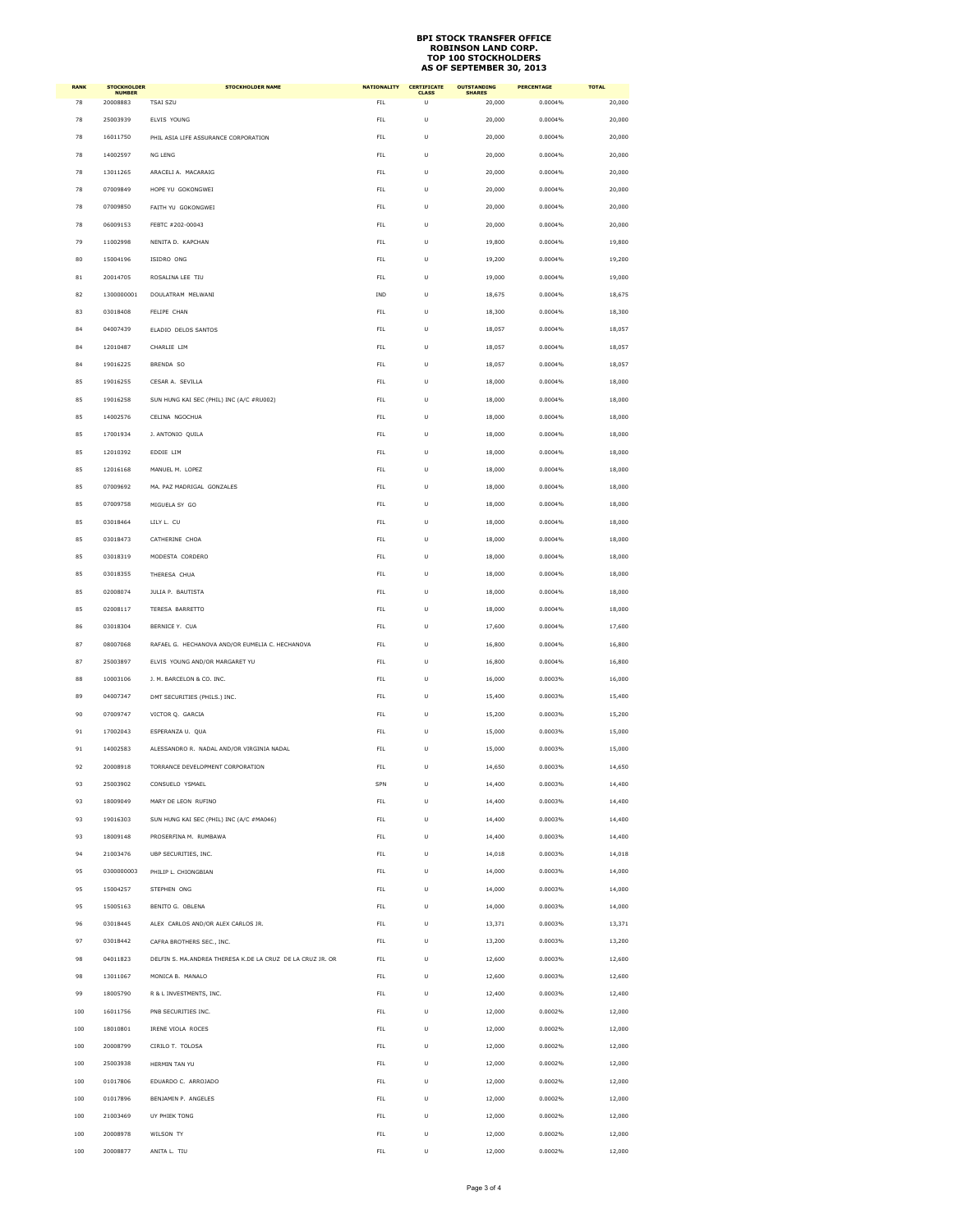| <b>RANK</b>        | <b>STOCKHOLDER</b><br><b>NUMBER</b> | <b>STOCKHOLDER NAME</b>                  | <b>NATIONALITY</b> | <b>CERTIFICATE</b><br><b>CLASS</b> | <b>OUTSTANDING</b><br><b>SHARES</b> | <b>PERCENTAGE</b> | <b>TOTAL</b>  |
|--------------------|-------------------------------------|------------------------------------------|--------------------|------------------------------------|-------------------------------------|-------------------|---------------|
| 100                | 25003892                            | CLIFFORD CHUA VELASCO YU                 | FIL.               | U                                  | 12,000                              | 0.0002%           | 12,000        |
| 100                | 25003877                            | AMELIA C. YLAGAN                         | FIL.               | Ù                                  | 12,000                              | 0.0002%           | 12,000        |
| 100                | 25003911                            | RUBEN YU                                 | FIL                | Ù                                  | 12,000                              | 0.0002%           | 12,000        |
| 100                | 12016176                            | RENATO V. LORENZO                        | FIL.               | Ù                                  | 12,000                              | 0.0002%           | 12,000        |
| 100                | 12016177                            | VIRGINIA V. LORENZO                      | FIL.               | Ù                                  | 12,000                              | 0.0002%           | 12,000        |
| 100                | 12016178                            | EDUARDO V. LORENZO                       | FIL                | U                                  | 12,000                              | 0.0002%           | 12,000        |
| 100                | 12010356                            | BENITO Y. LUNA                           | FIL                | Ù                                  | 12,000                              | 0.0002%           | 12,000        |
| 100                | 11002996                            | M. KRISHNAN                              | FIL.               | Ù                                  | 12,000                              | 0.0002%           | 12,000        |
| 100                | 12010316                            | MARY ELIZABETH S. LESACA                 | FIL.               | Ù                                  | 12,000                              | 0.0002%           | 12,000        |
| 100                | 07009722                            | OSCAR GRANDE                             | FIL                | Ù                                  | 12,000                              | 0.0002%           | 12,000        |
| 100                | 08007146                            | CARMEN HENARES AND/OR ANTONIO M. HENARES | FIL.               | U                                  | 12,000                              | 0.0002%           | 12,000        |
| 100                | 06008675                            | F. YAP SECURITIES, INC.                  | FIL.               | U                                  | 12,000                              | 0.0002%           | 12,000        |
| 100                | 04007340                            | MERLE F. DE LA CRUZ-ODI                  | FIL                | U                                  | 12,000                              | 0.0002%           | 12,000        |
| 100                | 04007354                            | JOSE DE GUZMAN                           | FIL                | Ù                                  | 12,000                              | 0.0002%           | 12,000        |
| 100                | 03018410                            | EDWIN L. CHENG                           | FIL.               | U                                  | 12,000                              | 0.0002%           | 12,000        |
| 100                | 03018368                            | LUCIE Y. CU                              | FIL.               | Ù                                  | 12,000                              | 0.0002%           | 12,000        |
| 100                | 03018302                            | LUCY CHUA                                | FIL                | U                                  | 12,000                              | 0.0002%           | 12,000        |
| 100                | 03018317                            | EDUARDO J. CORTES                        | FIL.               | U                                  | 12,000                              | 0.0002%           | 12,000        |
| 100                | 02008080                            | ANNADEL K. UY BOMPING                    | FIL.               | U                                  | 12,000                              | 0.0002%           | 12,000        |
| 100                | 02008075                            | FELIXBERTO U. BUSTOS JR.                 | FIL                | U                                  | 12,000                              | 0.0002%           | 12,000        |
| 100                | 02008067                            | LUTGARDA C. BAQUIRAN                     | FIL                | U                                  | 12,000                              | 0.0002%           | 12,000        |
| <b>GRAND TOTAL</b> |                                     |                                          |                    |                                    |                                     |                   | 4,091,612,848 |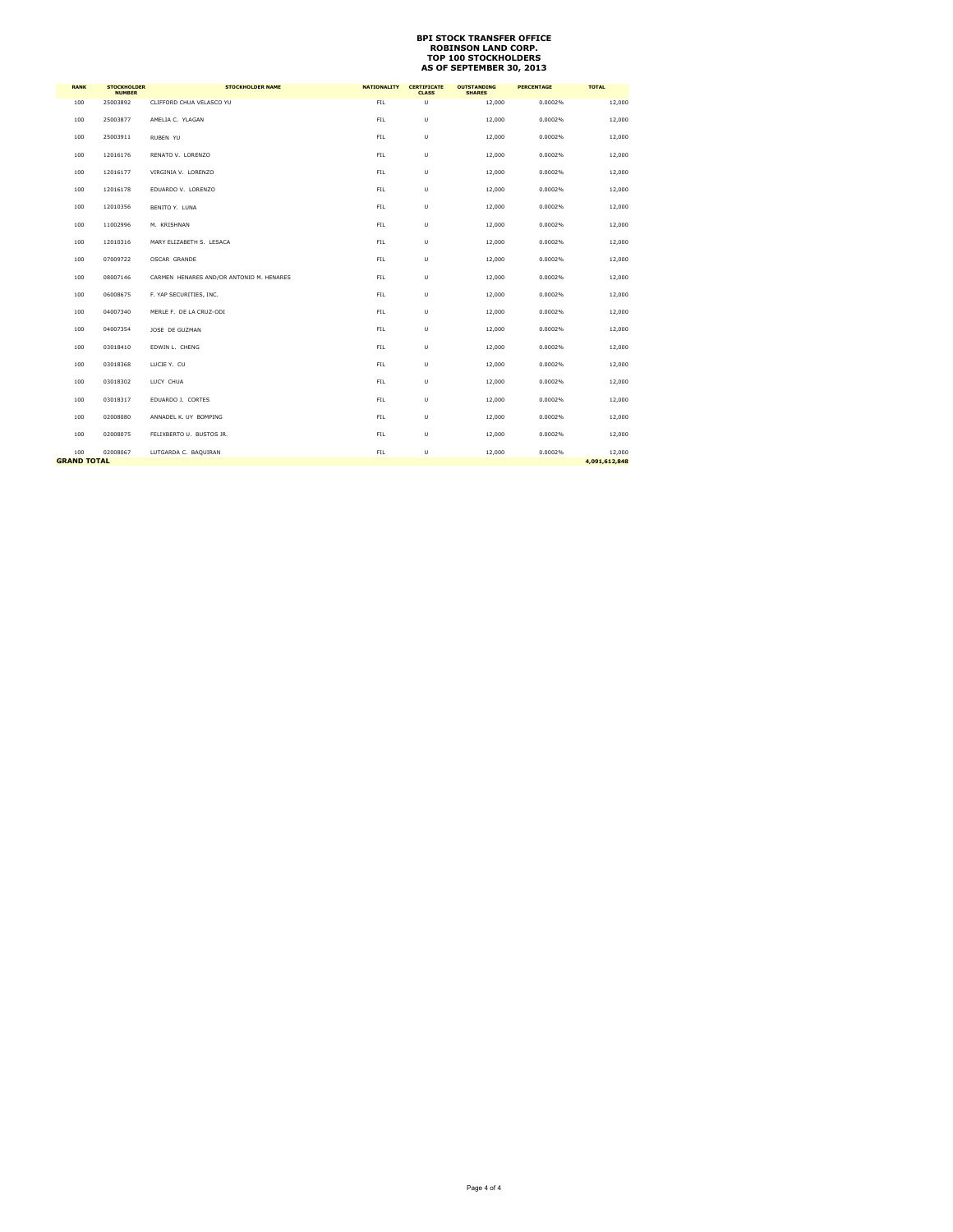**RBKPS006** 

#### Philippine Depository & Trust Corp.

**PCDUSER1** 

Philippine Depository & Trust Corp.

**F** PDTC

#### **OUTSTANDING BALANCES FOR A SPECIFIC COMPANY**

Company Code - RLC000000000 & Company Name - ROBINSON LAND

Business Date  $09/30/2013$ 

| <b>BPID</b><br><b>ACCOUNT NO. ADDRESS</b> | <b>BP NAME</b>                                                                                                                                          | <b>ACCOUNT TYPE</b><br><b>TELEPHONE NUMBER</b>  | <b>ID TYPE</b><br><b>ID NUMBER</b>          | <b>INVESTOR TYPE</b><br><b>COUNTRY</b> | <b>HOLDINGS</b><br><b>TAXCODE</b> |
|-------------------------------------------|---------------------------------------------------------------------------------------------------------------------------------------------------------|-------------------------------------------------|---------------------------------------------|----------------------------------------|-----------------------------------|
| 10100000000<br>5                          | A & A SECURITIES, INC.<br>Rm. 1906 Ayala Ave. Condominium 6776 Ayala Ave. 810-54-01<br>Makati City<br>Metropolitan Manila<br>1200                       | <b>Omnibus Without Client</b>                   | Tax Identification Number<br>2              | Domestic<br><b>PHILIPPINES</b>         | 754,250.00<br><b>PH10</b>         |
| 10200000000<br>5                          | ABACUS SECURITIES CORPORATION<br>Unit 2904-A East Tower, PSE Centre Exchange Road 634-2105<br>Ortigas Center Pasig City<br>Metropolitan Manila<br>1600  | <b>Omnibus Without Client</b>                   | Tax Identification Number<br>3              | Domestic<br><b>PHILIPPINES</b>         | 2,751,177.00<br><b>PH10</b>       |
| 10200000000                               | ABACUS SECURITIES CORPORATION<br>Unit 2904-A East Tower, PSE Centre Exchange Road. 634-2105<br>Ortigas Center Pasig City<br>Metropolitan Manila<br>1600 | Own                                             | <b>Tax Identification Number</b><br>3       | Domestic<br><b>PHILIPPINES</b>         | 13,180.00<br><b>NWT</b>           |
| 10300000000                               | ACCORD CAPITAL EQUITIES CORPORATION<br>Unit 1101 Orient Square Building Emerald Avenue<br>Ortigas Center, Pasig City<br>Metropolitan Manila<br>1600     | <b>Omnibus Without Client</b><br>687-5071 to 74 | Tax Identification Number<br>$\overline{4}$ | Foreign<br><b>PHILIPPINES</b>          | 7,859.00<br>FMX1                  |
| 10300000000<br>5                          | ACCORD CAPITAL EQUITIES CORPORATION<br>Unit 1101 Orient Square Building Emerald Avenue<br>Ortigas Center, Pasig City<br>Metropolitan Manila<br>1600     | <b>Omnibus Without Client</b><br>687-5071 to 74 | Tax Identification Number<br>$\overline{4}$ | Domestic<br><b>PHILIPPINES</b>         | 502,359.00<br><b>PH10</b>         |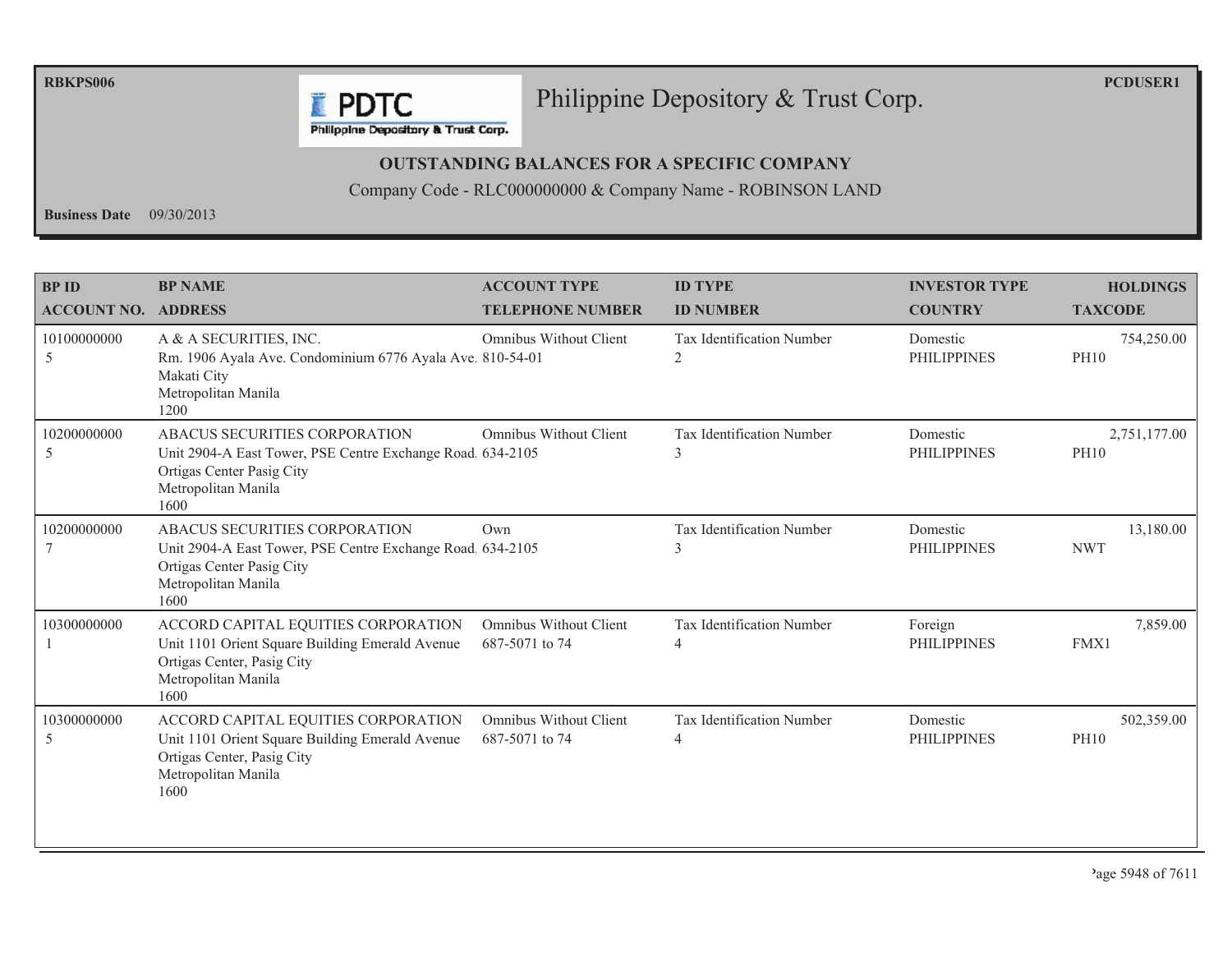| <b>BPID</b>                | <b>BP NAME</b>                                                                                                                                                                      | <b>ACCOUNT TYPE</b>               | <b>ID TYPE</b>                              | <b>INVESTOR TYPE</b>           | <b>HOLDINGS</b>          |
|----------------------------|-------------------------------------------------------------------------------------------------------------------------------------------------------------------------------------|-----------------------------------|---------------------------------------------|--------------------------------|--------------------------|
| <b>ACCOUNT NO. ADDRESS</b> |                                                                                                                                                                                     | <b>TELEPHONE NUMBER</b>           | <b>ID NUMBER</b>                            | <b>COUNTRY</b>                 | <b>TAXCODE</b>           |
| 10300000000<br>6           | ACCORD CAPITAL EQUITIES CORPORATION<br>Unit 1101 Orient Square Building Emerald Avenue<br>Ortigas Center, Pasig City<br>Metropolitan Manila<br>1600                                 | Settlement<br>687-5071 to 74      | Tax Identification Number<br>4              | Domestic<br><b>PHILIPPINES</b> | 30,000.00<br><b>NWT</b>  |
| 10300000000<br>7           | ACCORD CAPITAL EQUITIES CORPORATION<br>Unit 1101 Orient Square Building Emerald Avenue<br>Ortigas Center, Pasig City<br>Metropolitan Manila<br>1600                                 | Own<br>687-5071 to 74             | Tax Identification Number<br>$\overline{4}$ | Domestic<br><b>PHILIPPINES</b> | 45,000.00<br><b>NWT</b>  |
| 10400000000                | A. T. DE CASTRO SECURITIES CORP.<br>Suite 701, 7/F Ayala Tower I, Exchange Plaza, Ayala 848-7160 to 65<br>Triangle, Ayala Ave., Makati City<br>Metropolitan Manila<br>1226          | Omnibus Without Client            | Tax Identification Number<br>5              | Foreign<br><b>PHILIPPINES</b>  | 5,500.00<br>FMX1         |
| 10400000000<br>5           | A. T. DE CASTRO SECURITIES CORP.<br>Suite 701, 7/F Ayala Tower I, Exchange Plaza, Ayala 848-7160 to 65<br>Triangle, Ayala Ave., Makati City<br>Metropolitan Manila<br>1226          | Omnibus Without Client            | Tax Identification Number<br>5              | Domestic<br><b>PHILIPPINES</b> | 23,560.00<br><b>PH10</b> |
| 10600000000<br>5           | ALPHA SECURITIES CORP.<br>UNIT 3003, ONE CORPORATE CENTRE, 30TH<br>FLOOR, JULIA VARGAS STREET, COR MERALC<br>AVENUE STREET, ORTIGAS CENTER, PASIG CI<br>Metropolitan Manila<br>1200 | Omnibus Without Client<br>6546806 | Tax Identification Number<br>$\tau$         | Domestic<br><b>PHILIPPINES</b> | 1,500.00<br><b>PH10</b>  |
| 10600000000<br>20          | ALPHA SECURITIES CORP.<br>UNIT 3003, ONE CORPORATE CENTRE, 30TH<br>FLOOR, JULIA VARGAS STREET, COR MERALC<br>AVENUE STREET, ORTIGAS CENTER, PASIG CI<br>Metropolitan Manila<br>1200 | Settlement<br>6546806             | Tax Identification Number<br>$\overline{7}$ | Foreign<br><b>PHILIPPINES</b>  | 90,000.00<br>SZ07        |
| 10900000000<br>6           | <b>BA SECURITIES, INC.</b><br>Rm 401-403 CLMC Bldg, 256-259 EDSA Greenhills 727-5374<br>Mandaluyong City<br>Metropolitan Manila<br>1550                                             | Settlement                        | Tax Identification Number<br>10             | Domestic<br><b>PHILIPPINES</b> | 85,746.00<br><b>NWT</b>  |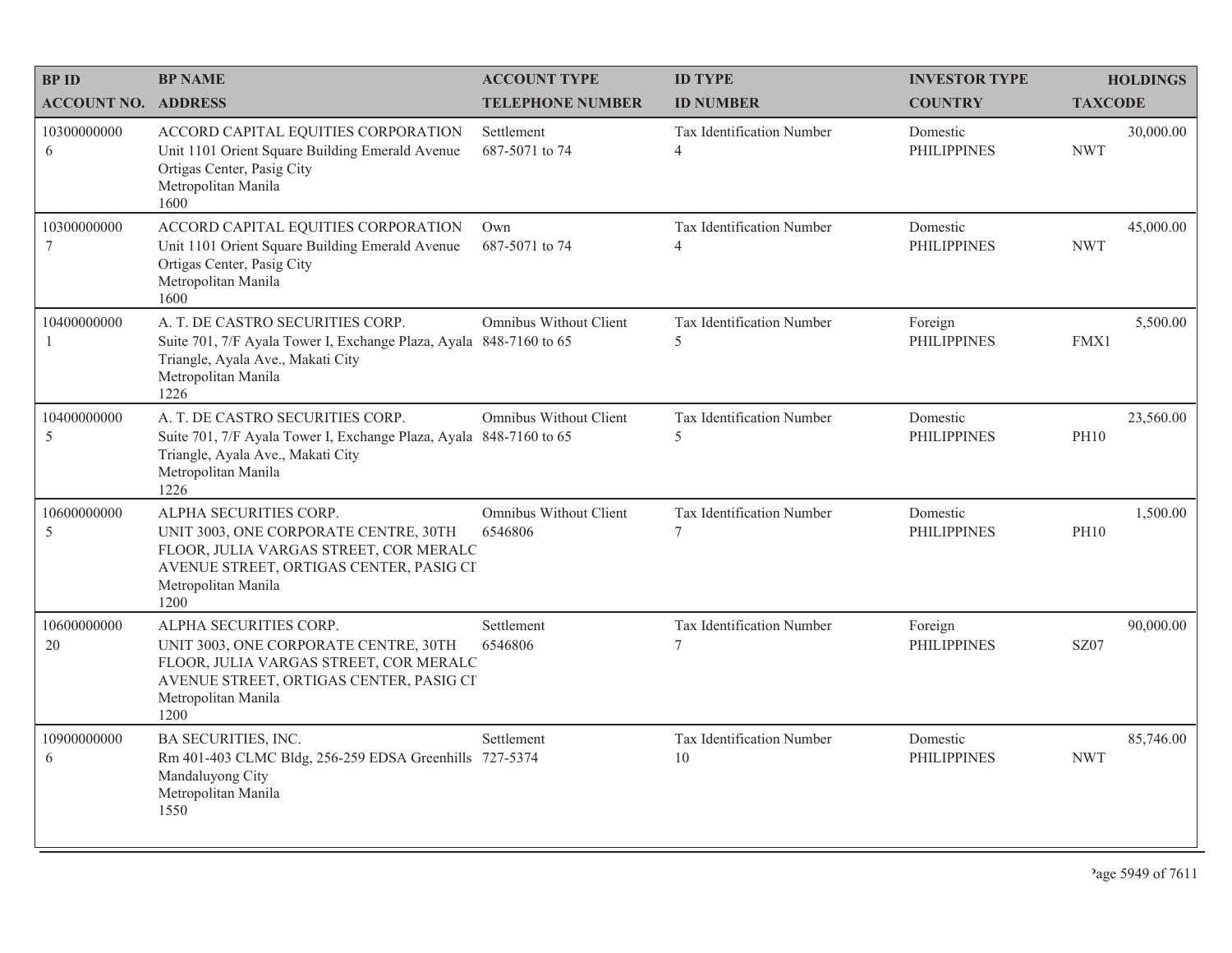| <b>BPID</b>                | <b>BP NAME</b>                                                                                                                                      | <b>ACCOUNT TYPE</b>                       | <b>ID TYPE</b>                  | <b>INVESTOR TYPE</b>           | <b>HOLDINGS</b>             |
|----------------------------|-----------------------------------------------------------------------------------------------------------------------------------------------------|-------------------------------------------|---------------------------------|--------------------------------|-----------------------------|
| <b>ACCOUNT NO. ADDRESS</b> |                                                                                                                                                     | <b>TELEPHONE NUMBER</b>                   | <b>ID NUMBER</b>                | <b>COUNTRY</b>                 | <b>TAXCODE</b>              |
| 10900000000<br>14          | BA SECURITIES, INC.<br>Rm 401-403 CLMC Bldg, 256-259 EDSA Greenhills 727-5374<br>Mandaluyong City<br>Metropolitan Manila<br>1550                    | Settlement                                | Tax Identification Number<br>10 | Domestic<br><b>PHILIPPINES</b> | 9,604.00<br><b>PH10</b>     |
| 10900000000<br>18          | BA SECURITIES, INC.<br>Rm 401-403 CLMC Bldg, 256-259 EDSA Greenhills 727-5374<br>Mandaluyong City<br>Metropolitan Manila<br>1550                    | Settlement                                | Tax Identification Number<br>10 | Foreign<br><b>PHILIPPINES</b>  | 22,500.00<br>RA10           |
| 11000000000<br>5           | ANGPING & ASSOCIATES SECURITIES, INC.<br>Suites 2002/2004, The Peak, 107 Alfaro St., Salcedo<br>Village, Makati City<br>Metropolitan Manila<br>1227 | Omnibus Without Client<br>8482915         | Tax Identification Number<br>11 | Domestic<br><b>PHILIPPINES</b> | 306,645.00<br><b>PH10</b>   |
| 11100000000<br>5           | ANSALDO, GODINEZ & CO., INC.<br>340 Nueva St., Binondo Manila<br>Metropolitan Manila<br>1006                                                        | Omnibus Without Client<br>242-5127        | Tax Identification Number<br>12 | Domestic<br><b>PHILIPPINES</b> | 1,512,610.00<br><b>PH10</b> |
| 11200000000<br>5           | AB CAPITAL SECURITIES, INC.<br>8/F Phinma Plaza 39 Plaza Drive, Rockwell Center<br>Makati City<br>Metropolitan Manila<br>1200                       | <b>Omnibus Without Client</b><br>814-5601 | Tax Identification Number<br>13 | Domestic<br><b>PHILIPPINES</b> | 29,600.00<br><b>PH10</b>    |
| 11200000000<br>6           | AB CAPITAL SECURITIES, INC.<br>8/F Phinma Plaza 39 Plaza Drive, Rockwell Center<br>Makati City<br>Metropolitan Manila<br>1200                       | Settlement<br>814-5601                    | Tax Identification Number<br>13 | Domestic<br><b>PHILIPPINES</b> | 142,810.00<br><b>NWT</b>    |
| 11200000000<br>14          | AB CAPITAL SECURITIES, INC.<br>8/F Phinma Plaza 39 Plaza Drive, Rockwell Center<br>Makati City<br>Metropolitan Manila<br>1200                       | Settlement<br>814-5601                    | Tax Identification Number<br>13 | Domestic<br><b>PHILIPPINES</b> | 167,679.00<br><b>PH10</b>   |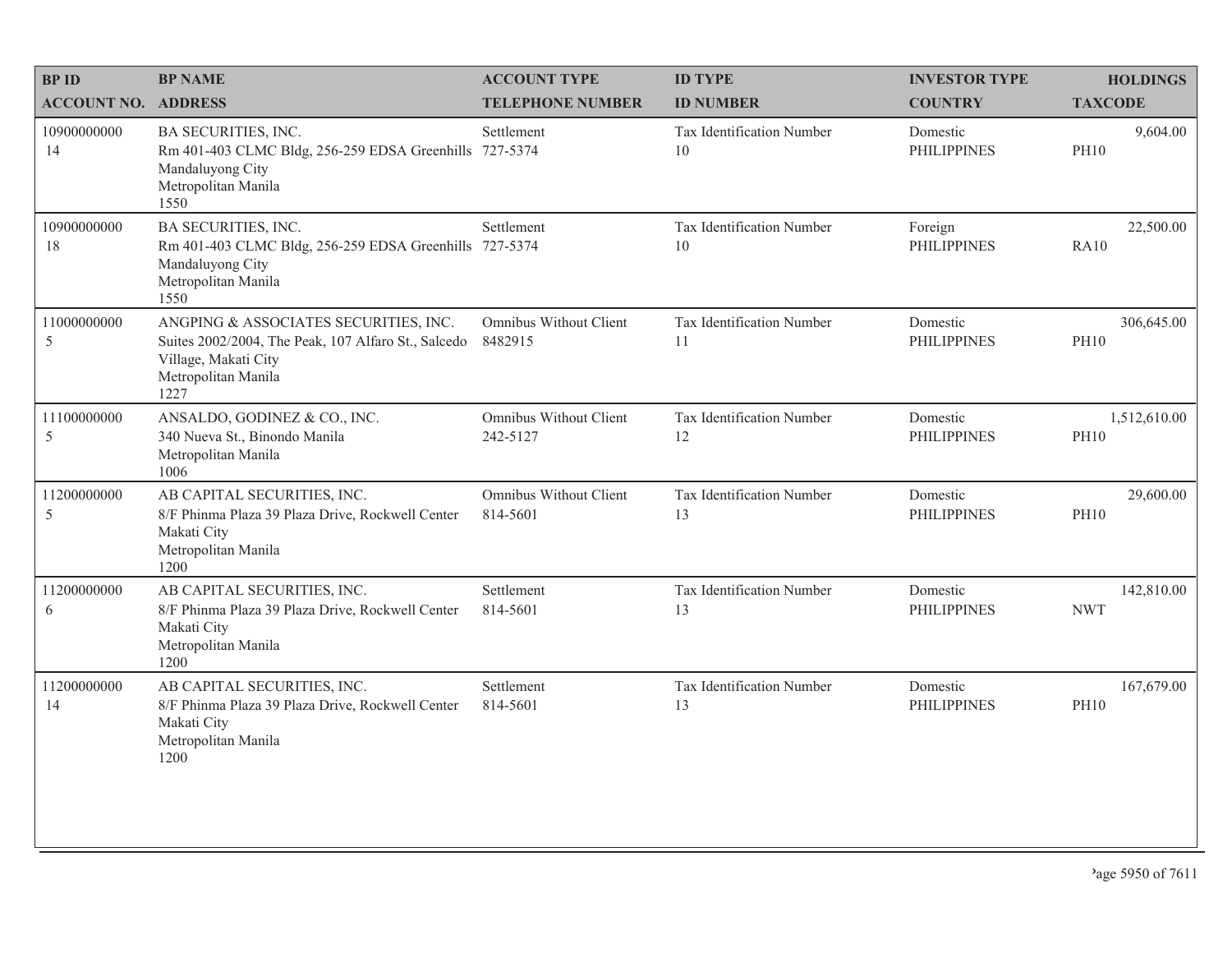| <b>BPID</b>                   | <b>BP NAME</b>                                                                                                                                     | <b>ACCOUNT TYPE</b>                   | <b>ID TYPE</b>                  | <b>INVESTOR TYPE</b>           | <b>HOLDINGS</b>             |
|-------------------------------|----------------------------------------------------------------------------------------------------------------------------------------------------|---------------------------------------|---------------------------------|--------------------------------|-----------------------------|
| <b>ACCOUNT NO. ADDRESS</b>    |                                                                                                                                                    | <b>TELEPHONE NUMBER</b>               | <b>ID NUMBER</b>                | <b>COUNTRY</b>                 | <b>TAXCODE</b>              |
| 11500000000<br>1              | SB EQUITIES, INC.<br>18/F, Security Bank Centre 6776 Ayala Avenue,<br>Makati City<br>Metropolitan Manila<br>1226                                   | Omnibus Without Client<br>8911037     | Tax Identification Number<br>15 | Foreign<br><b>PHILIPPINES</b>  | 125,203.00<br>FMX1          |
| 11500000000<br>$\overline{2}$ | SB EQUITIES, INC.<br>18/F, Security Bank Centre 6776 Ayala Avenue,<br>Makati City<br>Metropolitan Manila<br>1226                                   | Settlement<br>8911037                 | Tax Identification Number<br>15 | Foreign<br><b>PHILIPPINES</b>  | 10,900.00<br>FMX1           |
| 11500000000<br>5              | SB EQUITIES, INC.<br>18/F, Security Bank Centre 6776 Ayala Avenue,<br>Makati City<br>Metropolitan Manila<br>1226                                   | Omnibus Without Client<br>8911037     | Tax Identification Number<br>15 | Domestic<br><b>PHILIPPINES</b> | 1,900,397.00<br><b>PH10</b> |
| 11600000000                   | ASIA PACIFIC CAPITAL EQUITIES & SECURITII Omnibus Without Client<br>CORP.                                                                          |                                       | Tax Identification Number       | Domestic                       | 800.00                      |
| 5                             | 24/F Galleria Corporate Center EDSA corner Ortigas 6345621 to 26<br>Avenue, Pasig City<br>Metropolitan Manila<br>1605                              |                                       | 16                              | <b>PHILIPPINES</b>             | <b>PH10</b>                 |
| 11800000000<br>$\mathfrak s$  | ASIASEC EQUITIES, INC.<br>8/F Chatham House<br>116 Valero cor. V.A. Rufino Sts<br>Salcedo Village, Makati City 1227<br>Metropolitan Manila<br>1227 | Omnibus Without Client<br>8937981     | Tax Identification Number<br>18 | Domestic<br><b>PHILIPPINES</b> | 251,700.00<br><b>PH10</b>   |
| 11900000000<br>5              | ASTRA SECURITIES CORPORATION<br>Units 1204-1205 Ayala Tower One Ayala Ave. cor.<br>Paseo de Roxas Makati City<br>Metropolitan Manila<br>1200       | Omnibus Without Client<br>848-6421/27 | Tax Identification Number<br>19 | Domestic<br><b>PHILIPPINES</b> | 49,500.00<br><b>PH10</b>    |
| 12000000000<br>$\mathfrak s$  | ATC SECURITIES, INC.<br>Unit 6f, 6th Floor 8101 Pearl Plaza, Pearl Drive Ortiga 687-1768<br>Center, Pasig City<br>Metropolitan Manila<br>12        | Omnibus Without Client                | Tax Identification Number<br>20 | Domestic<br><b>PHILIPPINES</b> | 900.00<br><b>PH10</b>       |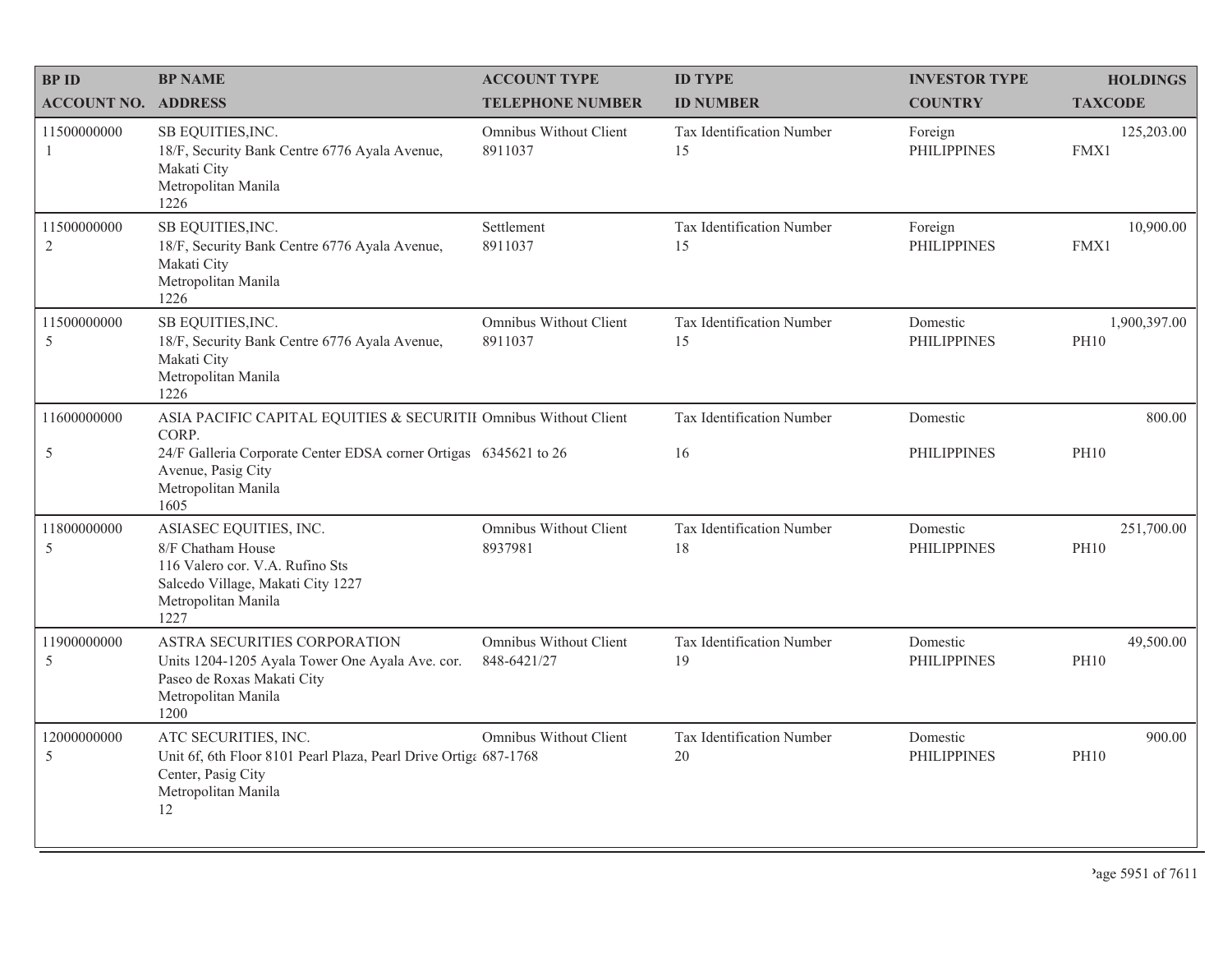| <b>BPID</b>                 | <b>BP NAME</b>                                                                                                                                 | <b>ACCOUNT TYPE</b>                | <b>ID TYPE</b>                  | <b>INVESTOR TYPE</b>           | <b>HOLDINGS</b>           |
|-----------------------------|------------------------------------------------------------------------------------------------------------------------------------------------|------------------------------------|---------------------------------|--------------------------------|---------------------------|
| <b>ACCOUNT NO. ADDRESS</b>  |                                                                                                                                                | <b>TELEPHONE NUMBER</b>            | <b>ID NUMBER</b>                | <b>COUNTRY</b>                 | <b>TAXCODE</b>            |
| 12100000000                 | MACQUARIE CAPITAL SECURITIES<br>(PHILIPPINES), INC.                                                                                            | Settlement                         | Tax Identification Number       | Foreign                        | 255,500.00                |
| $\overline{2}$              | 22F 6750 AYALA AVENUE BUILDING AYALA<br><b>AVENUE Makati City</b><br>Metropolitan Manila<br>1226                                               | 857-0885                           | 21                              | <b>PHILIPPINES</b>             | FMX1                      |
| 12100000000                 | MACQUARIE CAPITAL SECURITIES<br>(PHILIPPINES), INC.                                                                                            | Settlement                         | Tax Identification Number       | Foreign                        | 101.00                    |
| $\overline{4}$              | 22F 6750 AYALA AVENUE BUILDING AYALA<br><b>AVENUE Makati City</b><br>Metropolitan Manila<br>1226                                               | 857-0885                           | 21                              | <b>PHILIPPINES</b>             | <b>RA02</b>               |
| 12100000004                 | MACQUARIE CAPITAL SECURITIES (PHILIPPIN Client<br>INC.                                                                                         |                                    | Tax Identification Number       | Foreign                        | 1,000.00                  |
| $\mathbf{1}$                | 22F 6750 AYALA AVENUE BUILDING AYALA<br><b>AVENUE MAKATI CITY</b><br>Metropolitan Manila<br>1226                                               | 857-0838                           | 516                             | <b>PHILIPPINES</b>             | FMX1                      |
| 12200000000<br>5            | BELSON SECURITIES, INC.<br>4th Floor Belson House 271 Edsa, Mandaluyong City 724-7586loc21<br>Metropolitan Manila<br>1554                      | Omnibus Without Client             | Tax Identification Number<br>22 | Domestic<br><b>PHILIPPINES</b> | 197,550.00<br><b>PH10</b> |
| 12300000000<br>5            | BENJAMIN CO CA & CO., INC.<br>Rm. 301 Downtown Ctr Bldg., 516 Quintin Paredes St 6345186<br>Binondo, Manila<br>Metropolitan Manila<br>1006     | Omnibus Without Client             | Tax Identification Number<br>23 | Domestic<br><b>PHILIPPINES</b> | 21,600.00<br><b>PH10</b>  |
| 12400000000<br>5            | B. H. CHUA SECURITIES CORPORATION<br>872 G. Araneta Avenue, Quezon City<br>Metropolitan Manila<br>1135                                         | Omnibus Without Client<br>412-3444 | Tax Identification Number<br>24 | Domestic<br><b>PHILIPPINES</b> | 113,406.00<br><b>PH10</b> |
| 12600000000<br>$\mathbf{1}$ | BPI SECURITIES CORPORATION<br>8/F BPI Head Office Bldg., Ayala Ave., cor. Paseo de 8196535<br>Roxas Makati City<br>Metropolitan Manila<br>1226 | Omnibus Without Client             | Tax Identification Number<br>26 | Foreign<br><b>PHILIPPINES</b>  | 67,050.00<br>FMX1         |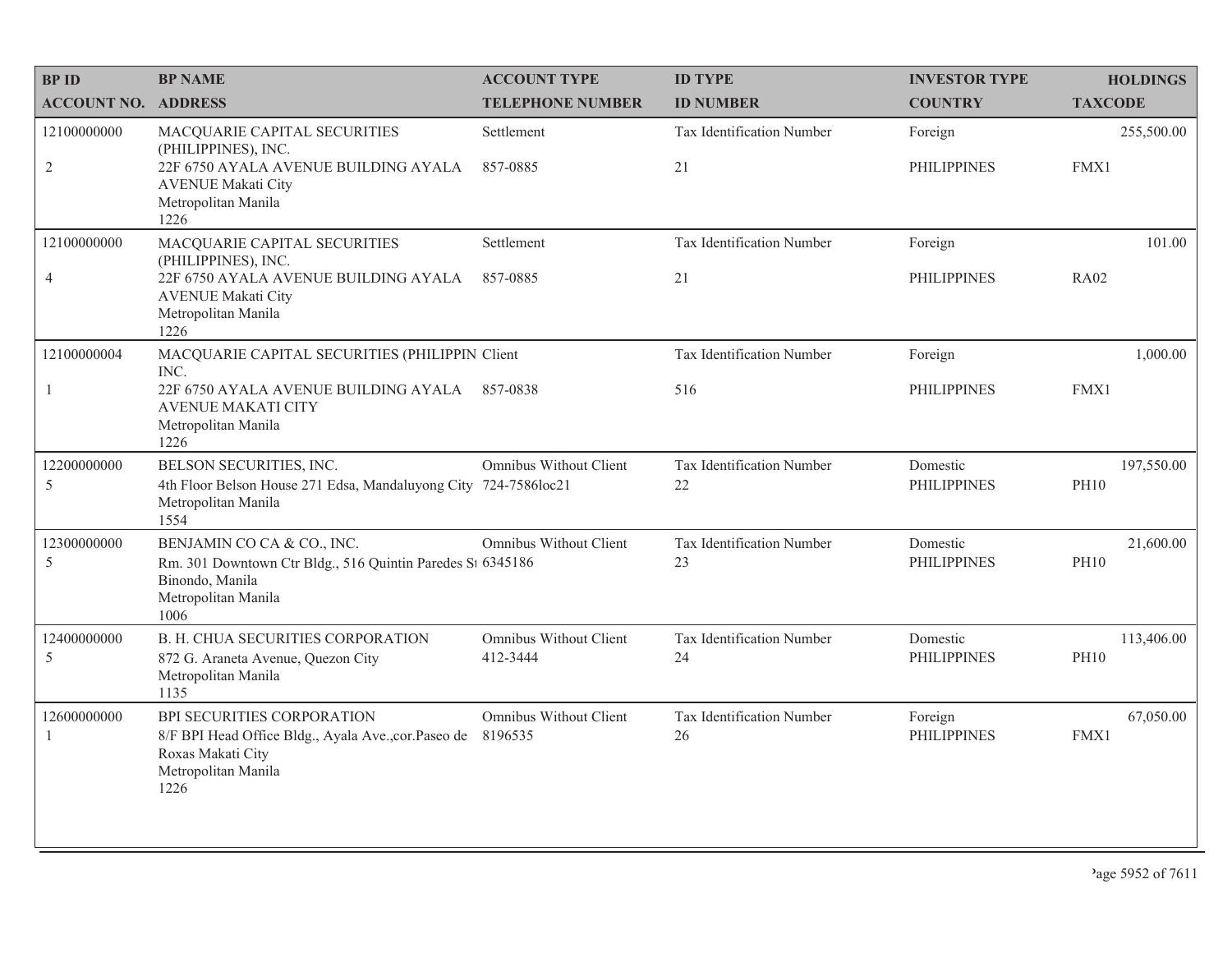| <b>BPID</b>                | <b>BP NAME</b>                                                                                                                                             | <b>ACCOUNT TYPE</b>                | <b>ID TYPE</b>                         | <b>INVESTOR TYPE</b>           | <b>HOLDINGS</b>              |
|----------------------------|------------------------------------------------------------------------------------------------------------------------------------------------------------|------------------------------------|----------------------------------------|--------------------------------|------------------------------|
| <b>ACCOUNT NO. ADDRESS</b> |                                                                                                                                                            | <b>TELEPHONE NUMBER</b>            | <b>ID NUMBER</b>                       | <b>COUNTRY</b>                 | <b>TAXCODE</b>               |
| 12600000000<br>5           | BPI SECURITIES CORPORATION<br>8/F BPI Head Office Bldg., Ayala Ave., cor. Paseo de<br>Roxas Makati City<br>Metropolitan Manila<br>1226                     | Omnibus Without Client<br>8196535  | <b>Tax Identification Number</b><br>26 | Domestic<br><b>PHILIPPINES</b> | 27,058,636.00<br><b>PH10</b> |
| 12800000000<br>5           | CAMPOS, LANUZA & COMPANY, INC.<br>Unit 2003B East Tower, PSE Center Exchange Road, 634-6881/87<br>Ortigas Center Pasig City<br>Metropolitan Manila<br>1605 | Omnibus Without Client             | Tax Identification Number<br>27        | Domestic<br><b>PHILIPPINES</b> | 1,916,000.00<br><b>PH10</b>  |
| 12800000000<br>6           | CAMPOS, LANUZA & COMPANY, INC.<br>Unit 2003B East Tower, PSE Center Exchange Road, 634-6881/87<br>Ortigas Center Pasig City<br>Metropolitan Manila<br>1605 | Settlement                         | Tax Identification Number<br>27        | Domestic<br><b>PHILIPPINES</b> | 46,000.00<br><b>NWT</b>      |
| 12800000000<br>$\tau$      | CAMPOS, LANUZA & COMPANY, INC.<br>Unit 2003B East Tower, PSE Center Exchange Road, 634-6881/87<br>Ortigas Center Pasig City<br>Metropolitan Manila<br>1605 | Own                                | Tax Identification Number<br>27        | Domestic<br><b>PHILIPPINES</b> | 25,800.00<br><b>NWT</b>      |
| 12800000000<br>18          | CAMPOS, LANUZA & COMPANY, INC.<br>Unit 2003B East Tower, PSE Center Exchange Road, 634-6881/87<br>Ortigas Center Pasig City<br>Metropolitan Manila<br>1605 | Settlement                         | Tax Identification Number<br>27        | Foreign<br><b>PHILIPPINES</b>  | 7,200.00<br><b>RA10</b>      |
| 12900000000<br>5           | SINCERE SECURITIES CORPORATION<br>1203-A East Tower, PSE Centre, Exchange Road,<br>Ortigas Center, Pasig City<br>Metropolitan Manila<br>$\Omega$           | Omnibus Without Client<br>638-3549 | Tax Identification Number<br>28        | Domestic<br><b>PHILIPPINES</b> | 4,400.00<br><b>PH10</b>      |
| 13000000000<br>5           | CENTURY SECURITIES CORPORATION<br>1105 Galleria Corporate Center Ortigas Ave., Quezon 633-7044/47<br>City<br>Metropolitan Manila<br>1600                   | Omnibus Without Client             | Tax Identification Number<br>29        | Domestic<br><b>PHILIPPINES</b> | 1,861,800.00<br><b>PH10</b>  |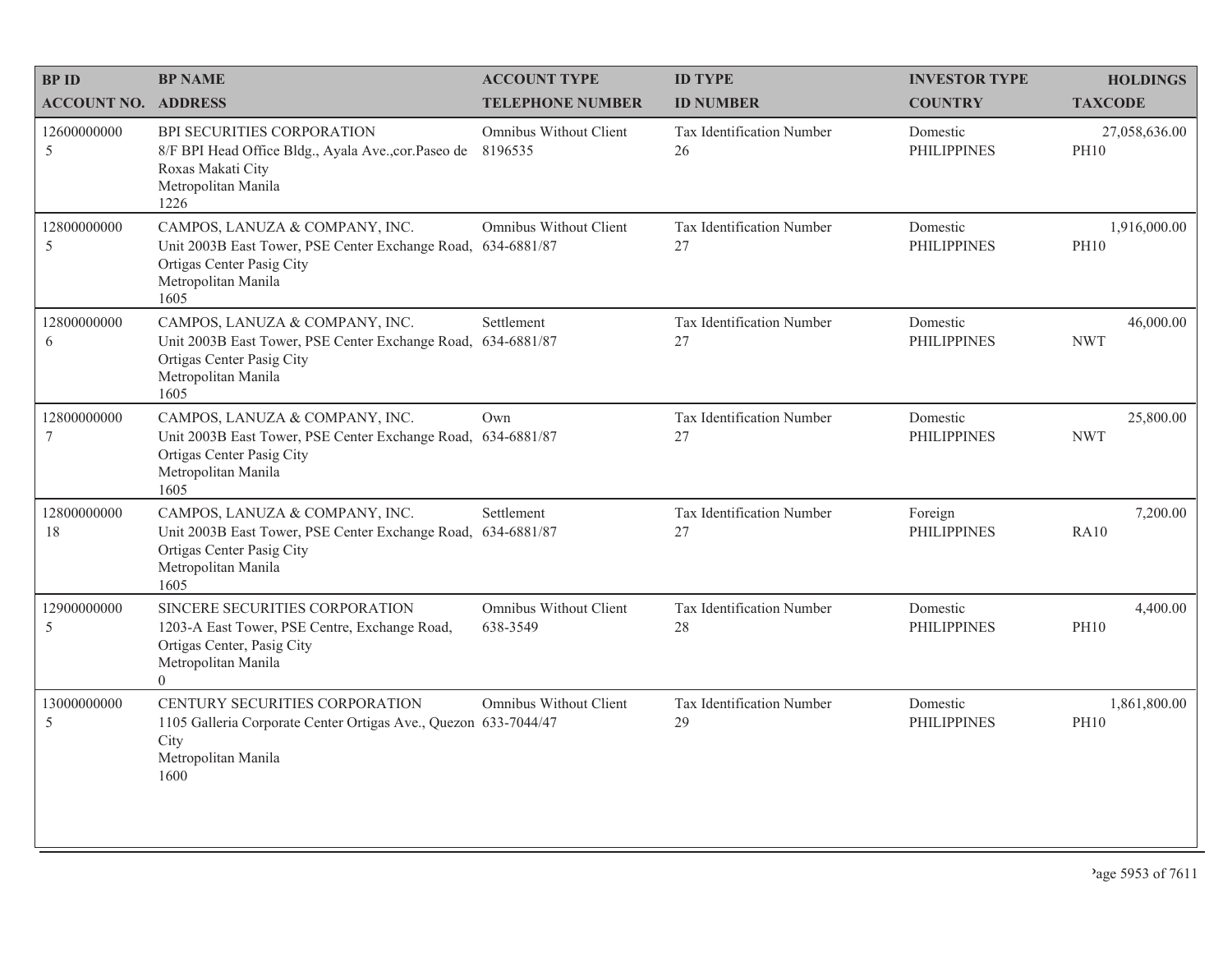| <b>BPID</b>                   | <b>BP NAME</b>                                                                                                                                                | <b>ACCOUNT TYPE</b>               | <b>ID TYPE</b>                  | <b>INVESTOR TYPE</b>           | <b>HOLDINGS</b>             |
|-------------------------------|---------------------------------------------------------------------------------------------------------------------------------------------------------------|-----------------------------------|---------------------------------|--------------------------------|-----------------------------|
| <b>ACCOUNT NO. ADDRESS</b>    |                                                                                                                                                               | <b>TELEPHONE NUMBER</b>           | <b>ID NUMBER</b>                | <b>COUNTRY</b>                 | <b>TAXCODE</b>              |
| 13100000000<br>5              | PCIB SECURITIES, INC.<br>8/F PCIB Tower 2, Dela Costa St., Makati City<br>Metropolitan Manila<br>1002                                                         | Omnibus Without Client<br>8912028 | Tax Identification Number<br>30 | Domestic<br><b>PHILIPPINES</b> | 431,800.00<br><b>PH10</b>   |
| 13100000000<br>6              | PCIB SECURITIES, INC.<br>8/F PCIB Tower 2, Dela Costa St., Makati City<br>Metropolitan Manila<br>1002                                                         | Settlement<br>8912028             | Tax Identification Number<br>30 | Domestic<br><b>PHILIPPINES</b> | 11,400.00<br><b>NWT</b>     |
| 13300000000<br>5              | CITISECURITIES, INC.<br>Rm. 2701-B Tektite Tower Center Exchange Rd, Pasi; 635-5735<br>City<br>Metropolitan Manila<br>1600                                    | Omnibus Without Client            | Tax Identification Number<br>31 | Domestic<br><b>PHILIPPINES</b> | 1,150,900.00<br><b>PH10</b> |
| 13300000000<br>7              | CITISECURITIES, INC.<br>Rm. 2701-B Tektite Tower Center Exchange Rd, Pasi; 635-5735<br>City<br>Metropolitan Manila<br>1600                                    | Own                               | Tax Identification Number<br>31 | Domestic<br><b>PHILIPPINES</b> | 11,850.00<br><b>NWT</b>     |
| 13600000000<br>5              | TRITON SECURITIES CORP.<br>26/F LKG Tower, 6801 Ayala Avenue Makati City<br>Metropolitan Manila<br>$\Omega$                                                   | Omnibus Without Client<br>5238311 | Tax Identification Number<br>34 | Domestic<br><b>PHILIPPINES</b> | 52,050.00<br><b>PH10</b>    |
| 14000000000<br>5              | <b>IGC SECURITIES INC.</b><br>Suite 1006, Tower I & Exchange Plaza Ayala Triangle 816-39-86<br>Ayala Avenue Makati City<br>Metropolitan Manila<br>1200        | Omnibus Without Client            | Tax Identification Number<br>38 | Domestic<br><b>PHILIPPINES</b> | 292,300.00<br><b>PH10</b>   |
| 14000000000<br>$\overline{7}$ | <b>IGC SECURITIES INC.</b><br>Suite 1006, Tower I & Exchange Plaza Ayala Triangle 816-39-86<br>Ayala Avenue Makati City<br>Metropolitan Manila<br>1200        | Own                               | Tax Identification Number<br>38 | Domestic<br><b>PHILIPPINES</b> | 22,650.00<br><b>NWT</b>     |
| 14100000000<br>5              | <b>CUALOPING SECURITIES CORPORATION</b><br>Suite 1801 Tytana Centre Condominium Plaza Lorenz 241-0262<br>Ruiz, Binondo, Manila<br>Metropolitan Manila<br>1006 | Omnibus Without Client            | Tax Identification Number<br>39 | Domestic<br><b>PHILIPPINES</b> | 4,750.00<br><b>PH10</b>     |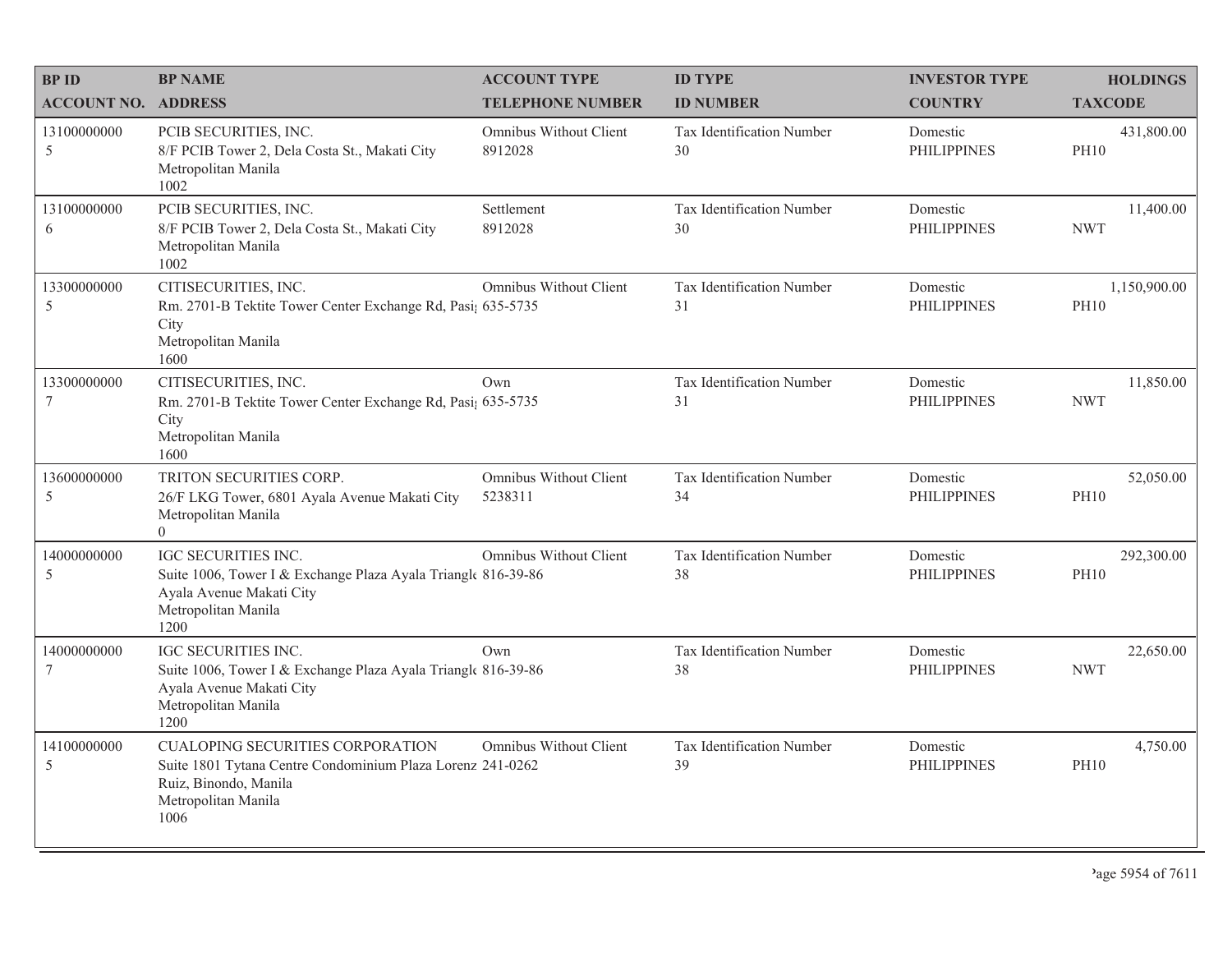| <b>BPID</b>                    | <b>BP NAME</b>                                                                                                                                          | <b>ACCOUNT TYPE</b>                          | <b>ID TYPE</b>                  | <b>INVESTOR TYPE</b>           | <b>HOLDINGS</b>           |
|--------------------------------|---------------------------------------------------------------------------------------------------------------------------------------------------------|----------------------------------------------|---------------------------------|--------------------------------|---------------------------|
| <b>ACCOUNT NO. ADDRESS</b>     |                                                                                                                                                         | <b>TELEPHONE NUMBER</b>                      | <b>ID NUMBER</b>                | <b>COUNTRY</b>                 | <b>TAXCODE</b>            |
| 14300000000<br>5               | DAVID GO SECURITIES CORP.<br>Rm. 309 Federation Center Bldg. Muelle de Binondo, 242-2379<br>Binondo, Manila<br>Metropolitan Manila<br>1006              | Omnibus Without Client                       | Tax Identification Number<br>41 | Domestic<br><b>PHILIPPINES</b> | 188,517.00<br><b>PH10</b> |
| 14300000000<br>$7\phantom{.0}$ | DAVID GO SECURITIES CORP.<br>Rm. 309 Federation Center Bldg. Muelle de Binondo, 242-2379<br>Binondo, Manila<br>Metropolitan Manila<br>1006              | Own                                          | Tax Identification Number<br>41 | Domestic<br><b>PHILIPPINES</b> | 30,000.00<br><b>NWT</b>   |
| 14500000000<br>5               | DIVERSIFIED SECURITIES, INC.<br>5/F PDCP Bank Centre, Herrera cor. Alfaro Sts.,<br>Salcedo Village, Makati City<br>Metropolitan Manila<br>1600          | <b>Omnibus Without Client</b><br>634-6630/31 | Tax Identification Number<br>43 | Domestic<br><b>PHILIPPINES</b> | 14,050.00<br><b>PH10</b>  |
| 14500000000<br>14              | DIVERSIFIED SECURITIES, INC.<br>5/F PDCP Bank Centre, Herrera cor. Alfaro Sts.,<br>Salcedo Village, Makati City<br>Metropolitan Manila<br>1600          | Settlement<br>634-6630/31                    | Tax Identification Number<br>43 | Domestic<br><b>PHILIPPINES</b> | 4,800.00<br><b>PH10</b>   |
| 14700000000<br>5               | E. CHUA CHIACO SECURITIES, INC.<br>113 Renta St., Binondo, Manila<br>Metropolitan Manila<br>1006                                                        | Omnibus Without Client<br>242-5145           | Tax Identification Number<br>45 | Domestic<br><b>PHILIPPINES</b> | 263,906.00<br><b>PH10</b> |
| 14700000000<br>7               | E. CHUA CHIACO SECURITIES, INC.<br>113 Renta St., Binondo, Manila<br>Metropolitan Manila<br>1006                                                        | Own<br>242-5145                              | Tax Identification Number<br>45 | Domestic<br><b>PHILIPPINES</b> | 2,571.00<br><b>NWT</b>    |
| 14800000000<br>5               | EQUITABLE SECURIITES (PHILS.) INC.<br>3/F Cacho-Gonzalez Bldg, Aguirre cor. Trasierra St,<br>Legaspi Village Makati City<br>Metropolitan Manila<br>1229 | Omnibus Without Client<br>810-4801/04        | Tax Identification Number<br>46 | Domestic<br><b>PHILIPPINES</b> | 830.00<br><b>PH10</b>     |
| 14900000000<br>5               | EAST WEST CAPITAL CORPORATION<br>2/F U-Bix Building 1331 Angono St., Makati City<br>Metropolitan Manila<br>1208                                         | Omnibus Without Client<br>891-98901          | Tax Identification Number<br>47 | Domestic<br><b>PHILIPPINES</b> | 42,000.00<br><b>PH10</b>  |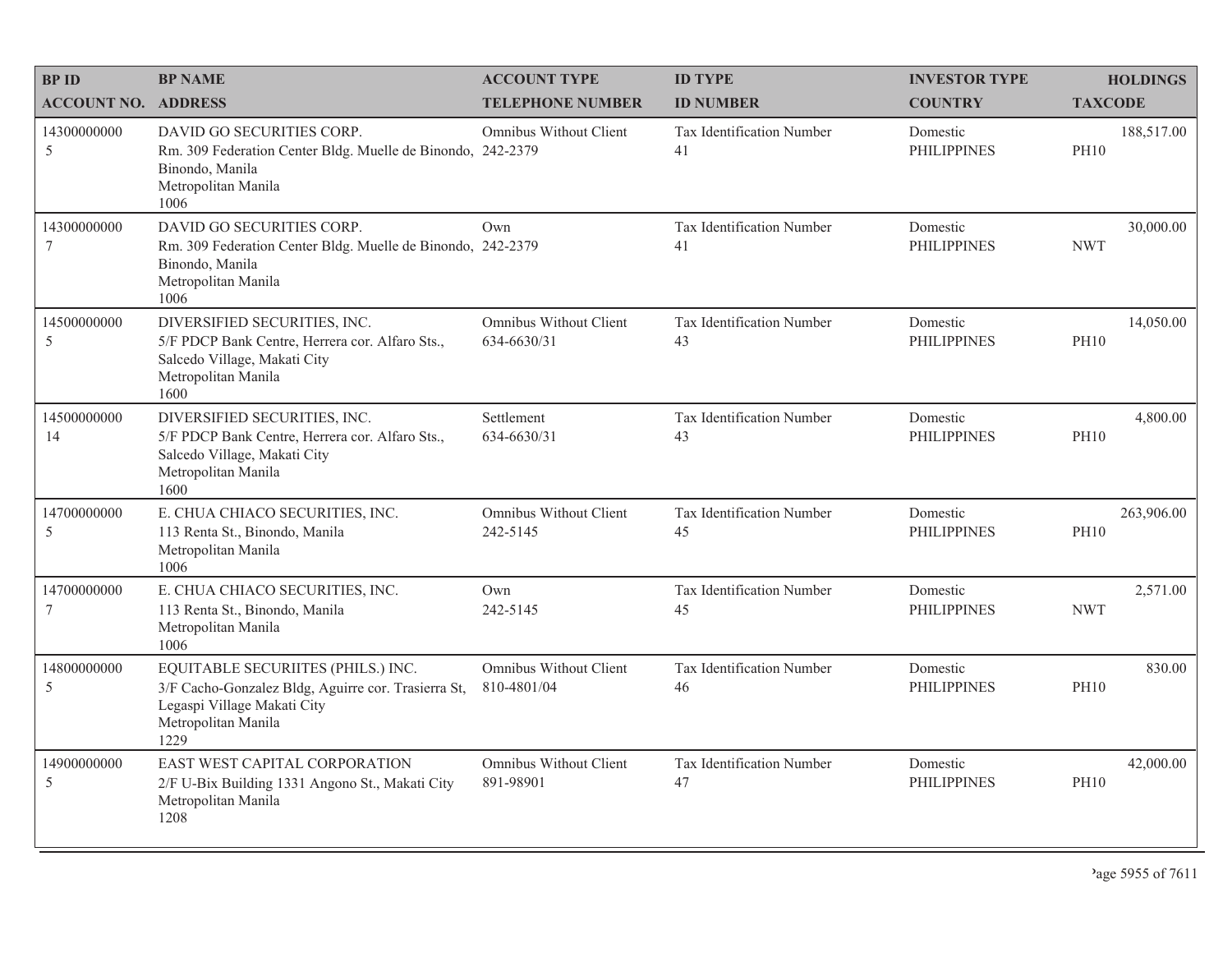| <b>BPID</b>                  | <b>BP NAME</b>                                                                                                                                                                                                 | <b>ACCOUNT TYPE</b>                   | <b>ID TYPE</b>                  | <b>INVESTOR TYPE</b>           | <b>HOLDINGS</b>           |
|------------------------------|----------------------------------------------------------------------------------------------------------------------------------------------------------------------------------------------------------------|---------------------------------------|---------------------------------|--------------------------------|---------------------------|
| <b>ACCOUNT NO. ADDRESS</b>   |                                                                                                                                                                                                                | <b>TELEPHONE NUMBER</b>               | <b>ID NUMBER</b>                | <b>COUNTRY</b>                 | <b>TAXCODE</b>            |
| 14900000000<br>6             | EAST WEST CAPITAL CORPORATION<br>2/F U-Bix Building 1331 Angono St., Makati City<br>Metropolitan Manila<br>1208                                                                                                | Settlement<br>891-98901               | Tax Identification Number<br>47 | Domestic<br><b>PHILIPPINES</b> | 800.00<br><b>NWT</b>      |
| 15000000000<br>5             | EASTERN SECURITIES DEVELOPMENT<br><b>CORPORATION</b><br>1701 Tytana Ctr. Bldg, Binondo, Manila<br>Metropolitan Manila<br>1006                                                                                  | Omnibus Without Client<br>242-4006/11 | Tax Identification Number<br>48 | Domestic<br><b>PHILIPPINES</b> | 346,926.00<br><b>PH10</b> |
| 15300000000<br>5             | EQUITIWORLD SECURITIES, INC.<br>807-809 Philippine Stock Exchange Ayala Tower 1,<br>Ayala Avenue Makati City<br>Metropolitan Manila<br>1226                                                                    | Omnibus Without Client<br>848-5401/09 | Tax Identification Number<br>51 | Domestic<br><b>PHILIPPINES</b> | 40,380.00<br><b>PH10</b>  |
| 15400000000<br>$\mathfrak s$ | EVERGREEN STOCK BROKERAGE & SEC., INC. Omnibus Without Client<br>Suite 606 - 607, 6th Floor, Tower One Phil. Stock<br>Exchange Plaza, Ayala Triangle, Ayala Ave. Makati<br>City<br>Metropolitan Manila<br>1200 | 891-9451                              | Tax Identification Number<br>52 | Domestic<br><b>PHILIPPINES</b> | 296,500.00<br><b>PH10</b> |
| 15400000000<br>7             | EVERGREEN STOCK BROKERAGE & SEC., INC. Own<br>Suite 606 - 607, 6th Floor, Tower One Phil. Stock<br>Exchange Plaza, Ayala Triangle, Ayala Ave. Makati<br>City<br>Metropolitan Manila<br>1200                    | 891-9451                              | Tax Identification Number<br>52 | Domestic<br><b>PHILIPPINES</b> | 59.00<br><b>NWT</b>       |
| 15900000000<br>5             | FIRST INTEGRATED CAPITAL SECURITIES, INC Omnibus Without Client<br>Units 1211-1212 Tower I & Exchange Plaza, Ayala<br>Ave. Cor. Paseo de Roxas, Makati City<br>Metropolitan Manila<br>1200                     | 759-4320 to 23                        | Tax Identification Number<br>57 | Domestic<br><b>PHILIPPINES</b> | 120,000.00<br><b>PH10</b> |
| 16100000000<br>5             | FRANCISCO ORTIGAS SECURITIES, INC.<br>10/F Ortigas Bldg. Ortigas Ave, Pasig City<br>Metropolitan Manila<br>1600                                                                                                | Omnibus Without Client<br>631-26-74   | Tax Identification Number<br>59 | Domestic<br><b>PHILIPPINES</b> | 73,429.00<br><b>PH10</b>  |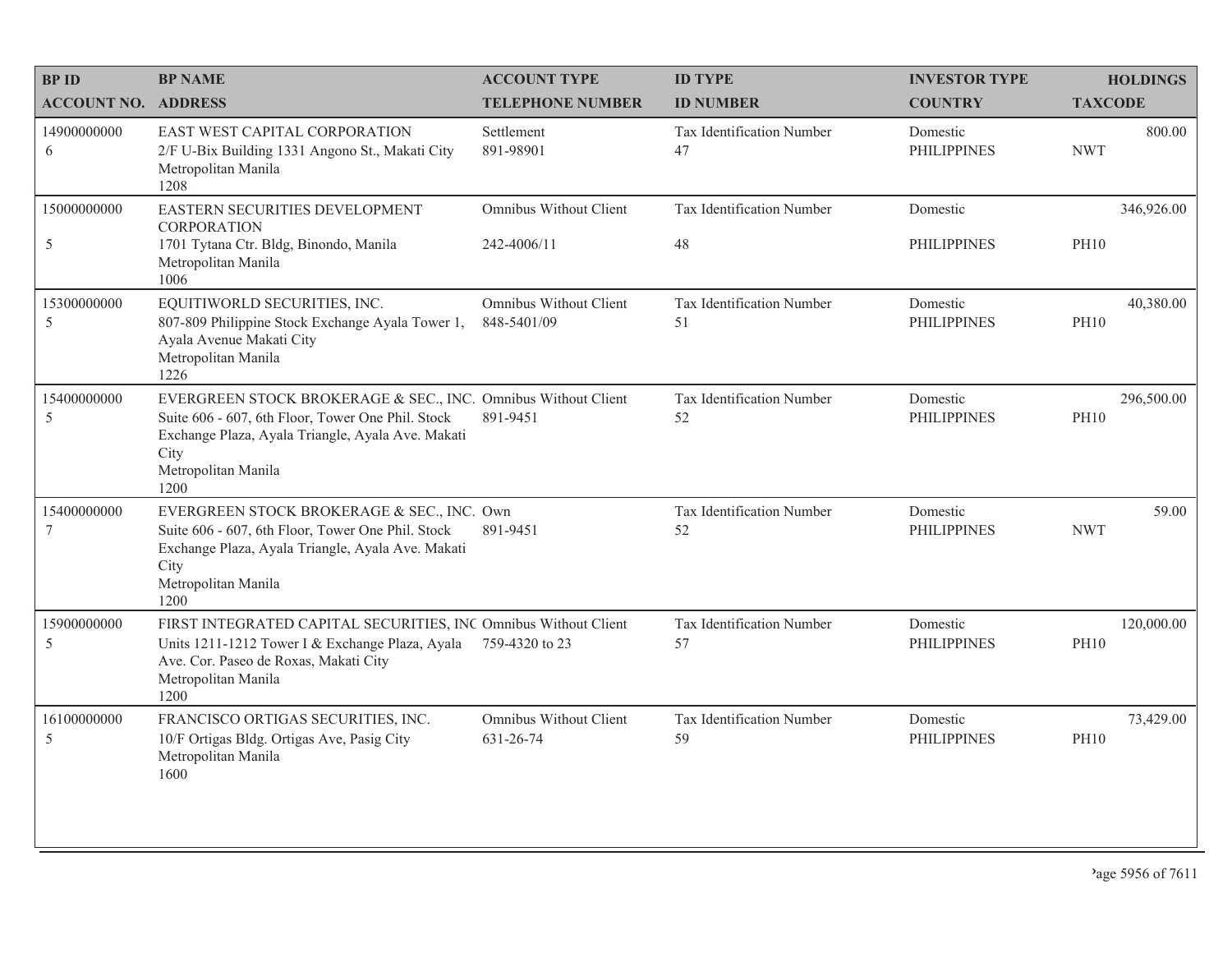| <b>BPID</b>                 | <b>BP NAME</b>                                                                                                                                           | <b>ACCOUNT TYPE</b>                       | <b>ID TYPE</b>                  | <b>INVESTOR TYPE</b>           | <b>HOLDINGS</b>           |
|-----------------------------|----------------------------------------------------------------------------------------------------------------------------------------------------------|-------------------------------------------|---------------------------------|--------------------------------|---------------------------|
| <b>ACCOUNT NO. ADDRESS</b>  |                                                                                                                                                          | <b>TELEPHONE NUMBER</b>                   | <b>ID NUMBER</b>                | <b>COUNTRY</b>                 | <b>TAXCODE</b>            |
| 16200000000<br>$\mathbf{1}$ | F. YAP SECURITIES, INC.<br>Unit 2301 PSE Center (East Tower) Exchange Rd.,<br>Ortigas Center Pasig City<br>Metropolitan Manila<br>1603                   | Omnibus Without Client<br>635-4126        | Tax Identification Number<br>60 | Foreign<br><b>PHILIPPINES</b>  | 1,000.00<br>FMX1          |
| 16200000000<br>5            | F. YAP SECURITIES, INC.<br>Unit 2301 PSE Center (East Tower) Exchange Rd.,<br>Ortigas Center Pasig City<br>Metropolitan Manila<br>1603                   | Omnibus Without Client<br>635-4126        | Tax Identification Number<br>60 | Domestic<br><b>PHILIPPINES</b> | 12,291.00<br><b>PH10</b>  |
| 16700000000<br>5            | AURORA SECURITIES, INC.<br>UNIT 2405A WEST TOWER PHILIPPINE STOCK<br>EXCHANGE CENTRE ORTIGAS, PASIG CITY<br>Metropolitan Manila<br>1605                  | <b>Omnibus Without Client</b><br>633-5892 | Tax Identification Number<br>64 | Domestic<br><b>PHILIPPINES</b> | 30,500.00<br><b>PH10</b>  |
| 16800000000<br>$\sqrt{5}$   | GLOBALINKS SECURITIES & STOCKS, INC.<br>#706 Ayala Tower One Ayala Avenue Cor. Paseo de 759-4136<br>Roxas St. Makati City<br>Metropolitan Manila<br>1226 | Omnibus Without Client                    | Tax Identification Number<br>65 | Domestic<br><b>PHILIPPINES</b> | 264,733.00<br><b>PH10</b> |
| 16800000000<br>6            | GLOBALINKS SECURITIES & STOCKS, INC.<br>#706 Ayala Tower One Ayala Avenue Cor. Paseo de 759-4136<br>Roxas St. Makati City<br>Metropolitan Manila<br>1226 | Settlement                                | Tax Identification Number<br>65 | Domestic<br><b>PHILIPPINES</b> | 145,279.00<br><b>NWT</b>  |
| 16800000000<br>7            | GLOBALINKS SECURITIES & STOCKS, INC.<br>#706 Ayala Tower One Ayala Avenue Cor. Paseo de 759-4136<br>Roxas St. Makati City<br>Metropolitan Manila<br>1226 | Own                                       | Tax Identification Number<br>65 | Domestic<br><b>PHILIPPINES</b> | 40.00<br><b>NWT</b>       |
| 16900000000<br>5            | JSG SECURITIES, INC.<br>4th Floor, A&T Building, 244 Escolta Street, Binondo 2429414<br>Manila<br>Metropolitan Manila<br>1006                            | Omnibus Without Client                    | Tax Identification Number<br>66 | Domestic<br><b>PHILIPPINES</b> | 11,000.00<br><b>PH10</b>  |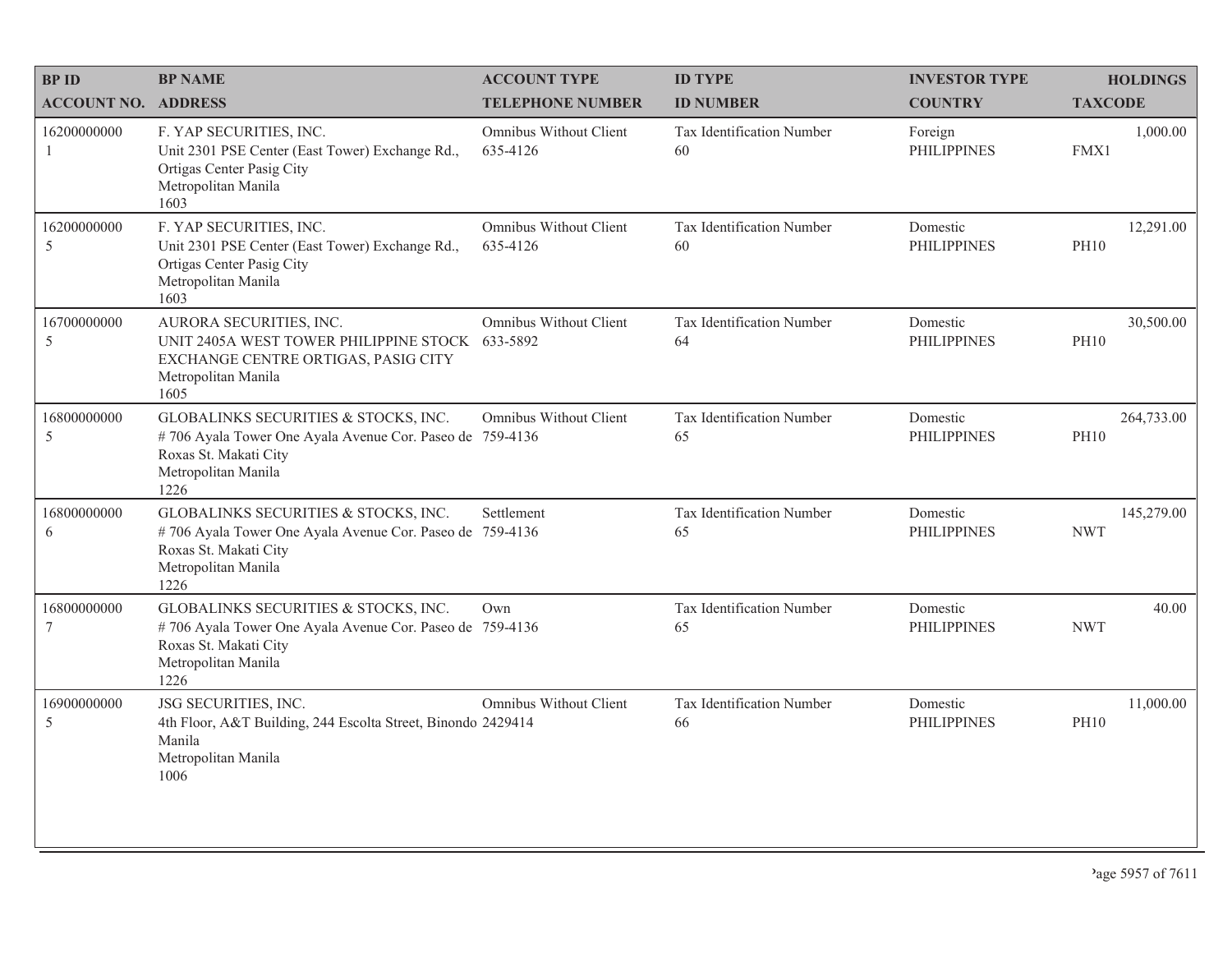| <b>BPID</b>                  | <b>BP NAME</b>                                                                                                                                            | <b>ACCOUNT TYPE</b>                | <b>ID TYPE</b>                  | <b>INVESTOR TYPE</b>           | <b>HOLDINGS</b>          |
|------------------------------|-----------------------------------------------------------------------------------------------------------------------------------------------------------|------------------------------------|---------------------------------|--------------------------------|--------------------------|
| <b>ACCOUNT NO. ADDRESS</b>   |                                                                                                                                                           | <b>TELEPHONE NUMBER</b>            | <b>ID NUMBER</b>                | <b>COUNTRY</b>                 | <b>TAXCODE</b>           |
| 16900000000<br>6             | JSG SECURITIES, INC.<br>4th Floor, A&T Building, 244 Escolta Street, Binondo 2429414<br>Manila<br>Metropolitan Manila<br>1006                             | Settlement                         | Tax Identification Number<br>66 | Domestic<br><b>PHILIPPINES</b> | 16,000.00<br><b>NWT</b>  |
| 17000000000<br>5             | GOLDSTAR SECURITIES, INC.<br>2201-B East Tower, PSE Centre Exchange Rd, Ortiga 633-7485/86<br>Center Pasig City<br>Metropolitan Manila<br>1600            | Omnibus Without Client             | Tax Identification Number<br>67 | Domestic<br><b>PHILIPPINES</b> | 15,000.00<br><b>PH10</b> |
| 17000000000<br>14            | GOLDSTAR SECURITIES, INC.<br>2201-B East Tower, PSE Centre Exchange Rd, Ortiga 633-7485/86<br>Center Pasig City<br>Metropolitan Manila<br>1600            | Settlement                         | Tax Identification Number<br>67 | Domestic<br><b>PHILIPPINES</b> | 4,400.00<br><b>PH10</b>  |
| 17200000000<br>$\mathfrak s$ | GUILD SECURITIES, INC.<br>Unit 1215 Tower One & Exchange Plaza Ayala Ave., 8919232<br>Makati City<br>Metropolitan Manila<br>1226                          | Omnibus Without Client             | Tax Identification Number<br>69 | Domestic<br><b>PHILIPPINES</b> | 72,773.00<br><b>PH10</b> |
| 17400000000<br>5             | HDI SECURITIES, INC.<br>UNIT 2305-B 23/F ORIENT SQUARE BLDG., F.<br>ORTIGAS, JR. ROAD, ORTIGAS CENTRE, PASIG<br>CITY, 1605<br>Metropolitan Manila<br>1605 | Omnibus Without Client<br>891-9598 | Tax Identification Number<br>71 | Domestic<br><b>PHILIPPINES</b> | 30,050.00<br><b>PH10</b> |
| 17500000000<br>5             | H. E. BENNETT SECURITIES, INC.<br>Rm. 1704 World Trade Exchange Bldg., 215 Juan Lur 242-5733<br>St., Binondo, Manila<br>Metropolitan Manila<br>1006       | Omnibus Without Client             | Tax Identification Number<br>72 | Domestic<br><b>PHILIPPINES</b> | 49,400.00<br><b>PH10</b> |
| 17500000000<br>$\tau$        | H. E. BENNETT SECURITIES, INC.<br>Rm. 1704 World Trade Exchange Bldg., 215 Juan Lur 242-5733<br>St., Binondo, Manila<br>Metropolitan Manila<br>1006       | Own                                | Tax Identification Number<br>72 | Domestic<br><b>PHILIPPINES</b> | 7,000.00<br><b>NWT</b>   |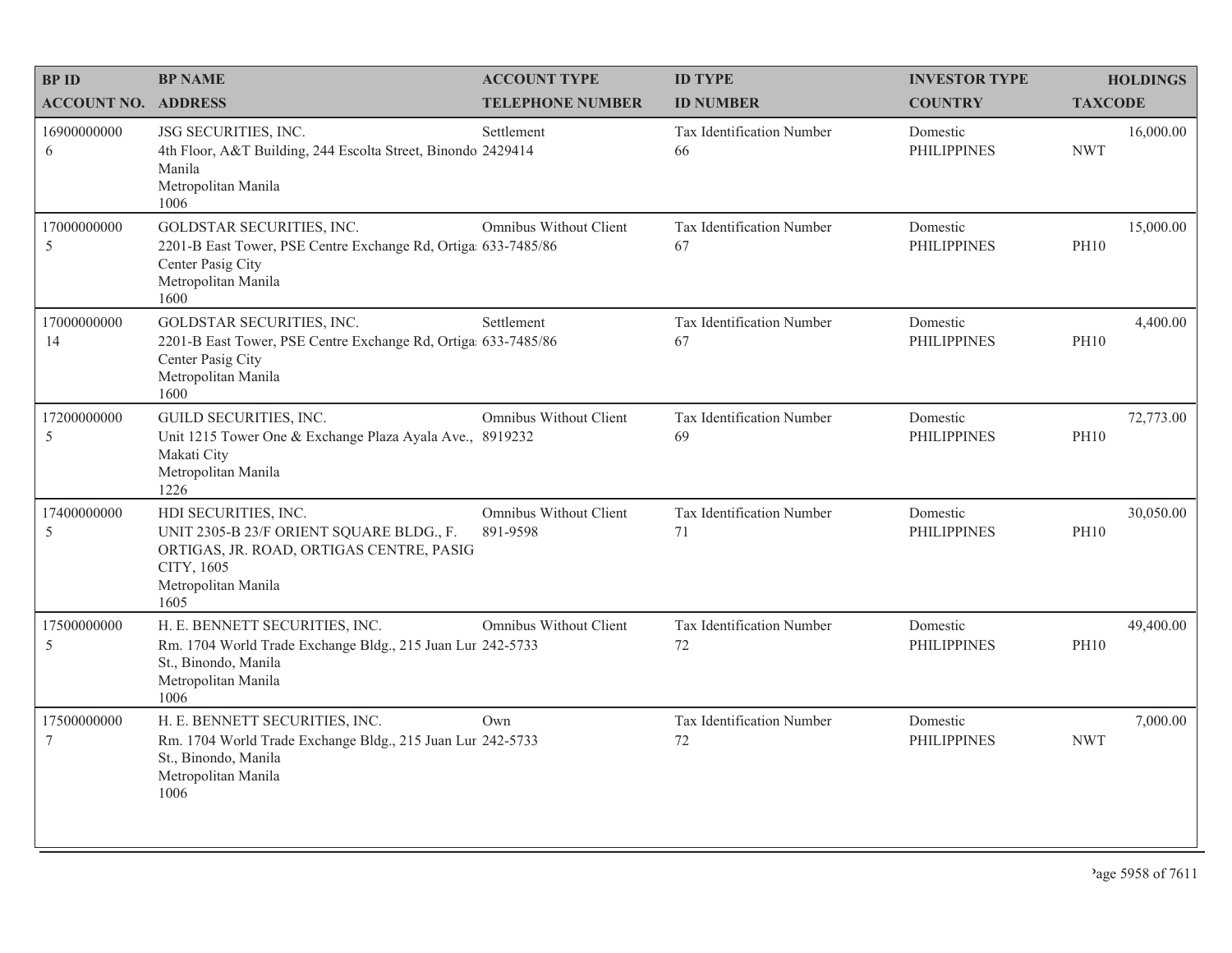| <b>BPID</b>                | <b>BP NAME</b>                                                                                                                                                    | <b>ACCOUNT TYPE</b>                            | <b>ID TYPE</b>                  | <b>INVESTOR TYPE</b>           | <b>HOLDINGS</b>           |
|----------------------------|-------------------------------------------------------------------------------------------------------------------------------------------------------------------|------------------------------------------------|---------------------------------|--------------------------------|---------------------------|
| <b>ACCOUNT NO. ADDRESS</b> |                                                                                                                                                                   | <b>TELEPHONE NUMBER</b>                        | <b>ID NUMBER</b>                | <b>COUNTRY</b>                 | <b>TAXCODE</b>            |
| 17800000000<br>5           | HK SECURITIES, INC.<br>Suite 102 Columbia Tower, Ortigas Ave.,<br>Mandaluyong City<br>Metropolitan Manila<br>1600                                                 | <b>Omnibus Without Client</b><br>6336991 to 96 | Tax Identification Number<br>75 | Domestic<br><b>PHILIPPINES</b> | 100.00<br><b>PH10</b>     |
| 17900000000<br>5           | I. ACKERMAN & CO., INC.<br>Suite 705, Tower I Bldg. PSE Plaza, Ayala Triangle<br>Ayala Ave., Makati City<br>Metropolitan Manila<br>1226                           | Omnibus Without Client<br>891-9071             | Tax Identification Number<br>76 | Domestic<br><b>PHILIPPINES</b> | 274,853.00<br><b>PH10</b> |
| 17900000000<br>6           | I. ACKERMAN & CO., INC.<br>Suite 705, Tower I Bldg. PSE Plaza, Ayala Triangle<br>Ayala Ave., Makati City<br>Metropolitan Manila<br>1226                           | Settlement<br>891-9071                         | Tax Identification Number<br>76 | Domestic<br><b>PHILIPPINES</b> | 1,500.00<br><b>NWT</b>    |
| 18000000000<br>5           | I. B. GIMENEZ SECURITIES, INC.<br>NO. 42 3/F NEW ROSARIO ORTIGAS ARCADE,<br>ROSARIO ORTIGAS EXTENSION, PASIG CITY<br>Metropolitan Manila<br>1600                  | Omnibus Without Client<br>634-2344/48          | Tax Identification Number<br>77 | Domestic<br><b>PHILIPPINES</b> | 869,000.00<br><b>PH10</b> |
| 18000000000<br>7           | I. B. GIMENEZ SECURITIES, INC.<br>NO. 42 3/F NEW ROSARIO ORTIGAS ARCADE,<br>ROSARIO ORTIGAS EXTENSION, PASIG CITY<br>Metropolitan Manila<br>1600                  | Own<br>634-2344/48                             | Tax Identification Number<br>77 | Domestic<br><b>PHILIPPINES</b> | 49,100.00<br><b>NWT</b>   |
| 18100000000<br>5           | INVESTORS SECURITIES, INC,<br>Unit 604-605 Tower One & Exchange Plaza Ayala<br>Triangle, Ayala Ave. cor Paseo de Roxas Makati City<br>Metropolitan Manila<br>1200 | Omnibus Without Client<br>8431210              | Tax Identification Number<br>78 | Domestic<br><b>PHILIPPINES</b> | 193,300.00<br><b>PH10</b> |
| 18200000000<br>5           | IMPERIAL, DE GUZMAN, ABALOS & CO., INC.<br>Ground Floor, EDSA Central Square Shaw Boulevard 6332686<br>Mandaluyong City<br>Metropolitan Manila<br>1552            | Omnibus Without Client                         | Tax Identification Number<br>79 | Domestic<br><b>PHILIPPINES</b> | 343,442.00<br><b>PH10</b> |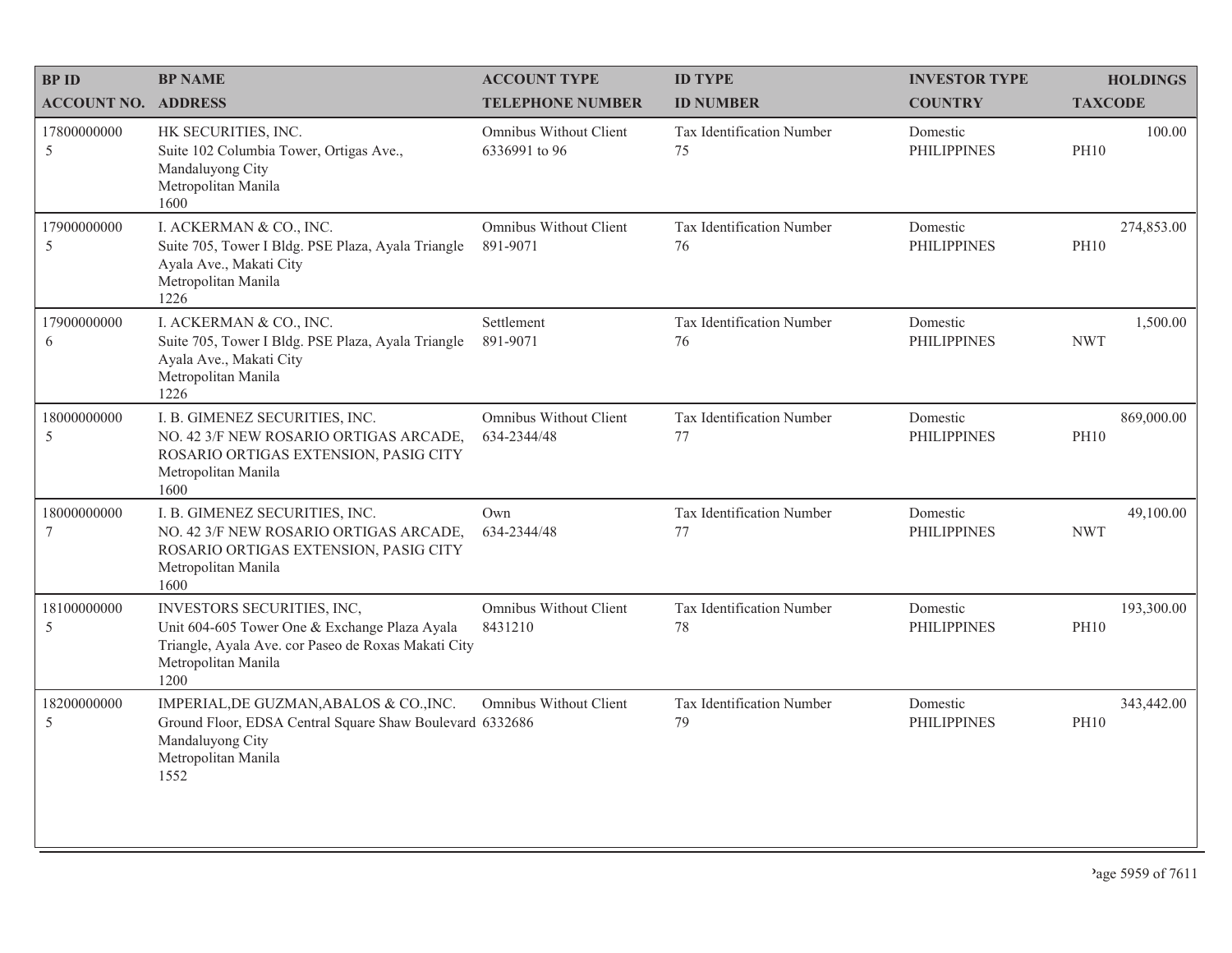| <b>BPID</b>                  | <b>BP NAME</b>                                                                                                                                         | <b>ACCOUNT TYPE</b>               | <b>ID TYPE</b>                  | <b>INVESTOR TYPE</b>           | <b>HOLDINGS</b>          |
|------------------------------|--------------------------------------------------------------------------------------------------------------------------------------------------------|-----------------------------------|---------------------------------|--------------------------------|--------------------------|
| <b>ACCOUNT NO. ADDRESS</b>   |                                                                                                                                                        | <b>TELEPHONE NUMBER</b>           | <b>ID NUMBER</b>                | <b>COUNTRY</b>                 | <b>TAXCODE</b>           |
| 18200000000<br>6             | IMPERIAL, DE GUZMAN, ABALOS & CO., INC.<br>Ground Floor, EDSA Central Square Shaw Boulevard 6332686<br>Mandaluyong City<br>Metropolitan Manila<br>1552 | Settlement                        | Tax Identification Number<br>79 | Domestic<br><b>PHILIPPINES</b> | 3,600.00<br><b>NWT</b>   |
| 18300000000<br>5             | INTRA-INVEST SECURITIES, INC.<br>11/F ACT Tower, 135 Sen. Gil Puyat Ave., Salcedo<br>Vill., Makati City<br>Metropolitan Manila<br>1200                 | Omnibus Without Client<br>8106934 | Tax Identification Number<br>80 | Domestic<br><b>PHILIPPINES</b> | 30,426.00<br><b>PH10</b> |
| 18700000000<br>$\mathfrak s$ | ASIAN CAPITAL EQUITIES, INC.<br>6/F Tower 1 & Exchange Plaza Ayala Ave., cor Paseo 8485126<br>de Roxas, Makati City<br>Metropolitan Manila<br>1226     | Omnibus Without Client            | Tax Identification Number<br>84 | Domestic<br><b>PHILIPPINES</b> | 200.00<br><b>PH10</b>    |
| 18800000000<br>$\mathfrak s$ | J.M. BARCELON & CO., INC.<br>#5 PENNSYLVANNIA STREET, BRGY. MARIAN/ 661-8396<br>NEW MANILA, QUEZON CITY<br>Metropolitan Manila<br>1100                 | Omnibus Without Client            | Tax Identification Number<br>85 | Domestic<br><b>PHILIPPINES</b> | 28,500.00<br><b>PH10</b> |
| 19200000000<br>6             | STRATEGIC EQUITIES CORP.<br>Unit 610-611 PSE Plaza, Tower I, Ayala Triangle,<br>Ayala Ave., Makati City<br>Metropolitan Manila<br>1226                 | Settlement<br>759-4055            | Tax Identification Number<br>89 | Domestic<br><b>PHILIPPINES</b> | 35,000.00<br><b>NWT</b>  |
| 19200000000<br>14            | STRATEGIC EQUITIES CORP.<br>Unit 610-611 PSE Plaza, Tower I, Ayala Triangle,<br>Ayala Ave., Makati City<br>Metropolitan Manila<br>1226                 | Settlement<br>759-4055            | Tax Identification Number<br>89 | Domestic<br><b>PHILIPPINES</b> | 5,000.00<br><b>PH10</b>  |
| 19300000000<br>5             | LARRGO SECURITIES CO., INC.<br>Rm. 202 2/F Rufino Building, Ayala Avenue, Makati 8101353<br>City<br>Metropolitan Manila<br>1226                        | Omnibus Without Client            | Tax Identification Number<br>90 | Domestic<br><b>PHILIPPINES</b> | 1,400.00<br><b>PH10</b>  |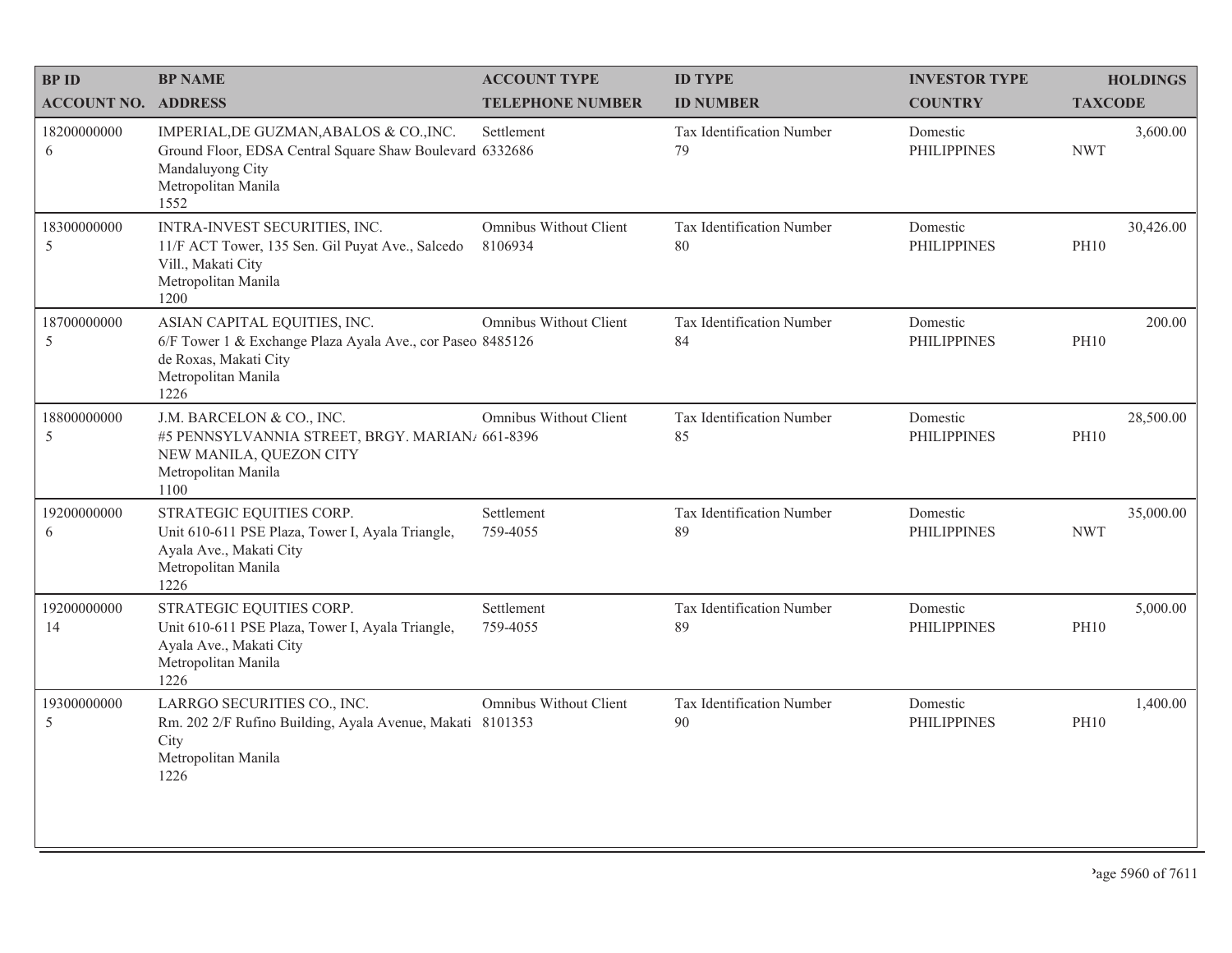| <b>BPID</b>                | <b>BP NAME</b>                                                                                                                                 | <b>ACCOUNT TYPE</b>                          | <b>ID TYPE</b>                   | <b>INVESTOR TYPE</b>           | <b>HOLDINGS</b>             |
|----------------------------|------------------------------------------------------------------------------------------------------------------------------------------------|----------------------------------------------|----------------------------------|--------------------------------|-----------------------------|
| <b>ACCOUNT NO. ADDRESS</b> |                                                                                                                                                | <b>TELEPHONE NUMBER</b>                      | <b>ID NUMBER</b>                 | <b>COUNTRY</b>                 | <b>TAXCODE</b>              |
| 19700000000<br>5           | LOPEZ, LOCSIN, LEDESMA & CO., INC.<br>405 URBAN BUILDING, SEN. GIL. PUYAT AVEN 8127482<br><b>MAKATI CITY</b><br>Metropolitan Manila<br>1226    | Omnibus Without Client                       | Tax Identification Number<br>94  | Domestic<br><b>PHILIPPINES</b> | 3,188.00<br><b>PH10</b>     |
| 19700000000<br>6           | LOPEZ, LOCSIN, LEDESMA & CO., INC.<br>405 URBAN BUILDING, SEN. GIL. PUYAT AVEN 8127482<br><b>MAKATI CITY</b><br>Metropolitan Manila<br>1226    | Settlement                                   | Tax Identification Number<br>94  | Domestic<br><b>PHILIPPINES</b> | 22,572.00<br><b>NWT</b>     |
| 19800000000<br>5           | LUCKY SECURITIES, INC.<br>Unit 1402-B PSE Center Exchange Road, Ortigas<br>Center Pasig City<br>Metropolitan Manila<br>1600                    | Omnibus Without Client<br>6346747/60         | Tax Identification Number<br>95  | Domestic<br><b>PHILIPPINES</b> | 315,300.00<br><b>NWT</b>    |
| 19900000000<br>5           | LUYS SECURITIES COMPANY, INC.<br>28/F LKG Tower 6801 Ayala Ave. Makati City<br>Metropolitan Manila<br>1200                                     | <b>Omnibus Without Client</b><br>5231040     | Tax Identification Number<br>96  | Domestic<br><b>PHILIPPINES</b> | 64,439.00<br><b>PH10</b>    |
| 20000000000<br>-1          | <b>MANDARIN SECURITIES CORPORATION</b><br>28/F LKG Tower 6801 Ayala Ave. Makati City<br>Metropolitan Manila<br>1200                            | Omnibus Without Client<br>523-8311/16        | Tax Identification Number<br>97  | Foreign<br><b>PHILIPPINES</b>  | 94.00<br>FMX1               |
| 20000000000<br>5           | MANDARIN SECURITIES CORPORATION<br>28/F LKG Tower 6801 Ayala Ave. Makati City<br>Metropolitan Manila<br>1200                                   | <b>Omnibus Without Client</b><br>523-8311/16 | Tax Identification Number<br>97  | Domestic<br><b>PHILIPPINES</b> | 71,136.00<br><b>PH10</b>    |
| 20300000000<br>-1          | COL Financial Group, Inc.<br>2401-B EAST TOWER, PSE CENTRE EXCHANGE 635-5735<br>ROAD, ORTIGAS CENTER PASIG CITY<br>Metropolitan Manila<br>1605 | Omnibus Without Client                       | Tax Identification Number<br>100 | Foreign<br><b>PHILIPPINES</b>  | 100,650.00<br>FMX1          |
| 20300000000<br>5           | COL Financial Group, Inc.<br>2401-B EAST TOWER, PSE CENTRE EXCHANGE 635-5735<br>ROAD, ORTIGAS CENTER PASIG CITY<br>Metropolitan Manila<br>1605 | <b>Omnibus Without Client</b>                | Tax Identification Number<br>100 | Domestic<br><b>PHILIPPINES</b> | 4,446,460.00<br><b>PH10</b> |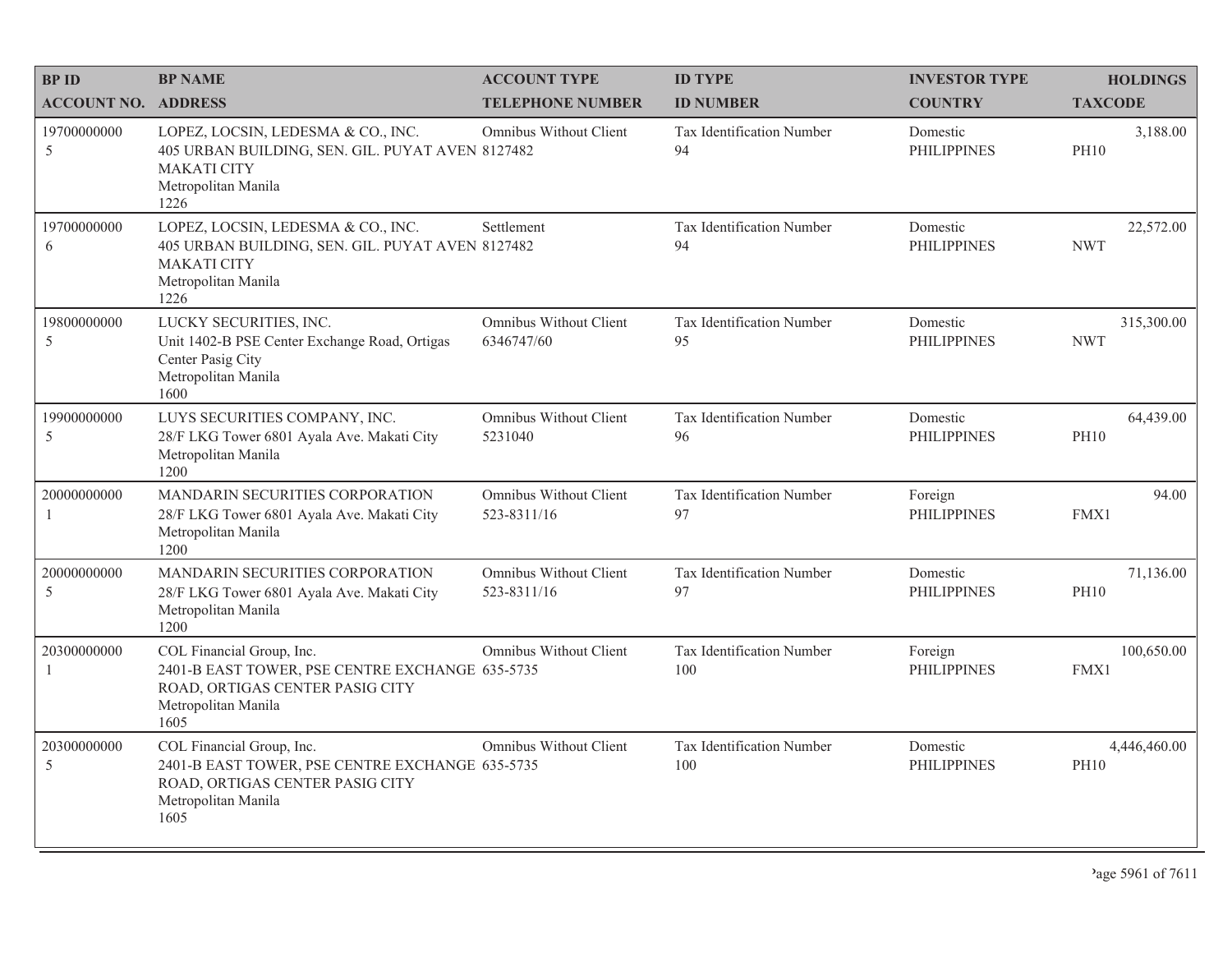| <b>BPID</b>                   | <b>BP NAME</b>                                                                                                                                       | <b>ACCOUNT TYPE</b>                | <b>ID TYPE</b>                   | <b>INVESTOR TYPE</b>           | <b>HOLDINGS</b>          |
|-------------------------------|------------------------------------------------------------------------------------------------------------------------------------------------------|------------------------------------|----------------------------------|--------------------------------|--------------------------|
| <b>ACCOUNT NO. ADDRESS</b>    |                                                                                                                                                      | <b>TELEPHONE NUMBER</b>            | <b>ID NUMBER</b>                 | <b>COUNTRY</b>                 | <b>TAXCODE</b>           |
| 20400000000<br>14             | DA MARKET SECURITIES, INC.<br>Unit 2402-B West Tower, PSE Center Exchange Roac 637-42-42<br>Ortigas Center Pasig City<br>Metropolitan Manila<br>1600 | Settlement                         | Tax Identification Number<br>101 | Domestic<br><b>PHILIPPINES</b> | 7,100.00<br><b>PH10</b>  |
| 20500000000<br>5              | MERCANTILE SECURITIES CORP.<br>3RD FLOOR GOODWILL BUILDING<br>393 SE. GIL PUYAT AVENUE<br><b>MAKATI CITY</b><br>Metropolitan Manila<br>1226          | Omnibus Without Client<br>898-2984 | Tax Identification Number<br>102 | Domestic<br><b>PHILIPPINES</b> | 6,525.00<br><b>PH10</b>  |
| 20600000000<br>5              | MERIDIAN SECURITIES, INC.<br>Suite 2702B&C Tektite Tower I Ortigas Centre, Pasig 634-6931/36<br>City<br>Metropolitan Manila<br>1600                  | Omnibus Without Client             | Tax Identification Number<br>103 | Domestic<br><b>PHILIPPINES</b> | 7,000.00<br><b>PH10</b>  |
| 20800000000<br>5              | MDR SECURITIES, INC.<br>Unit 1806, 8/F Medical Plaza Ortigas Bldg., Pasig Cit 891-9225<br>Metropolitan Manila<br>1226                                | Omnibus Without Client             | Tax Identification Number<br>105 | Domestic<br><b>PHILIPPINES</b> | 47,200.00<br><b>PH10</b> |
| 20900000000<br>$\overline{4}$ | DEUTSCHE REGIS PARTNERS, INC.<br>23/F Tower I, Ayala Triangle, Makati City<br>Metropolitan Manila<br>1226                                            | Settlement<br>894-6620             | Tax Identification Number<br>106 | Foreign<br><b>PHILIPPINES</b>  | 14,312.00<br><b>RA02</b> |
| 20900000000<br>14             | DEUTSCHE REGIS PARTNERS, INC.<br>23/F Tower I, Ayala Triangle, Makati City<br>Metropolitan Manila<br>1226                                            | Settlement<br>894-6620             | Tax Identification Number<br>106 | Domestic<br><b>PHILIPPINES</b> | 37,000.00<br><b>PH10</b> |
| 20900000001<br>-1             | DEUTSCHE REGIS PARTNERS, INC.<br>23/F Tower I, Ayala Triangle, Makati City<br>Metropolitan Manila<br>1226                                            | Client<br>894-6620                 | Tax Identification Number<br>381 | Domestic<br><b>PHILIPPINES</b> | 427,900.00<br><b>NWT</b> |
| 21000000000<br>5              | MOUNT PEAK SECURITIES, INC.<br>#748 C.K. Bldg., Juan Luna St., Binondo, Manila<br>Metropolitan Manila<br>1006                                        | Omnibus Without Client<br>241-8043 | Tax Identification Number<br>107 | Domestic<br><b>PHILIPPINES</b> | 87,850.00<br><b>PH10</b> |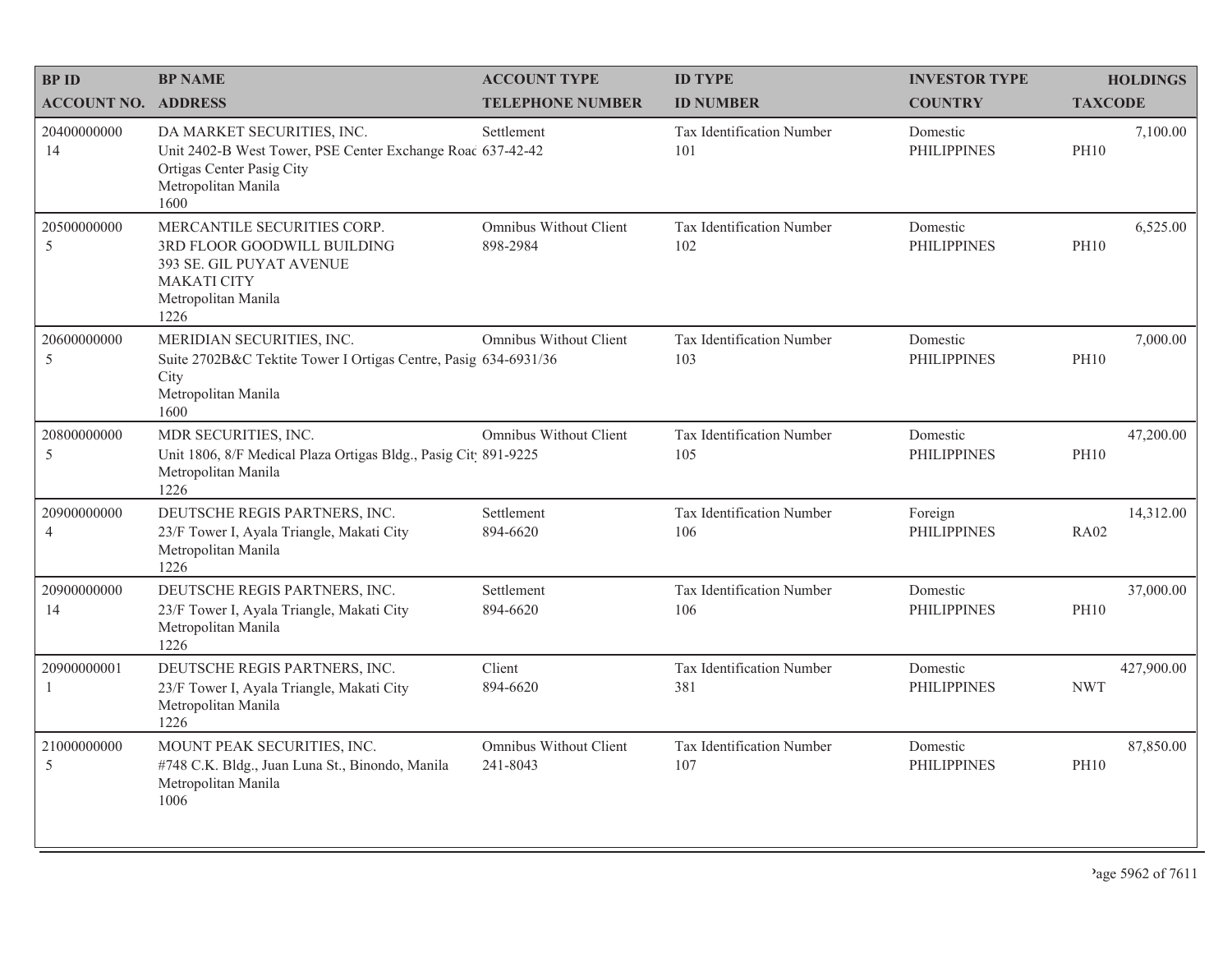| <b>BPID</b>                    | <b>BP NAME</b>                                                                                                                                                              | <b>ACCOUNT TYPE</b>                   | <b>ID TYPE</b>                   | <b>INVESTOR TYPE</b>           | <b>HOLDINGS</b>           |
|--------------------------------|-----------------------------------------------------------------------------------------------------------------------------------------------------------------------------|---------------------------------------|----------------------------------|--------------------------------|---------------------------|
| <b>ACCOUNT NO. ADDRESS</b>     |                                                                                                                                                                             | <b>TELEPHONE NUMBER</b>               | <b>ID NUMBER</b>                 | <b>COUNTRY</b>                 | <b>TAXCODE</b>            |
| 21100000000<br>5               | NEW WORLD SECURITIES CO., INC.<br>Rm. 202 Fil-Am Resources Bldg. 231 Juan Luna St.<br>Binondo, Manila<br>Metropolitan Manila<br>1006                                        | Omnibus Without Client<br>2421767     | Tax Identification Number<br>108 | Domestic<br><b>PHILIPPINES</b> | 9,050.00<br><b>PH10</b>   |
| 21100000000<br>$7\phantom{.0}$ | NEW WORLD SECURITIES CO., INC.<br>Rm. 202 Fil-Am Resources Bldg. 231 Juan Luna St.<br>Binondo, Manila<br>Metropolitan Manila<br>1006                                        | Own<br>2421767                        | Tax Identification Number<br>108 | Domestic<br><b>PHILIPPINES</b> | 9,900.00<br><b>NWT</b>    |
| 21300000000<br>5               | NIEVES SECURITIES, INC.<br>UNIT 106, G/F TYTANA PLAZA V. TYTANA COR 4777888<br>INSULAR STS. PLAZA LORENZO RUIZ, BINONE<br><b>MANILA CITY</b><br>Metropolitan Manila<br>1006 | Omnibus Without Client                | Tax Identification Number<br>110 | Domestic<br><b>PHILIPPINES</b> | 32,400.00<br><b>PH10</b>  |
| 21500000000<br>5               | OPTIMUM SECURITIES CORPORATION<br>No. 11 E. O. Bldg., United St. cor. 2nd St. Bo.<br>Kapitolyo, Pasig City<br>Metropolitan Manila<br>1650                                   | Omnibus Without Client<br>631-7831/36 | Tax Identification Number<br>112 | Domestic<br><b>PHILIPPINES</b> | 65,920.00<br><b>PH10</b>  |
| 21700000000<br>$\mathbf{1}$    | RCBC SECURITIES, INC.<br>Unit 1008 Tower I & Exchange Plaza Ayala Avenue,<br>Makati City<br>Metropolitan Manila<br>1200                                                     | Omnibus Without Client<br>8485183     | Tax Identification Number<br>113 | Foreign<br><b>PHILIPPINES</b>  | 109,300.00<br>FMX1        |
| 21700000000<br>5               | RCBC SECURITIES, INC.<br>Unit 1008 Tower I & Exchange Plaza Ayala Avenue,<br>Makati City<br>Metropolitan Manila<br>1200                                                     | Omnibus Without Client<br>8485183     | Tax Identification Number<br>113 | Domestic<br><b>PHILIPPINES</b> | 308,619.00<br><b>PH10</b> |
| 21700000000<br>28              | RCBC SECURITIES, INC.<br>Unit 1008 Tower I & Exchange Plaza Ayala Avenue, 8485183<br>Makati City<br>Metropolitan Manila<br>1200                                             | Settlement                            | Tax Identification Number<br>113 | Foreign<br><b>PHILIPPINES</b>  | 200.00<br>JA03            |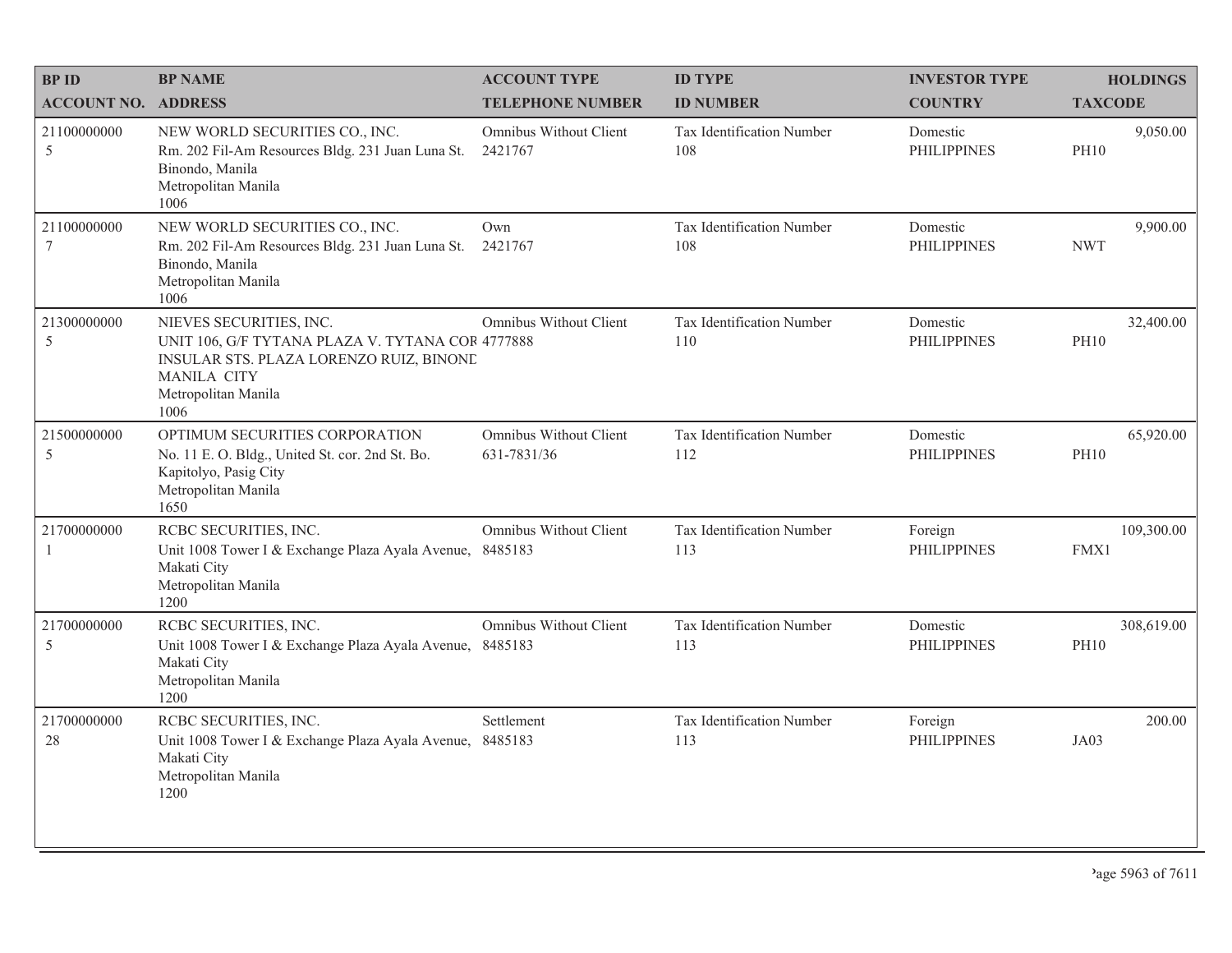| <b>BPID</b>                   | <b>BP NAME</b>                                                                                                                                      | <b>ACCOUNT TYPE</b>                      | <b>ID TYPE</b>                   | <b>INVESTOR TYPE</b>           | <b>HOLDINGS</b>               |
|-------------------------------|-----------------------------------------------------------------------------------------------------------------------------------------------------|------------------------------------------|----------------------------------|--------------------------------|-------------------------------|
| <b>ACCOUNT NO. ADDRESS</b>    |                                                                                                                                                     | <b>TELEPHONE NUMBER</b>                  | <b>ID NUMBER</b>                 | <b>COUNTRY</b>                 | <b>TAXCODE</b>                |
| 21800000000<br>5              | PAN ASIA SECURITIES CORP.<br>910 Tower One & Exchange Plaza Ayala Avenue,<br>Makati City<br>Metropolitan Manila<br>1200                             | <b>Omnibus Without Client</b><br>8919173 | Tax Identification Number<br>114 | Domestic<br><b>PHILIPPINES</b> | 11,750.00<br><b>PH10</b>      |
| 21900000000<br>5              | PAPA SECURITIES CORPORATION<br>6/F, S & L Building Dela Rosa cor. Esteban Sts.<br>Legaspi Village, Makati City<br>Metropolitan Manila<br>1200       | Omnibus Without Client<br>817-8433       | Tax Identification Number<br>115 | Domestic<br><b>PHILIPPINES</b> | 1,074,201.00<br><b>PH10</b>   |
| 21900000000<br>6              | PAPA SECURITIES CORPORATION<br>6/F, S & L Building Dela Rosa cor. Esteban Sts.<br>Legaspi Village, Makati City<br>Metropolitan Manila<br>1200       | Settlement<br>817-8433                   | Tax Identification Number<br>115 | Domestic<br><b>PHILIPPINES</b> | 40,800.00<br><b>NWT</b>       |
| 22000000000<br>$\sqrt{2}$     | MAYBANK ATR KIM ENG SECURITIES, INC.<br>17/F Tower One & Exchange Plaza, Ayala Triangle,<br>Ayala Avenue Makati City<br>Metropolitan Manila<br>1226 | Settlement<br>849-8855                   | Tax Identification Number<br>116 | Foreign<br><b>PHILIPPINES</b>  | 3,768,010.00<br>FMX1          |
| 22000000000<br>$\overline{4}$ | MAYBANK ATR KIM ENG SECURITIES, INC.<br>17/F Tower One & Exchange Plaza, Ayala Triangle,<br>Ayala Avenue Makati City<br>Metropolitan Manila<br>1226 | Settlement<br>849-8855                   | Tax Identification Number<br>116 | Foreign<br><b>PHILIPPINES</b>  | 25,780.00<br><b>RA02</b>      |
| 22000000000<br>6              | MAYBANK ATR KIM ENG SECURITIES, INC.<br>17/F Tower One & Exchange Plaza, Ayala Triangle,<br>Ayala Avenue Makati City<br>Metropolitan Manila<br>1226 | Settlement<br>849-8855                   | Tax Identification Number<br>116 | Domestic<br><b>PHILIPPINES</b> | 8,070,339.00<br><b>NWT</b>    |
| 22000000000<br>14             | MAYBANK ATR KIM ENG SECURITIES, INC.<br>17/F Tower One & Exchange Plaza, Ayala Triangle,<br>Ayala Avenue Makati City<br>Metropolitan Manila<br>1226 | Settlement<br>849-8855                   | Tax Identification Number<br>116 | Domestic<br><b>PHILIPPINES</b> | 116,667,033.00<br><b>PH10</b> |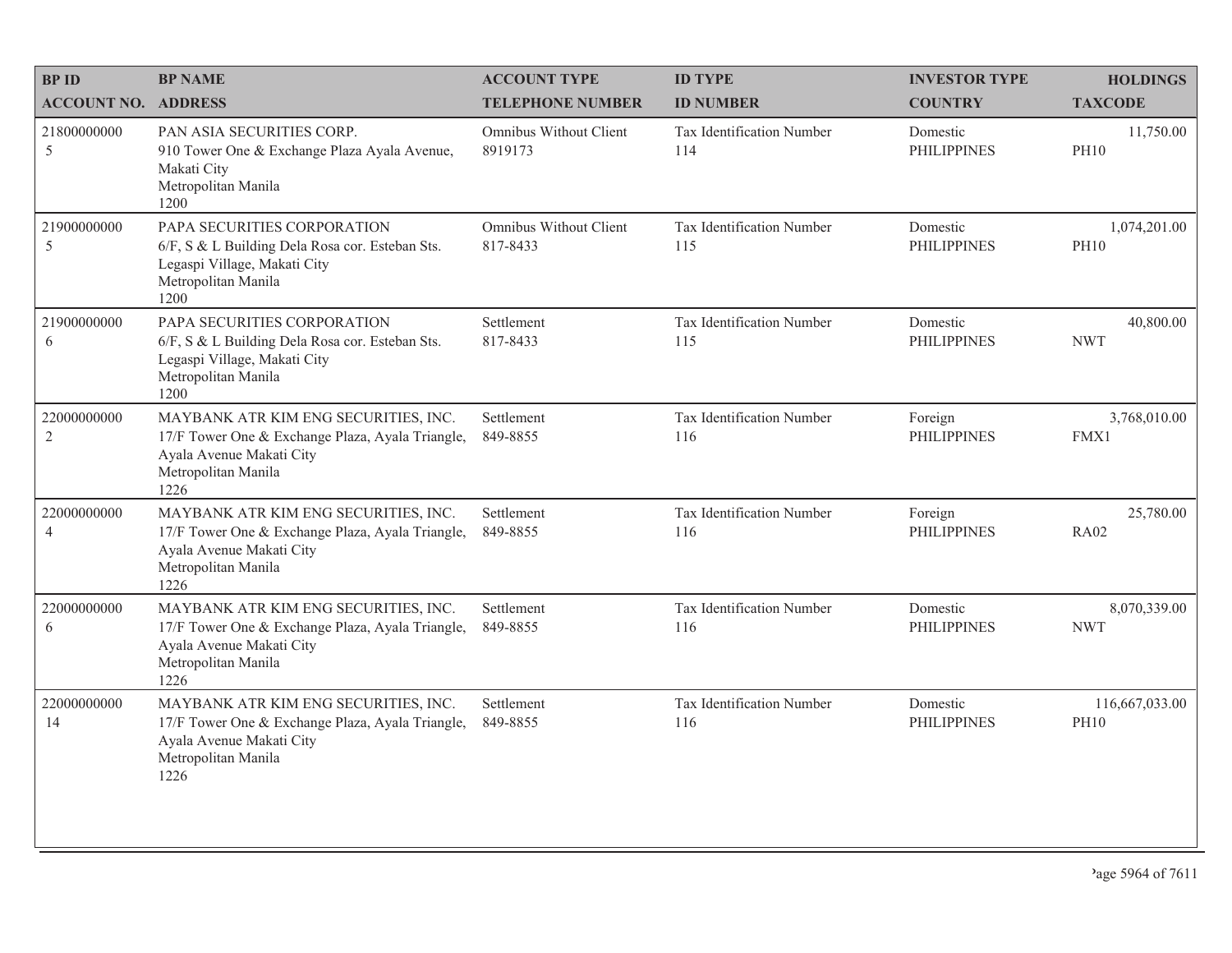| <b>BPID</b>                 | <b>BP NAME</b>                                                                                                                                                                        | <b>ACCOUNT TYPE</b>                       | <b>ID TYPE</b>                           | <b>INVESTOR TYPE</b>           | <b>HOLDINGS</b>            |
|-----------------------------|---------------------------------------------------------------------------------------------------------------------------------------------------------------------------------------|-------------------------------------------|------------------------------------------|--------------------------------|----------------------------|
| <b>ACCOUNT NO. ADDRESS</b>  |                                                                                                                                                                                       | <b>TELEPHONE NUMBER</b>                   | <b>ID NUMBER</b>                         | <b>COUNTRY</b>                 | <b>TAXCODE</b>             |
| 22000000000<br>18           | MAYBANK ATR KIM ENG SECURITIES, INC.<br>17/F Tower One & Exchange Plaza, Ayala Triangle,<br>Ayala Avenue Makati City<br>Metropolitan Manila<br>1226                                   | Settlement<br>849-8855                    | Tax Identification Number<br>116         | Foreign<br><b>PHILIPPINES</b>  | 15,000.00<br>RA10          |
| 22000000011<br>$\mathbf{1}$ | ATR KIMENG CAPITAL PARTNERS, INC. AS<br><b>INVESTMENT MANAGER FOR</b><br>IMA. 10-IM-08<br>17/F TOWER ONE & EXCHANGE PLAZA, AYAL<br>AVENUE, MAKATI CITY<br>Metropolitan Manila<br>1226 | Client<br>848-1381                        | Tax Identification Number<br>000-166-719 | Domestic<br><b>PHILIPPINES</b> | 5,108,764.00<br><b>NWT</b> |
| 2200000FTXN<br>1            | ATR KIMENG SEC. INC.<br>17/F Tower One & Exchange Plaza, Ayala Triangle,<br>Ayala Avenue Makati City<br>Metropolitan Manila                                                           | Client<br>849-8855                        | Tax Identification Number<br>116 XXX     | Foreign<br><b>PHILIPPINES</b>  | 201,500.00<br><b>FTXN</b>  |
| 22300000000<br>5            | PLATINUM SECURITIES, INC.<br>Unit 801, Antel Corporate Ctr., 121 Valero St., Salced 887-11-78<br>Village Makati City<br>Metropolitan Manila<br>1200                                   | Omnibus Without Client                    | Tax Identification Number<br>119         | Domestic<br><b>PHILIPPINES</b> | 3,000.00<br><b>PH10</b>    |
| 22400000000<br>5            | PNB SECURITIES, INC.<br>3/F PNB Financial Center Roxas Blvd., Pasay City<br>Metropolitan Manila<br>1300                                                                               | <b>Omnibus Without Client</b><br>526-3466 | Tax Identification Number<br>120         | Domestic<br><b>PHILIPPINES</b> | 94,100.00<br><b>PH10</b>   |
| 22500000000<br>5            | PREMIUM SECURITIES, INC.<br>Unit 1415, Tower 1 & Exchange Plaza Ayala Avenue 848-5915/17<br>cor. Paseo de Roxas Makati City<br>Metropolitan Manila<br>1259                            | <b>Omnibus Without Client</b>             | Tax Identification Number<br>121         | Domestic<br><b>PHILIPPINES</b> | 131,350.00<br><b>PH10</b>  |
| 22500000000<br>16           | PREMIUM SECURITIES, INC.<br>Unit 1415, Tower 1 & Exchange Plaza Ayala Avenue 848-5915/17<br>cor. Paseo de Roxas Makati City<br>Metropolitan Manila<br>1259                            | Settlement                                | Tax Identification Number<br>121         | Foreign<br><b>PHILIPPINES</b>  | 75,000.00<br><b>RA02</b>   |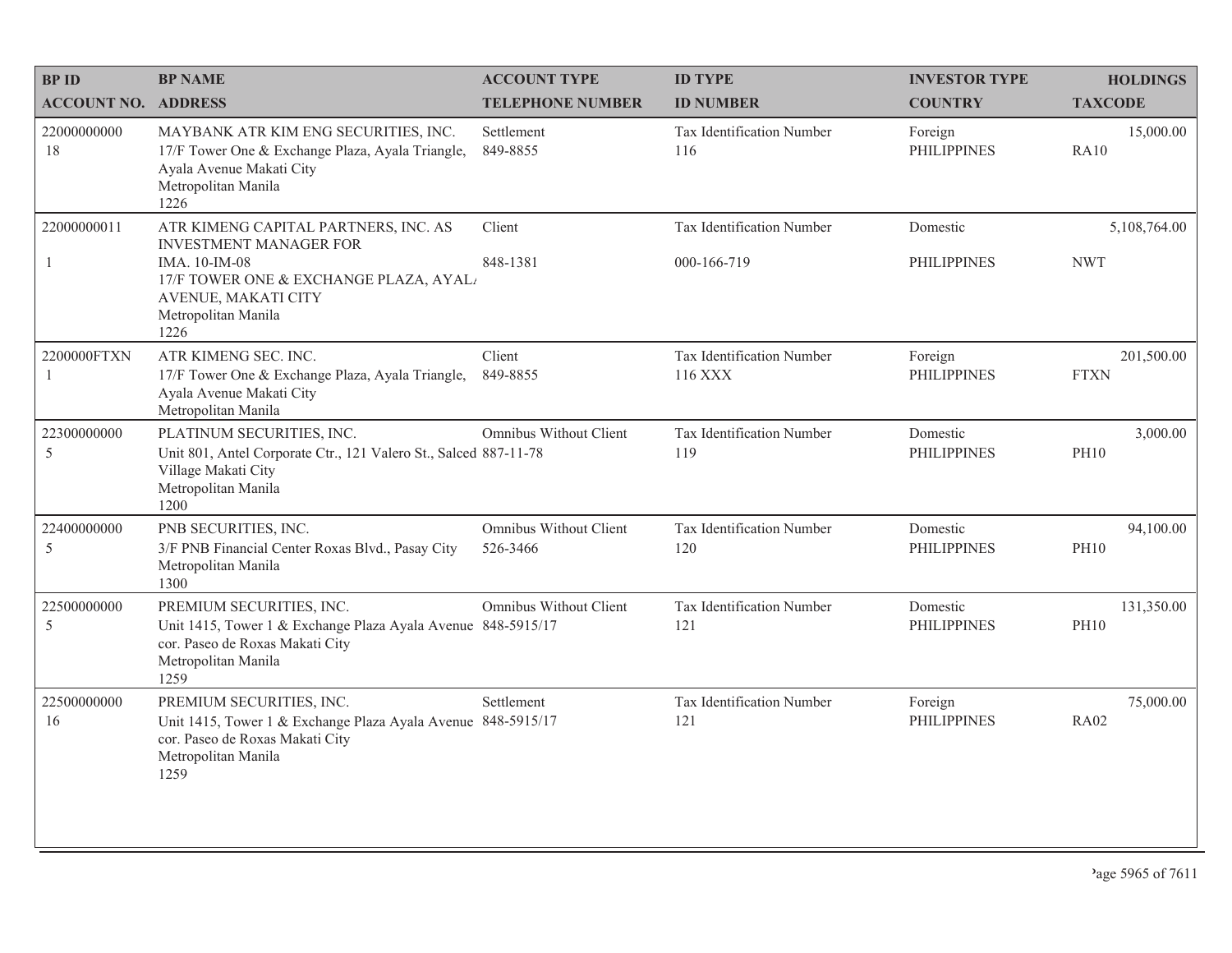| <b>BPID</b>                | <b>BP NAME</b>                                                                                                                                           | <b>ACCOUNT TYPE</b>                      | <b>ID TYPE</b>                   | <b>INVESTOR TYPE</b>           | <b>HOLDINGS</b>             |
|----------------------------|----------------------------------------------------------------------------------------------------------------------------------------------------------|------------------------------------------|----------------------------------|--------------------------------|-----------------------------|
| <b>ACCOUNT NO. ADDRESS</b> |                                                                                                                                                          | <b>TELEPHONE NUMBER</b>                  | <b>ID NUMBER</b>                 | <b>COUNTRY</b>                 | <b>TAXCODE</b>              |
| 22800000000<br>5           | PRYCE SECURITIES, INC.<br>15/F PRYCE CENTER BUILDING, 1179 CHINO R( 816-2426/27<br><b>AVENUE</b><br>BAGTIKAN, MAKATI CITY<br>Metropolitan Manila<br>1226 | Omnibus Without Client                   | Tax Identification Number<br>124 | Domestic<br><b>PHILIPPINES</b> | 557.00<br><b>PH10</b>       |
| 23000000000<br>5           | QUALITY INVESTMENTS & SECURITIES<br><b>CORPORATION</b><br>Suite 1602 Tytana Plaza Oriente St, Binondo Manila 241-0547<br>Metropolitan Manila<br>1006     | Omnibus Without Client                   | Tax Identification Number<br>126 | Domestic<br><b>PHILIPPINES</b> | 1,979,935.00<br><b>PH10</b> |
| 23000000000                | <b>QUALITY INVESTMENTS &amp; SECURITIES</b><br><b>CORPORATION</b>                                                                                        | Settlement                               | Tax Identification Number        | Domestic                       | 3,350.00                    |
| 6                          | Suite 1602 Tytana Plaza Oriente St, Binondo Manila 241-0547<br>Metropolitan Manila<br>1006                                                               |                                          | 126                              | <b>PHILIPPINES</b>             | <b>NWT</b>                  |
| 23000000000                | <b>QUALITY INVESTMENTS &amp; SECURITIES</b><br><b>CORPORATION</b>                                                                                        | Own                                      | Tax Identification Number        | Domestic                       | 5,000.00                    |
| $\tau$                     | Suite 1602 Tytana Plaza Oriente St, Binondo Manila<br>Metropolitan Manila<br>1006                                                                        | 241-0547                                 | 126                              | <b>PHILIPPINES</b>             | <b>NWT</b>                  |
| 23000000000                | QUALITY INVESTMENTS & SECURITIES<br><b>CORPORATION</b>                                                                                                   | Settlement                               | Tax Identification Number        | Foreign                        | 91,863.00                   |
| $18\,$                     | Suite 1602 Tytana Plaza Oriente St, Binondo Manila 241-0547<br>Metropolitan Manila<br>1006                                                               |                                          | 126                              | <b>PHILIPPINES</b>             | RA10                        |
| 23000000000                | <b>QUALITY INVESTMENTS &amp; SECURITIES</b><br><b>CORPORATION</b>                                                                                        | Settlement                               | Tax Identification Number        | Foreign                        | 1,400.00                    |
| $20\,$                     | Suite 1602 Tytana Plaza Oriente St, Binondo Manila 241-0547<br>Metropolitan Manila<br>1006                                                               |                                          | 126                              | <b>PHILIPPINES</b>             | <b>FTXN</b>                 |
| 23100000000<br>5           | R & L INVESTMENTS, INC.<br>675 Lee St., Mandaluyong City<br>Metropolitan Manila<br>1501                                                                  | Omnibus Without Client<br>7247210/705207 | Tax Identification Number<br>127 | Domestic<br><b>PHILIPPINES</b> | 2,600.00<br><b>PH10</b>     |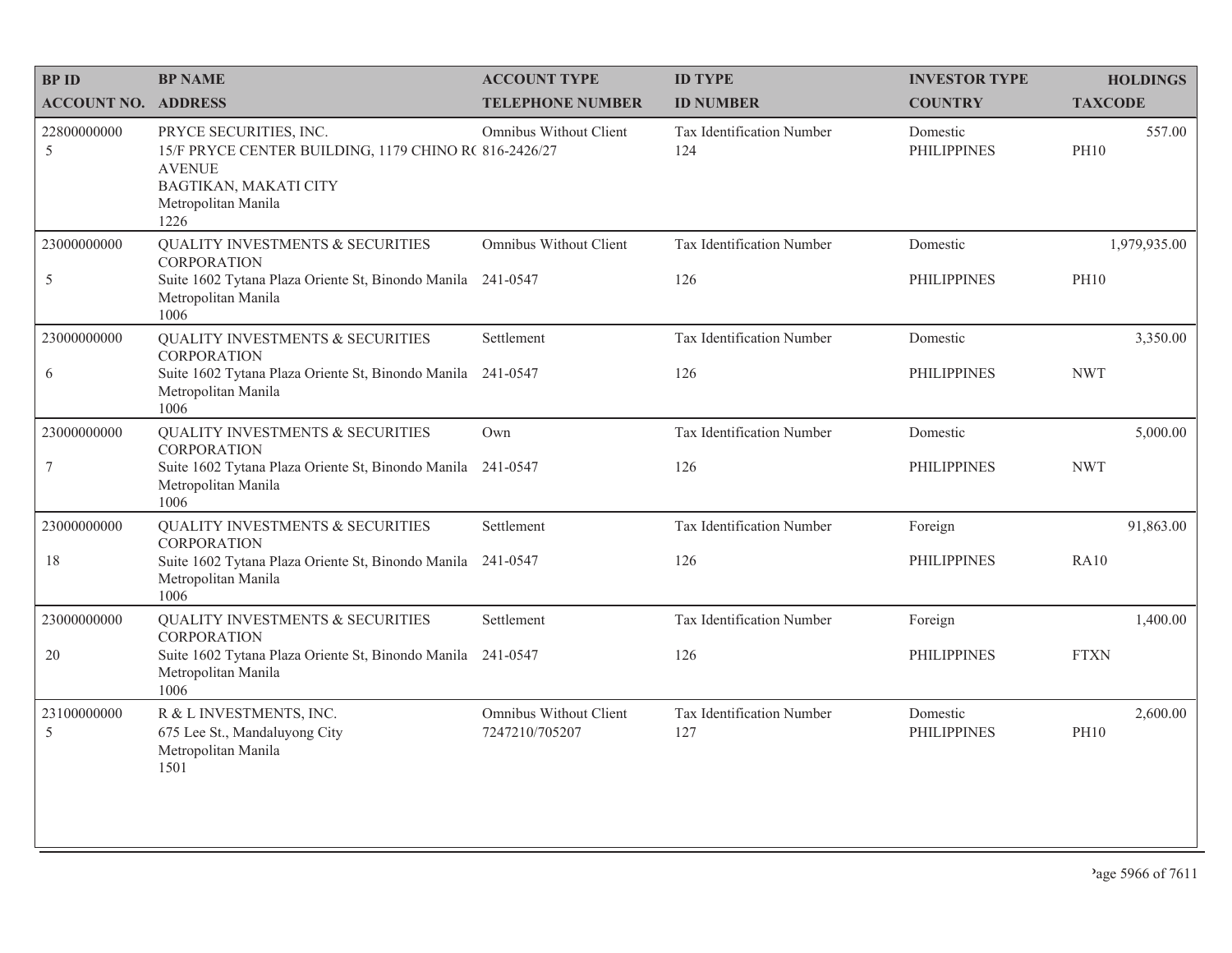| <b>BP ID</b>                   | <b>BP NAME</b>                                                                                                                                                                          | <b>ACCOUNT TYPE</b>     | <b>ID TYPE</b>                          | <b>INVESTOR TYPE</b>           | <b>HOLDINGS</b>           |
|--------------------------------|-----------------------------------------------------------------------------------------------------------------------------------------------------------------------------------------|-------------------------|-----------------------------------------|--------------------------------|---------------------------|
| <b>ACCOUNT NO. ADDRESS</b>     |                                                                                                                                                                                         | <b>TELEPHONE NUMBER</b> | <b>ID NUMBER</b>                        | <b>COUNTRY</b>                 | <b>TAXCODE</b>            |
| 23300000000<br>5               | R. COYIUTO SECURITIES, INC.<br>5/F Corinthian Plaza, Paseo de Roxas, Legaspi Village 811-3064<br>Makati City<br>Metropolitan Manila<br>$\Omega$                                         | Omnibus Without Client  | <b>Tax Identification Number</b><br>129 | Domestic<br><b>PHILIPPINES</b> | 637,200.00<br><b>PH10</b> |
| 23300000000<br>6               | R. COYIUTO SECURITIES, INC.<br>5/F Corinthian Plaza, Paseo de Roxas, Legaspi Village 811-3064<br>Makati City<br>Metropolitan Manila<br>$\overline{0}$                                   | Settlement              | Tax Identification Number<br>129        | Domestic<br><b>PHILIPPINES</b> | 2,800.00<br><b>NWT</b>    |
| 23300000000<br>$7\phantom{.0}$ | R. COYIUTO SECURITIES, INC.<br>5/F Corinthian Plaza, Paseo de Roxas, Legaspi Villag( 811-3064<br>Makati City<br>Metropolitan Manila<br>$\overline{0}$                                   | Own                     | Tax Identification Number<br>129        | Domestic<br><b>PHILIPPINES</b> | 1,200.00<br><b>NWT</b>    |
| 23500000000<br>5               | REGINA CAPITAL DEVELOPMENT CORPORATI Omnibus Without Client<br>Unit 806 Tower 1 & Exchange Plaza Ayala Triangle, 848-5482/84<br>Ayala Avenue Makati City<br>Metropolitan Manila<br>1226 |                         | Tax Identification Number<br>131        | Domestic<br><b>PHILIPPINES</b> | 440,562.00<br><b>PH10</b> |
| 23500000000<br>6               | REGINA CAPITAL DEVELOPMENT CORPORATI Settlement<br>Unit 806 Tower 1 & Exchange Plaza Ayala Triangle, 848-5482/84<br>Ayala Avenue Makati City<br>Metropolitan Manila<br>1226             |                         | Tax Identification Number<br>131        | Domestic<br><b>PHILIPPINES</b> | 7,550.00<br><b>NWT</b>    |
| 23600000000<br>5               | R. NUBLA SECURITIES, INC.<br>Room 604, Fil-Am Resources Bldg., 231 Juan Luna S 242-1596<br>Binondo, Manila<br>Metropolitan Manila<br>1006                                               | Omnibus Without Client  | Tax Identification Number<br>132        | Domestic<br><b>PHILIPPINES</b> | 494,757.00<br><b>PH10</b> |
| 23600000000<br>$7\phantom{.0}$ | R. NUBLA SECURITIES, INC.<br>Room 604, Fil-Am Resources Bldg., 231 Juan Luna S 242-1596<br>Binondo, Manila<br>Metropolitan Manila<br>1006                                               | Own                     | Tax Identification Number<br>132        | Domestic<br><b>PHILIPPINES</b> | 10,000.00<br><b>NWT</b>   |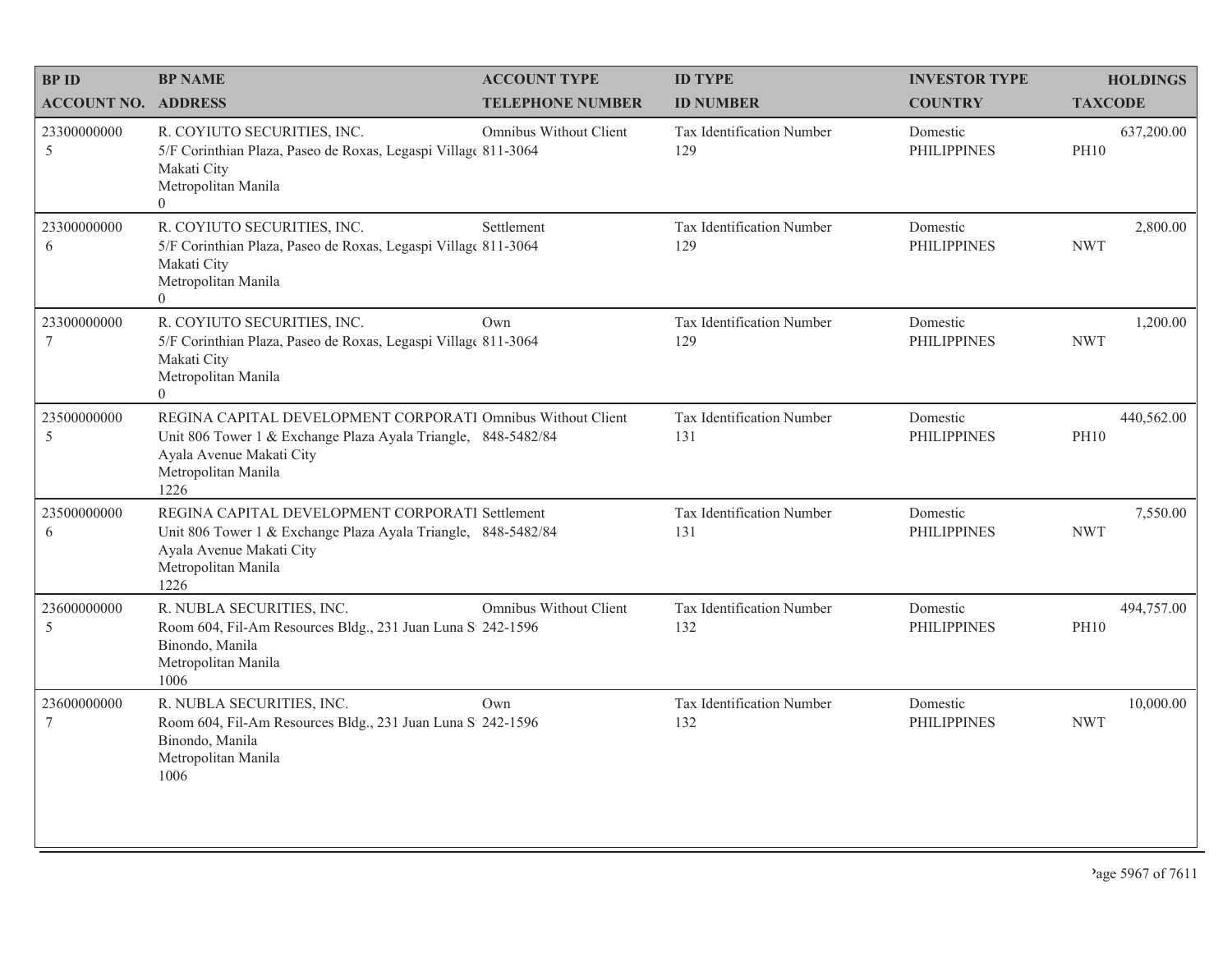| <b>BPID</b>                 | <b>BP NAME</b>                                                                                                                                                                             | <b>ACCOUNT TYPE</b>                      | <b>ID TYPE</b>                    | <b>INVESTOR TYPE</b>           | <b>HOLDINGS</b>           |
|-----------------------------|--------------------------------------------------------------------------------------------------------------------------------------------------------------------------------------------|------------------------------------------|-----------------------------------|--------------------------------|---------------------------|
| <b>ACCOUNT NO. ADDRESS</b>  |                                                                                                                                                                                            | <b>TELEPHONE NUMBER</b>                  | <b>ID NUMBER</b>                  | <b>COUNTRY</b>                 | <b>TAXCODE</b>            |
| 23700000000<br>5            | AAA SOUTHEAST EQUITIES, INCORPORATED Omnibus Without Client<br>Ground Floor, Fortune Life Building #162 Legaspi St. 816-2918<br>Legaspi Village Makati City<br>Metropolitan Manila<br>1229 |                                          | Tax Identification Number<br>133  | Domestic<br><b>PHILIPPINES</b> | 1,314.00<br><b>PH10</b>   |
| 23700000002<br>$\mathbf{1}$ | FORTUNE GENERAL INSURANCE CORPORATIC Client<br>4TH/F CITYSTATE CENTRE, 709 SHAW<br><b>BOULEVARD, PASIG CITY</b><br>Metropolitan Manila<br>1600                                             | 706-3959                                 | Tax Identification Number<br>220. | Domestic<br><b>PHILIPPINES</b> | 1,800.00<br><b>NWT</b>    |
| 23700000003<br>1            | FORTUNE LIFE INSURANCE CO., INC.<br>162 LEGAZPI ST., LEGAZPI VILLAGE MAKATI<br><b>CITY</b><br>Metropolitan Manila<br>1229                                                                  | Client<br>812-2702                       | Tax Identification Number<br>220^ | Domestic<br><b>PHILIPPINES</b> | 400.00<br><b>NWT</b>      |
| 23800000000<br>5            | R. S. LIM & CO., INC.<br>1509 Galvani Street San Isidro, Makati City<br>Metropolitan Manila<br>1234                                                                                        | <b>Omnibus Without Client</b><br>8919670 | Tax Identification Number<br>134  | Domestic<br><b>PHILIPPINES</b> | 832,665.00<br><b>PH10</b> |
| 23900000000<br>5            | RTG & COMPANY, INC.<br>Unit 602 Tower 1 & Exchange Plaza Ayala Triangle,<br>Makati City<br>Metropolitan Manila<br>1200                                                                     | <b>Omnibus Without Client</b><br>8919482 | Tax Identification Number<br>135  | Domestic<br><b>PHILIPPINES</b> | 23,100.00<br><b>PH10</b>  |
| 24000000000<br>5            | S.J. ROXAS & CO., INC.<br>Unit 612 Tower One, & Exchange Plaza, Ayala<br>Triangle, Ayala Avenue, Makati City<br>Metropolitan Manila<br>$\Omega$                                            | Omnibus Without Client<br>848-5065       | Tax Identification Number<br>136  | Domestic<br><b>PHILIPPINES</b> | 12,354.00<br><b>PH10</b>  |
| 24000000002<br>$\mathbf{1}$ | S.J. ROXAS & CO., INC.<br>Unit 612 Tower One, Ayala Triangle, Ayala Avenue,<br>Makati City<br>Metropolitan Manila<br>$\overline{0}$                                                        | Client<br>8485065 TO 69                  | Tax Identification Number<br>546  | Domestic<br><b>PHILIPPINES</b> | 1,455.00<br><b>NWT</b>    |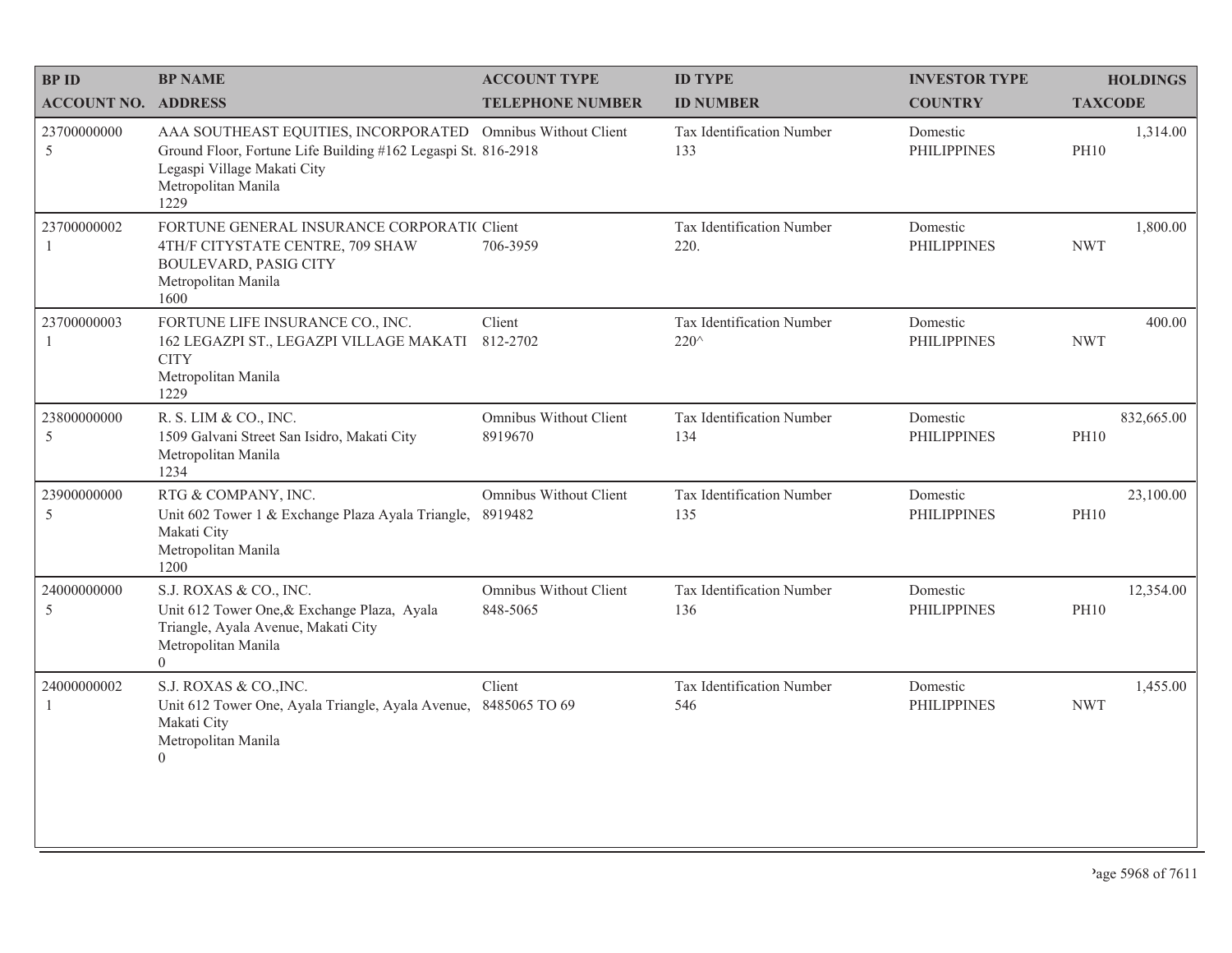| <b>BPID</b>                | <b>BP NAME</b>                                                                                                                                                             | <b>ACCOUNT TYPE</b>                            | <b>ID TYPE</b>                   | <b>INVESTOR TYPE</b>           | <b>HOLDINGS</b>           |
|----------------------------|----------------------------------------------------------------------------------------------------------------------------------------------------------------------------|------------------------------------------------|----------------------------------|--------------------------------|---------------------------|
| <b>ACCOUNT NO. ADDRESS</b> |                                                                                                                                                                            | <b>TELEPHONE NUMBER</b>                        | <b>ID NUMBER</b>                 | <b>COUNTRY</b>                 | <b>TAXCODE</b>            |
| 24200000000<br>5           | SECURITIES SPECIALISTS, INC.<br>Unit 903 National Life Insurance Building,<br>6762 Ayala Avenue, Makati City<br>Metropolitan Manila<br>1000                                | Omnibus Without Client<br>523-5595             | Tax Identification Number<br>138 | Domestic<br><b>PHILIPPINES</b> | 30,050.00<br><b>PH10</b>  |
| 24300000000<br>5           | FIDELITY SECURITIES, INC.<br>2103-B PSE Centre, Exchange Road, Ortigas, Pasig<br>City<br>Metropolitan Manila<br>1600                                                       | Omnibus Without Client<br>6345038              | Tax Identification Number<br>139 | Domestic<br><b>PHILIPPINES</b> | 18,200.00<br><b>PH10</b>  |
| 24600000000<br>5           | SUMMIT SECURITIES, INC.<br>Unit 2102 B/C PSE Center Tektite Tower East<br>Exchange Road, Ortigas Center Pasig City<br>Metropolitan Manila<br>1600                          | <b>Omnibus Without Client</b><br>6311032 to 37 | Tax Identification Number<br>141 | Domestic<br><b>PHILIPPINES</b> | 8,450.00<br><b>PH10</b>   |
| 24600000000<br>6           | SUMMIT SECURITIES, INC.<br>Unit 2102 B/C PSE Center Tektite Tower East<br>Exchange Road, Ortigas Center Pasig City<br>Metropolitan Manila<br>1600                          | Settlement<br>6311032 to 37                    | Tax Identification Number<br>141 | Domestic<br><b>PHILIPPINES</b> | 46,000.00<br><b>NWT</b>   |
| 24700000000<br>5           | STANDARD SECURITIES CORPORATION<br>#34 Jefferson St., GHW, San Juan Metro Manila<br>Metropolitan Manila<br>$00\,$                                                          | Omnibus Without Client<br>8486149              | Tax Identification Number<br>142 | Domestic<br><b>PHILIPPINES</b> | 873,483.00<br><b>PH10</b> |
| 24900000000<br>5           | SUPREME STOCKBROKERS, INC<br>UNIT G. GARDEN LEVEL, CORINTHIAN PLAZA 5764384<br>PASEO DE ROXAS AVENUE, LEGASPI VILLAGE<br><b>MAKATI CITY</b><br>Metropolitan Manila<br>1226 | Omnibus Without Client                         | Tax Identification Number<br>144 | Domestic<br><b>PHILIPPINES</b> | 6,000.00<br><b>PH10</b>   |
| 25100000000<br>5           | TANSENGCO & CO., INC.<br>U-2308 World Trade Exchange Condominium 215 Jul 241-7155<br>Luna St., Binondo, Manila<br>Metropolitan Manila<br>1006                              | Omnibus Without Client                         | Tax Identification Number<br>146 | Domestic<br><b>PHILIPPINES</b> | 248,294.00<br><b>PH10</b> |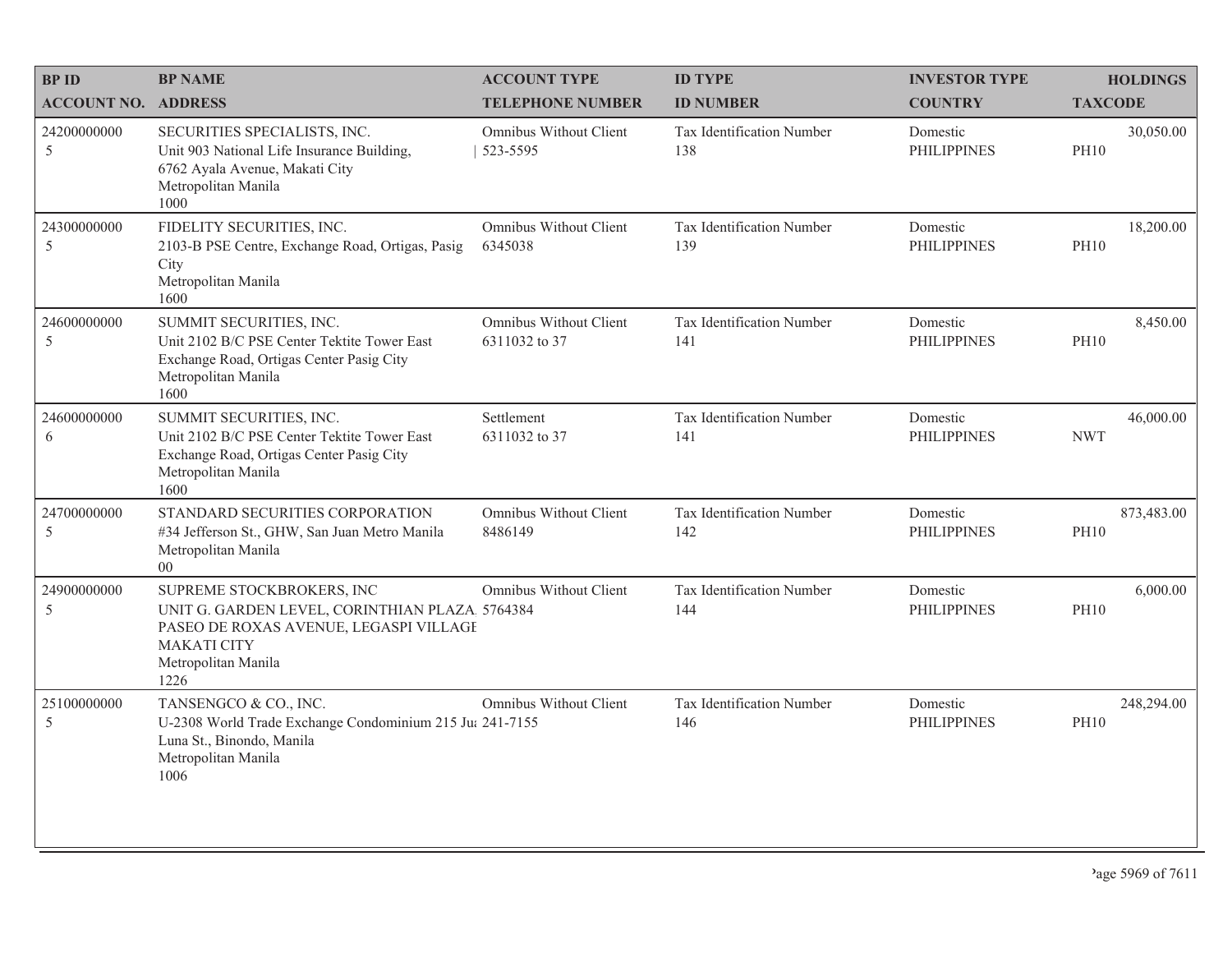| <b>BPID</b>                    | <b>BP NAME</b>                                                                                                                                                                                | <b>ACCOUNT TYPE</b>                      | <b>ID TYPE</b>                   | <b>INVESTOR TYPE</b>           | <b>HOLDINGS</b>           |
|--------------------------------|-----------------------------------------------------------------------------------------------------------------------------------------------------------------------------------------------|------------------------------------------|----------------------------------|--------------------------------|---------------------------|
| <b>ACCOUNT NO. ADDRESS</b>     |                                                                                                                                                                                               | <b>TELEPHONE NUMBER</b>                  | <b>ID NUMBER</b>                 | <b>COUNTRY</b>                 | <b>TAXCODE</b>            |
| 25200000000<br>5               | THE FIRST RESOURCES MANAGEMENT &<br>SECURITIES CORP.<br>Rms. 801-802, PSE Tower 1 Ayala Ave., cor. Paseo d 8486311 to 18<br>Roxas, Ayala Triangle, Makati City<br>Metropolitan Manila<br>1200 | Omnibus Without Client                   | Tax Identification Number<br>147 | Domestic<br><b>PHILIPPINES</b> | 180,300.00<br><b>PH10</b> |
| 25300000000<br>5               | TOWER SECURITIES, INC.<br>1802-C Tektite Tower I Exchange Road, Ortigas Cent 6354448<br>Pasig City<br>Metropolitan Manila<br>1600                                                             | Omnibus Without Client                   | Tax Identification Number<br>148 | Domestic<br><b>PHILIPPINES</b> | 475,531.00<br><b>PH10</b> |
| 25300000000<br>$7\phantom{.0}$ | TOWER SECURITIES, INC.<br>1802-C Tektite Tower I Exchange Road, Ortigas Cent 6354448<br>Pasig City<br>Metropolitan Manila<br>1600                                                             | Own                                      | Tax Identification Number<br>148 | Domestic<br><b>PHILIPPINES</b> | 1,500.00<br><b>NWT</b>    |
| 25400000000<br>5               | TRANS-ASIA SECURITIES, INC.<br>Rm. 601-S, State Centre 333 Juan Luna St., Binondo, 242-28-23<br>Manila<br>Metropolitan Manila<br>1006                                                         | Omnibus Without Client                   | Tax Identification Number<br>149 | Domestic<br><b>PHILIPPINES</b> | 809.00<br><b>PH10</b>     |
| 25600000000<br>5               | TRENDLINE SECURITIES CORPORATION<br>Rm. 503 Tytana Plaza Lorenzo Ruiz St., Binondo,<br>Manila<br>Metropolitan Manila<br>1006                                                                  | Omnibus Without Client<br>241-0387       | Tax Identification Number<br>151 | Domestic<br><b>PHILIPPINES</b> | 92,800.00<br><b>PH10</b>  |
| 25700000000<br>5               | TRI-STATE SECURITIES, INC.<br>Unit 1007, 10/F Ayala Triangle Tower I, Ayala<br>Avenue, Makati City<br>Metropolitan Manila<br>1226                                                             | <b>Omnibus Without Client</b><br>8485042 | Tax Identification Number<br>152 | Domestic<br><b>PHILIPPINES</b> | 12,429.00<br><b>PH10</b>  |
| 25900000000<br>5               | UCPB SECURITIES, INC.<br>Suite 1612, 16/F Ayala Tower I Exchange Plaza, Ayal 8485678<br>Ave. cor. Paseo de Roxas Makati City<br>Metropolitan Manila<br>1226                                   | <b>Omnibus Without Client</b>            | Tax Identification Number<br>154 | Domestic<br><b>PHILIPPINES</b> | 495,550.00<br><b>PH10</b> |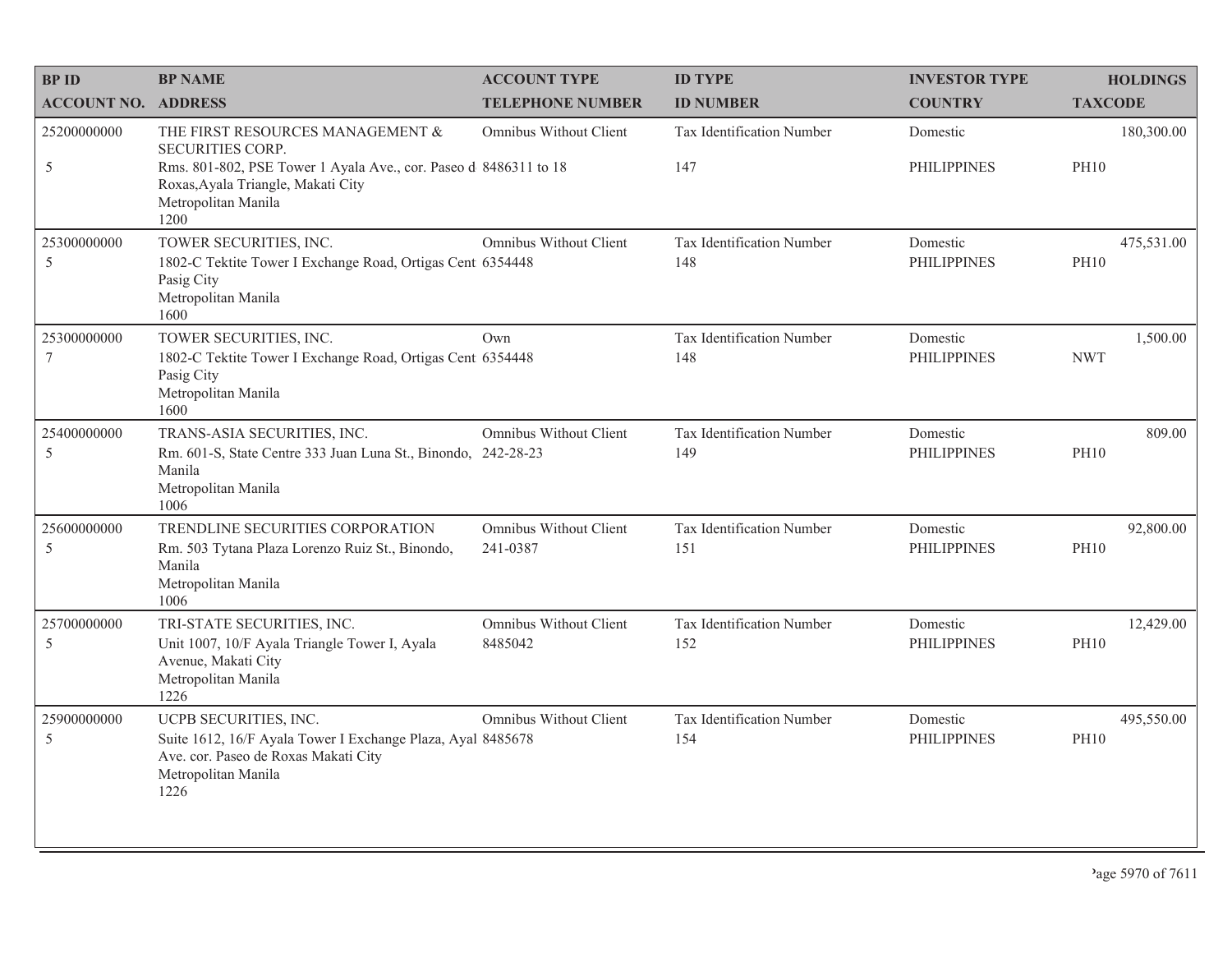| <b>BPID</b>                   | <b>BP NAME</b>                                                                                                                                                                                          | <b>ACCOUNT TYPE</b>     | <b>ID TYPE</b>                   | <b>INVESTOR TYPE</b>           | <b>HOLDINGS</b>          |
|-------------------------------|---------------------------------------------------------------------------------------------------------------------------------------------------------------------------------------------------------|-------------------------|----------------------------------|--------------------------------|--------------------------|
| <b>ACCOUNT NO. ADDRESS</b>    |                                                                                                                                                                                                         | <b>TELEPHONE NUMBER</b> | <b>ID NUMBER</b>                 | <b>COUNTRY</b>                 | <b>TAXCODE</b>           |
| 25900000000<br>6              | UCPB SECURITIES, INC.<br>Suite 1612, 16/F Ayala Tower I Exchange Plaza, Ayal 8485678<br>Ave. cor. Paseo de Roxas Makati City<br>Metropolitan Manila<br>1226                                             | Settlement              | Tax Identification Number<br>154 | Domestic<br><b>PHILIPPINES</b> | 185,850.00<br><b>NWT</b> |
| 26000000000<br>$\overline{2}$ | UOB KAY HIAN SECURITIES (PHILS.), INC.<br>UOB Kay Hian Securities (Phils.), Inc. Unit 404 LV<br>Locsin Bldg. 6752 Ayala Avenue, cor. Makati<br>Avenue, 1226, Makati City<br>Metropolitan Manila<br>1200 | Settlement<br>887-7973  | Tax Identification Number<br>155 | Foreign<br><b>PHILIPPINES</b>  | 277,000.00<br>FMX1       |
| 26100000003<br>1              | E.SECURITIES, INC. ITF VARIOUS CLIENTS<br>11/F Exportbank Plaza Chino Roces cor Sen. Gil J.<br>Puyat Ave, Makati City<br>Metropolitan Manila<br>1251                                                    | Client<br>878-0775      | Tax Identification Number<br>369 | Domestic<br><b>PHILIPPINES</b> | 1,400.00<br><b>NWT</b>   |
| 26100000004<br>$\mathbf{1}$   | E.SECURITIES, INC. ITF VARIOUS CLIENTS<br>11/F Exportbank Plaza Chino Roces cor Sen. Gil J.<br>Puyat Ave, Makati City<br>Metropolitan Manila<br>1251                                                    | Client                  | Tax Identification Number<br>560 | Domestic<br><b>PHILIPPINES</b> | 48,800.00<br><b>PH10</b> |
| 26300000000<br>$\sqrt{2}$     | VENTURE SECURITIES, INC.<br>Unit 811 Tower One & Exchange Plaza Ayala Triangl 8486505<br>Ayala Ave. cor. Paseo de Roxas Makati City<br>Metropolitan Manila<br>1226                                      | Settlement              | Tax Identification Number<br>158 | Foreign<br><b>PHILIPPINES</b>  | 500.00<br>FMX1           |
| 26300000000<br>6              | VENTURE SECURITIES, INC.<br>Unit 811 Tower One & Exchange Plaza Ayala Triangl 8486505<br>Ayala Ave. cor. Paseo de Roxas Makati City<br>Metropolitan Manila<br>1226                                      | Settlement              | Tax Identification Number<br>158 | Domestic<br><b>PHILIPPINES</b> | 37,570.00<br><b>NWT</b>  |
| 26300000000<br>8              | VENTURE SECURITIES, INC.<br>Unit 811 Tower One & Exchange Plaza Ayala Triangl 8486505<br>Ayala Ave. cor. Paseo de Roxas Makati City<br>Metropolitan Manila<br>1226                                      | Settlement              | Tax Identification Number<br>158 | Domestic<br><b>PHILIPPINES</b> | 500.00<br><b>NWT</b>     |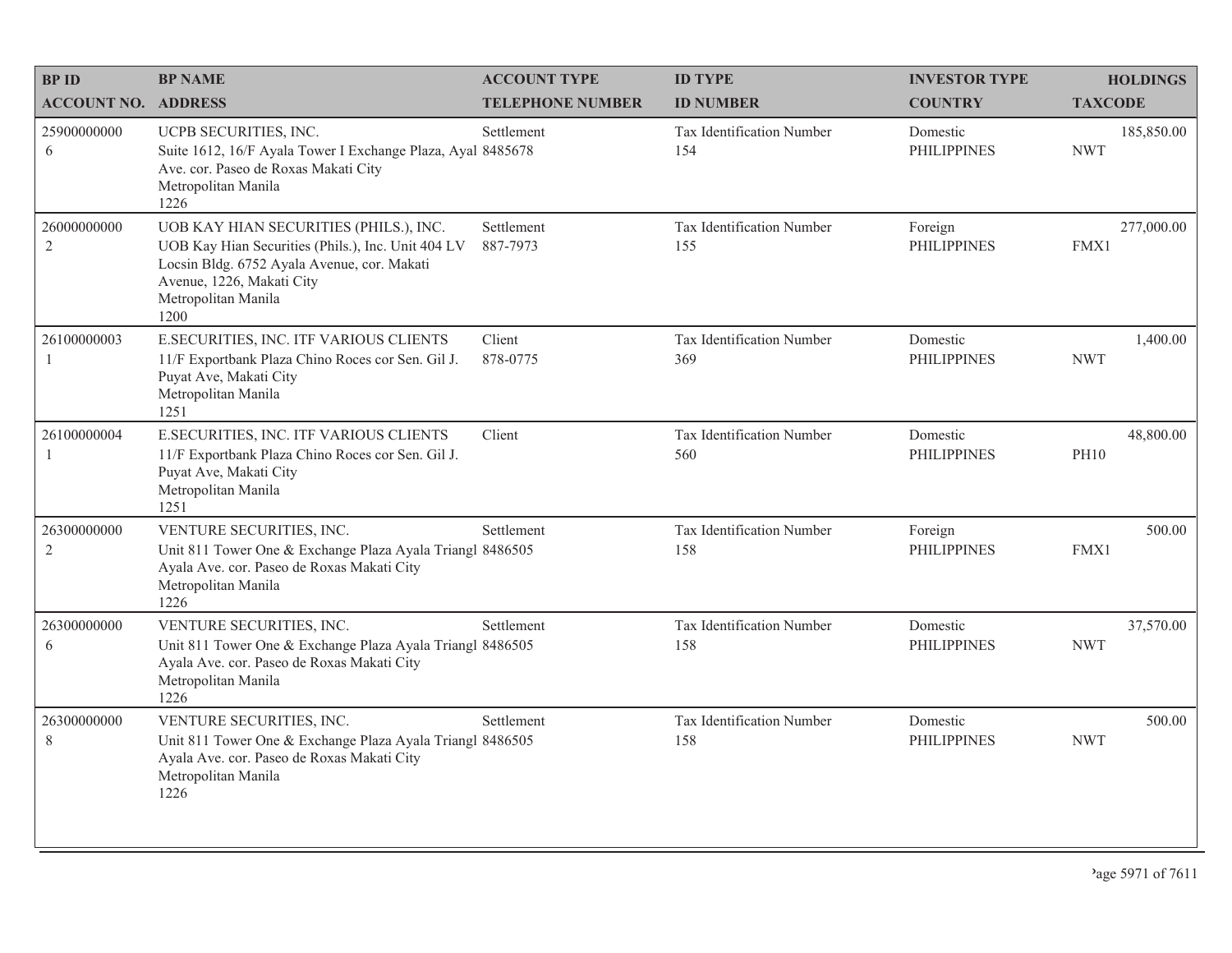| <b>BPID</b>                   | <b>BP NAME</b>                                                                                                                                                                               | <b>ACCOUNT TYPE</b>           | <b>ID TYPE</b>                          | <b>INVESTOR TYPE</b>           | <b>HOLDINGS</b>             |
|-------------------------------|----------------------------------------------------------------------------------------------------------------------------------------------------------------------------------------------|-------------------------------|-----------------------------------------|--------------------------------|-----------------------------|
| <b>ACCOUNT NO. ADDRESS</b>    |                                                                                                                                                                                              | <b>TELEPHONE NUMBER</b>       | <b>ID NUMBER</b>                        | <b>COUNTRY</b>                 | <b>TAXCODE</b>              |
| 26700000000<br>1              | FIRST METRO SECURITIES BROKERAGE CORP. Omnibus Without Client<br>Unit 1515, 15/F Ayala Tower One Ayala Triangle,<br>Ayala Ave. cor Paseo de Roxas Makati City<br>Metropolitan Manila<br>1226 | 759-4133/34                   | <b>Tax Identification Number</b><br>162 | Foreign<br><b>PHILIPPINES</b>  | 15,400.00<br>FMX1           |
| 26700000000<br>$\overline{2}$ | FIRST METRO SECURITIES BROKERAGE CORP. Settlement<br>Unit 1515, 15/F Ayala Tower One Ayala Triangle,<br>Ayala Ave. cor Paseo de Roxas Makati City<br>Metropolitan Manila<br>1226             | 759-4133/34                   | Tax Identification Number<br>162        | Foreign<br><b>PHILIPPINES</b>  | 500.00<br>FMX1              |
| 26700000000<br>5              | FIRST METRO SECURITIES BROKERAGE CORP. Omnibus Without Client<br>Unit 1515, 15/F Ayala Tower One Ayala Triangle,<br>Ayala Ave. cor Paseo de Roxas Makati City<br>Metropolitan Manila<br>1226 | 759-4133/34                   | Tax Identification Number<br>162        | Domestic<br><b>PHILIPPINES</b> | 1,198,979.00<br><b>PH10</b> |
| 26700000000<br>6              | FIRST METRO SECURITIES BROKERAGE CORP. Settlement<br>Unit 1515, 15/F Ayala Tower One Ayala Triangle,<br>Ayala Ave. cor Paseo de Roxas Makati City<br>Metropolitan Manila<br>1226             | 759-4133/34                   | Tax Identification Number<br>162        | Domestic<br><b>PHILIPPINES</b> | 576,409.00<br><b>NWT</b>    |
| 26900000000<br>5              | WEALTH SECURITIES, INC.<br>2103 PSE Centre, Exchange Road Ortigas Centre, Pas 634-5038<br>City<br>Metropolitan Manila<br>1600                                                                | <b>Omnibus Without Client</b> | Tax Identification Number<br>164        | Domestic<br><b>PHILIPPINES</b> | 1,222,787.00<br><b>PH10</b> |
| 26900000000<br>7              | WEALTH SECURITIES, INC.<br>2103 PSE Centre, Exchange Road Ortigas Centre, Pas 634-5038<br>City<br>Metropolitan Manila<br>1600                                                                | Own                           | Tax Identification Number<br>164        | Domestic<br><b>PHILIPPINES</b> | 200,762.00<br><b>NWT</b>    |
| 26900000002<br>$\mathbf{1}$   | WEALTH SECURITIES, INC.<br>2103 PSE Centre, Exchange Road Ortigas Centre, Pas 689-8080<br>City<br>Metropolitan Manila<br>1600                                                                | Client                        | Tax Identification Number<br>320        | Domestic<br><b>PHILIPPINES</b> | 5,237,500.00<br><b>NWT</b>  |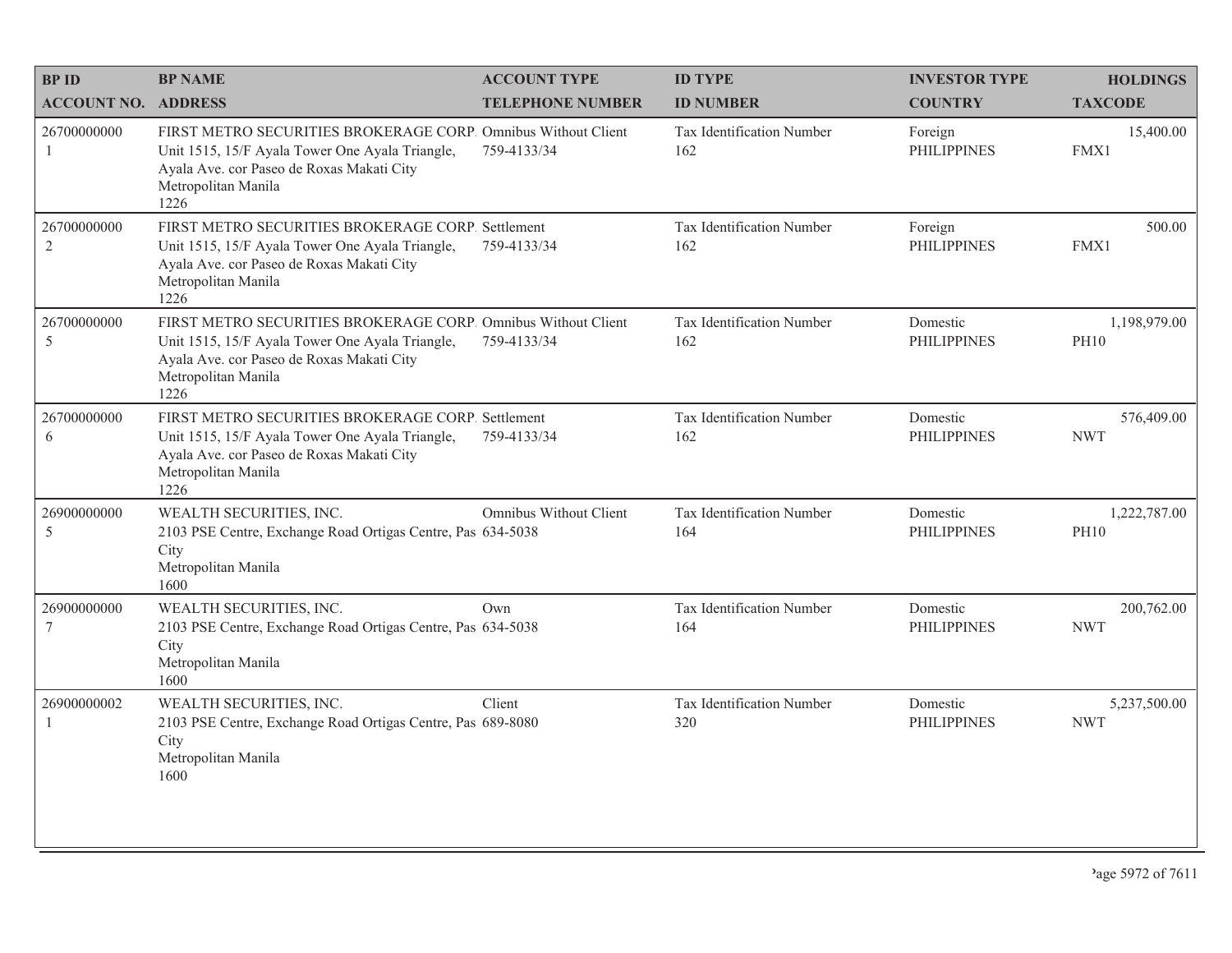| <b>BPID</b>                   | <b>BP NAME</b>                                                                                                                                                 | <b>ACCOUNT TYPE</b>                        | <b>ID TYPE</b>                   | <b>INVESTOR TYPE</b>           | <b>HOLDINGS</b>           |
|-------------------------------|----------------------------------------------------------------------------------------------------------------------------------------------------------------|--------------------------------------------|----------------------------------|--------------------------------|---------------------------|
| <b>ACCOUNT NO. ADDRESS</b>    |                                                                                                                                                                | <b>TELEPHONE NUMBER</b>                    | <b>ID NUMBER</b>                 | <b>COUNTRY</b>                 | <b>TAXCODE</b>            |
| 26900000003<br>1              | WEALTH SECURITIES, INC.<br>2103 PSE Centre, Exchange Road Ortigas Centre, Pas 689-8080<br>City<br>Metropolitan Manila<br>1600                                  | Client                                     | Tax Identification Number<br>321 | Domestic<br><b>PHILIPPINES</b> | 92,500.00<br><b>NWT</b>   |
| 27000000000<br>5              | WESTLINK GLOBAL EQUITIES, INC.<br>6/F Philippine Stock Exchange Plaza Ayala Avenue,<br>Makati City<br>Metropolitan Manila<br>1200                              | Omnibus Without Client<br>848-6231         | Tax Identification Number<br>165 | Domestic<br><b>PHILIPPINES</b> | 7,500.00<br><b>PH10</b>   |
| 27200000000<br>5              | BERNAD SECURITIES, INC.<br>3/F 1033 M.H. del Pilar St. Ermita, Manila<br>Metropolitan Manila<br>1000                                                           | Omnibus Without Client<br>5245186          | Tax Identification Number<br>167 | Domestic<br><b>PHILIPPINES</b> | 617.00<br><b>PH10</b>     |
| 27300000000<br>$\sqrt{5}$     | WONG SECURITIES CORPORATION<br>1402-B A. Mabini St., cor. Sta. Monica St., Ermita,<br>Manila<br>Metropolitan Manila<br>1000                                    | Omnibus Without Client<br>5217794          | Tax Identification Number<br>168 | Domestic<br><b>PHILIPPINES</b> | 7,000.00<br><b>PH10</b>   |
| 27300000000<br>18             | WONG SECURITIES CORPORATION<br>1402-B A. Mabini St., cor. Sta. Monica St., Ermita,<br>Manila<br>Metropolitan Manila<br>1000                                    | Settlement<br>5217794                      | Tax Identification Number<br>168 | Foreign<br><b>PHILIPPINES</b>  | 25,000.00<br><b>RA10</b>  |
| 27500000000<br>5              | YAO & ZIALCITA, INC.<br>Yao & Zialcita, Inc., 5G Vernida I Condominium, 120 5274019 to 21<br>Amorsolo St., Legaspi Village, Makati City<br>Metropolitan Manila | Omnibus Without Client                     | Tax Identification Number<br>170 | Domestic<br><b>PHILIPPINES</b> | 200,695.00<br><b>PH10</b> |
| 27800000000<br>5              | YU & COMPANY, INC.<br>Unit E 1606-B Tektite Tower 1 Exhange Road, Ortiga 634-6248<br>Center Pasig City<br>Metropolitan Manila<br>1600                          | Omnibus Without Client                     | Tax Identification Number<br>173 | Domestic<br><b>PHILIPPINES</b> | 48,800.00<br><b>PH10</b>  |
| 27900000000<br>$\overline{1}$ | <b>BDO SECURITIES CORPORATION</b><br>27/F Tower I & Exchange Plaza Ayala Ave., Makati<br>City<br>Metropolitan Manila<br>1226                                   | <b>Omnibus Without Client</b><br>759-41-44 | Tax Identification Number<br>174 | Foreign<br><b>PHILIPPINES</b>  | 30,000.00<br>FMX1         |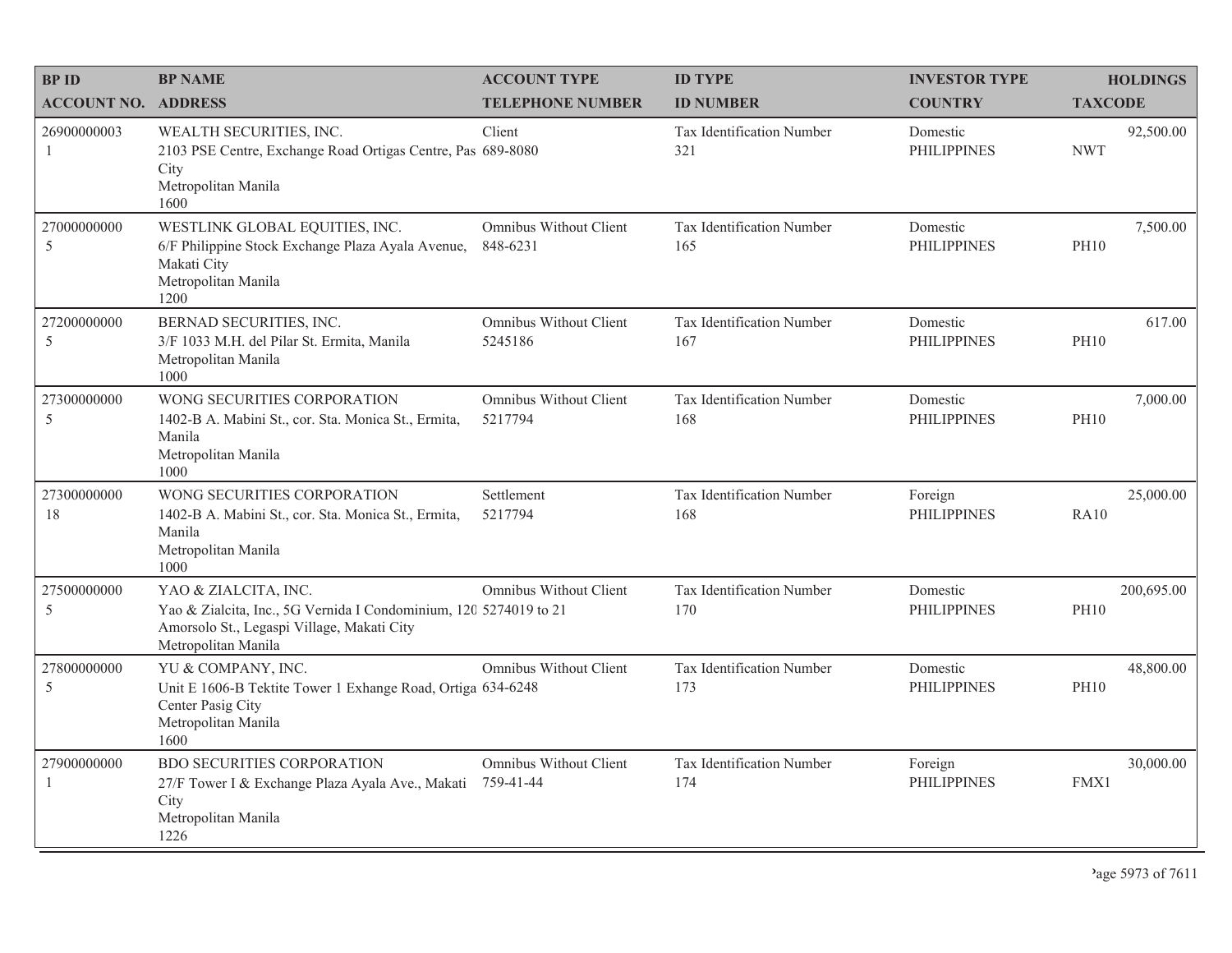| <b>BPID</b>                | <b>BP NAME</b>                                                                                                                                                               | <b>ACCOUNT TYPE</b>                        | <b>ID TYPE</b>                   | <b>INVESTOR TYPE</b>           | <b>HOLDINGS</b>             |
|----------------------------|------------------------------------------------------------------------------------------------------------------------------------------------------------------------------|--------------------------------------------|----------------------------------|--------------------------------|-----------------------------|
| <b>ACCOUNT NO. ADDRESS</b> |                                                                                                                                                                              | <b>TELEPHONE NUMBER</b>                    | <b>ID NUMBER</b>                 | <b>COUNTRY</b>                 | <b>TAXCODE</b>              |
| 27900000000<br>5           | <b>BDO SECURITIES CORPORATION</b><br>27/F Tower I & Exchange Plaza Ayala Ave., Makati<br>City<br>Metropolitan Manila<br>1226                                                 | <b>Omnibus Without Client</b><br>759-41-44 | Tax Identification Number<br>174 | Domestic<br><b>PHILIPPINES</b> | 2,606,185.00<br><b>PH10</b> |
| 28200000000<br>6           | PCCI SECURITIES BROKERS CORP.<br>3/F PCCI Corporate Centre 118 Alfaro St, Salcedo<br>Village Makati City<br>Metropolitan Manila<br>1227                                      | Settlement<br>893-3920                     | Tax Identification Number<br>177 | Domestic<br><b>PHILIPPINES</b> | 35,000.00<br><b>NWT</b>     |
| 28200000000<br>14          | PCCI SECURITIES BROKERS CORP.<br>3/F PCCI Corporate Centre 118 Alfaro St, Salcedo<br>Village Makati City<br>Metropolitan Manila<br>1227                                      | Settlement<br>893-3920                     | Tax Identification Number<br>177 | Domestic<br><b>PHILIPPINES</b> | 800.00<br><b>PH10</b>       |
| 28500000000<br>5           | GOLDEN TOWER SECURITIES & HOLDINGS, IN Omnibus Without Client<br>4-B Vernida I Condominium, 120 Amorsolo St.,<br>Legaspi Village, Makati City<br>Metropolitan Manila<br>1229 | 8132839                                    | Tax Identification Number<br>179 | Domestic<br><b>PHILIPPINES</b> | 12,000.00<br><b>PH10</b>    |
| 28500000000<br>$\tau$      | GOLDEN TOWER SECURITIES & HOLDINGS, IN Own<br>4-B Vernida I Condominium, 120 Amorsolo St.,<br>Legaspi Village, Makati City<br>Metropolitan Manila<br>1229                    | 8132839                                    | Tax Identification Number<br>179 | Domestic<br><b>PHILIPPINES</b> | 19,400.00<br><b>NWT</b>     |
| 28600000000<br>1           | SOLAR SECURITIES, INC.<br>Unit 3002-A East Tower, Phil. Stock Exchange Centre 6366301<br>Exchange Road, Ortigas Complex, Pasig City<br>Metropolitan Manila<br>1605           | Omnibus Without Client                     | Tax Identification Number<br>180 | Foreign<br><b>PHILIPPINES</b>  | 40,100.00<br>RA10           |
| 28600000000<br>5           | SOLAR SECURITIES, INC.<br>Unit 3002-A East Tower, Phil. Stock Exchange Centre 6366301<br>Exchange Road, Ortigas Complex, Pasig City<br>Metropolitan Manila<br>1605           | Omnibus Without Client                     | Tax Identification Number<br>180 | Domestic<br><b>PHILIPPINES</b> | 363,800.00<br><b>PH10</b>   |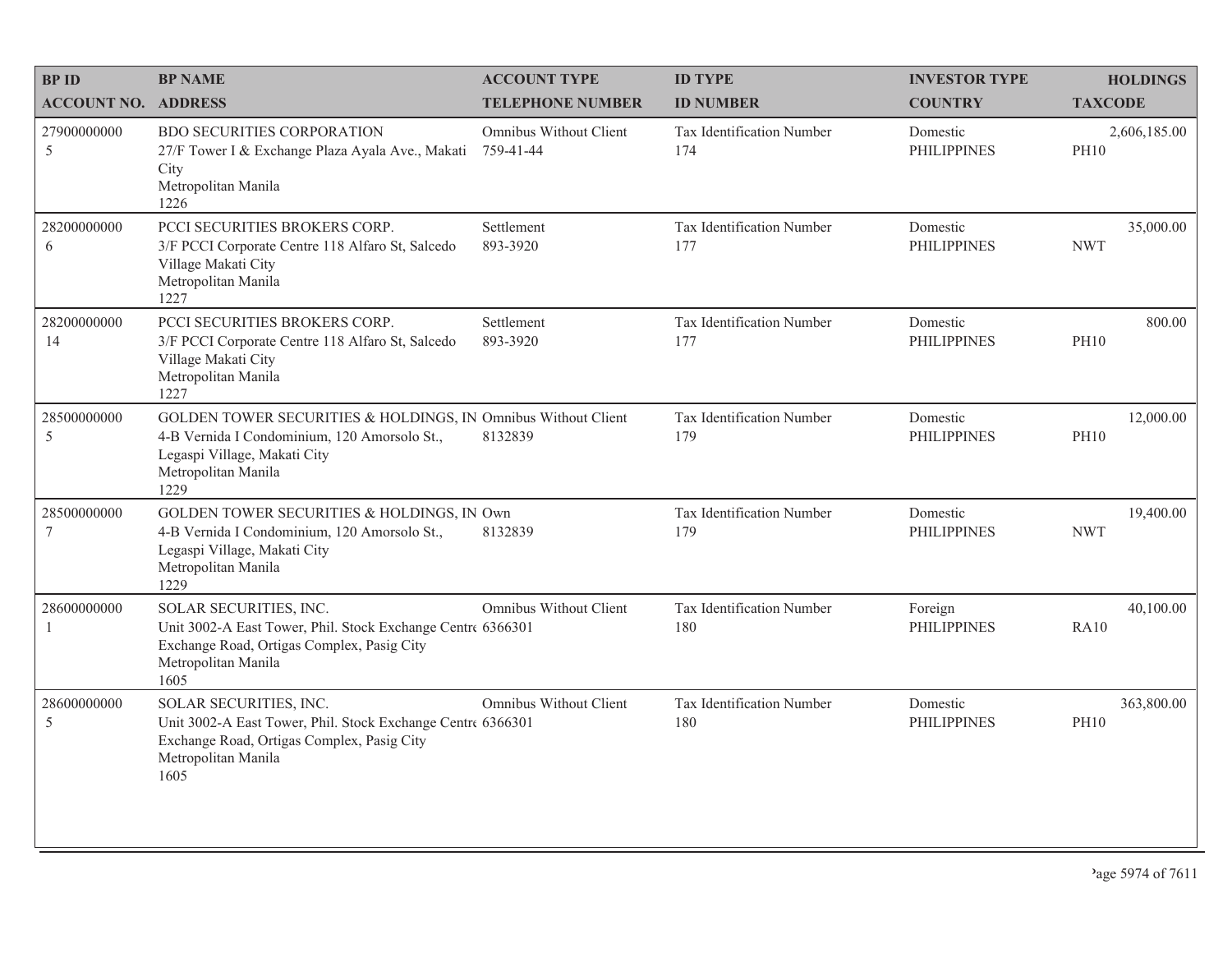| <b>BPID</b>                   | <b>BP NAME</b>                                                                                                                                               | <b>ACCOUNT TYPE</b>               | <b>ID TYPE</b>                   | <b>INVESTOR TYPE</b>           | <b>HOLDINGS</b>          |
|-------------------------------|--------------------------------------------------------------------------------------------------------------------------------------------------------------|-----------------------------------|----------------------------------|--------------------------------|--------------------------|
| <b>ACCOUNT NO. ADDRESS</b>    |                                                                                                                                                              | <b>TELEPHONE NUMBER</b>           | <b>ID NUMBER</b>                 | <b>COUNTRY</b>                 | <b>TAXCODE</b>           |
| 28800000000<br>5              | G.D. TAN & COMPANY, INC.<br>Unit 2203-A East Tower, PSE Center Exchange Road, 6339989<br>Ortigas Center, Pasig City<br>Metropolitan Manila<br>1600           | Omnibus Without Client            | Tax Identification Number<br>181 | Domestic<br><b>PHILIPPINES</b> | 5,000.00<br><b>PH10</b>  |
| 28800000000<br>6              | G.D. TAN & COMPANY, INC.<br>Unit 2203-A East Tower, PSE Center Exchange Road. 6339989<br>Ortigas Center, Pasig City<br>Metropolitan Manila<br>1600           | Settlement                        | Tax Identification Number<br>181 | Domestic<br><b>PHILIPPINES</b> | 21,173.00<br><b>NWT</b>  |
| 28800000000<br>18             | G.D. TAN & COMPANY, INC.<br>Unit 2203-A East Tower, PSE Center Exchange Road 6339989<br>Ortigas Center, Pasig City<br>Metropolitan Manila<br>1600            | Settlement                        | Tax Identification Number<br>181 | Foreign<br><b>PHILIPPINES</b>  | 10,500.00<br><b>RA10</b> |
| 32300000000<br>$\overline{4}$ | CLSA PHILIPPINES, INC.<br>Trafalgar Plaza, Unit 17-D, 105 H.V. dela Costa St.,<br>Salcedo Vill., Makati City<br>Metropolitan Manila<br>1227                  | Settlement<br>848-3699            | Tax Identification Number<br>183 | Foreign<br><b>PHILIPPINES</b>  | 817.00<br><b>RA02</b>    |
| 32300000000<br>14             | CLSA PHILIPPINES, INC.<br>Trafalgar Plaza, Unit 17-D, 105 H.V. dela Costa St.,<br>Salcedo Vill., Makati City<br>Metropolitan Manila<br>1227                  | Settlement<br>848-3699            | Tax Identification Number<br>183 | Domestic<br><b>PHILIPPINES</b> | 34,000.00<br><b>PH10</b> |
| 32300000002<br>1              | CLSA PHILIPPINES, INC.<br>Trafalgar Plaza, Unit 17-D, 105 H.V. dela Costa St.,<br>Salcedo Vill., Makati City<br>Metropolitan Manila<br>1227                  | Client                            | Tax Identification Number<br>425 | Domestic<br><b>PHILIPPINES</b> | 300,000.00<br><b>NWT</b> |
| 32800000000<br>5              | DW CAPITAL INC.<br>UNIT 1610-1611 TOWER ONE & EXCHANGE<br>PLAZA, AYALA TRIANGLE, AYALA AVENUE,<br><b>MAKATI CITY 1226</b><br>Metropolitan Manila<br>$\theta$ | Omnibus Without Client<br>8369633 | Tax Identification Number<br>184 | Domestic<br><b>PHILIPPINES</b> | 46,945.00<br><b>PH10</b> |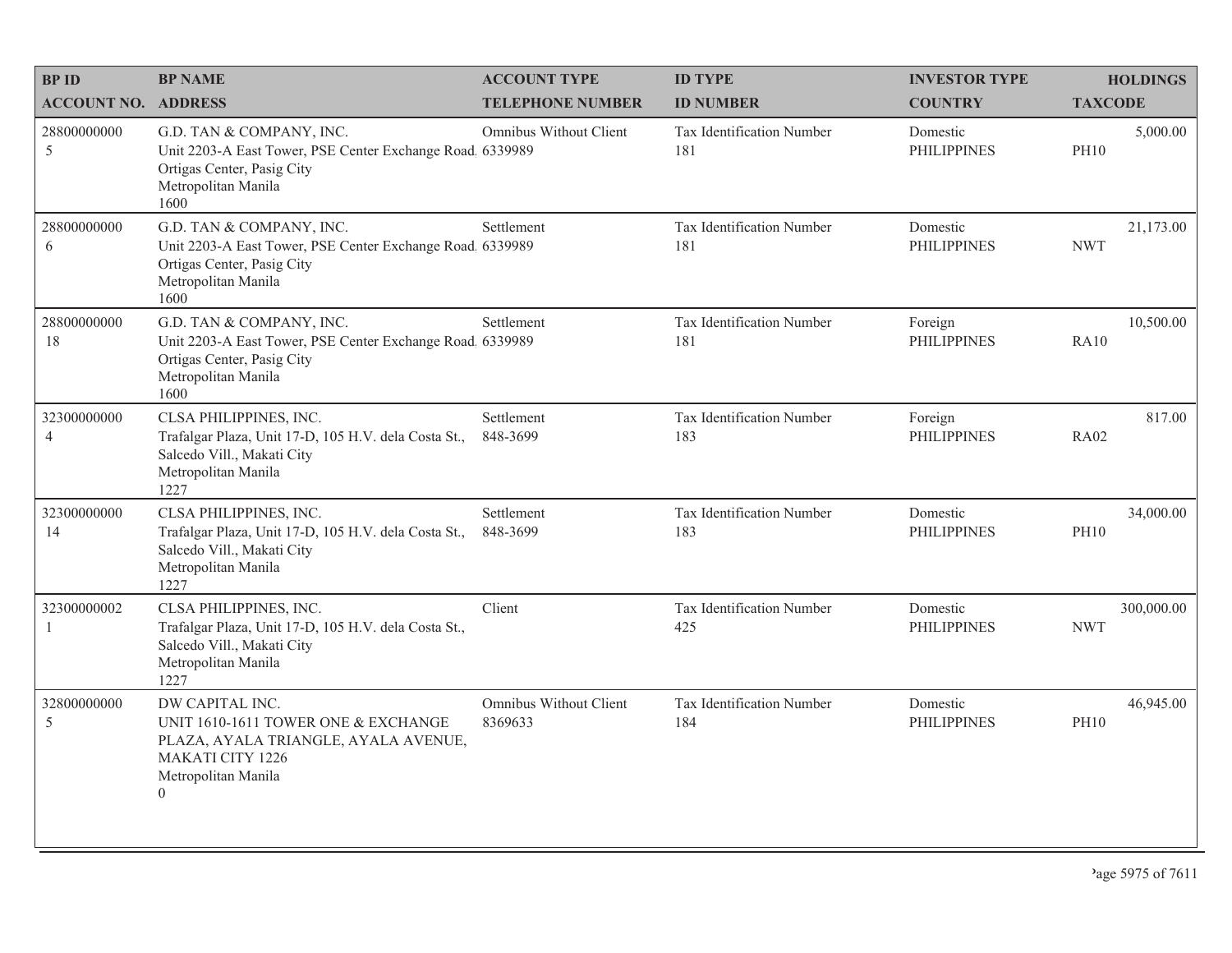| <b>BPID</b>                 | <b>BP NAME</b>                                                                                                                                      | <b>ACCOUNT TYPE</b>           | <b>ID TYPE</b>                   | <b>INVESTOR TYPE</b>           | <b>HOLDINGS</b>           |
|-----------------------------|-----------------------------------------------------------------------------------------------------------------------------------------------------|-------------------------------|----------------------------------|--------------------------------|---------------------------|
| <b>ACCOUNT NO. ADDRESS</b>  |                                                                                                                                                     | <b>TELEPHONE NUMBER</b>       | <b>ID NUMBER</b>                 | <b>COUNTRY</b>                 | <b>TAXCODE</b>            |
| 33800000000<br>$8\,$        | PHILIPPINE EQUITY PARTNERS, INC.<br>Unit 19C Citibank Tower Citibank Plaza 8741 Paseo (8145788)<br>Roxas Makati City<br>Metropolitan Manila<br>1226 | Settlement                    | Tax Identification Number<br>186 | Domestic<br><b>PHILIPPINES</b> | 58.00<br><b>NWT</b>       |
| 33800000002<br>$\mathbf{1}$ | PHILIPPINE EQUITY PARTNERS, INC.<br>Unit 19C Citibank Tower Citibank Plaza 8741 Paseo o<br>Roxas Makati City<br>Metropolitan Manila<br>1226         | Client                        | Tax Identification Number<br>426 | Domestic<br><b>PHILIPPINES</b> | 100,000.00<br><b>PH10</b> |
| 34500000000<br>5            | UNICAPITAL SECURITIES INC.<br>4F Majalco Bldg Benavidez cor Trasierra Sts Legaspi 750-2030<br>Vill., Makati City<br>Metropolitan Manila<br>1200     | <b>Omnibus Without Client</b> | Tax Identification Number<br>187 | Domestic<br><b>PHILIPPINES</b> | 31,100.00<br><b>PH10</b>  |
| 34500000000<br>6            | UNICAPITAL SECURITIES INC.<br>4F Majalco Bldg Benavidez cor Trasierra Sts Legaspi<br>Vill., Makati City<br>Metropolitan Manila<br>1200              | Settlement<br>750-2030        | Tax Identification Number<br>187 | Domestic<br><b>PHILIPPINES</b> | 249,110.00<br><b>NWT</b>  |
| 34500000000<br>14           | UNICAPITAL SECURITIES INC.<br>4F Majalco Bldg Benavidez cor Trasierra Sts Legaspi 750-2030<br>Vill., Makati City<br>Metropolitan Manila<br>1200     | Settlement                    | Tax Identification Number<br>187 | Domestic<br><b>PHILIPPINES</b> | 563,340.00<br><b>PH10</b> |
| 34500000000<br>18           | UNICAPITAL SECURITIES INC.<br>4F Majalco Bldg Benavidez cor Trasierra Sts Legaspi 750-2030<br>Vill., Makati City<br>Metropolitan Manila<br>1200     | Settlement                    | Tax Identification Number<br>187 | Foreign<br><b>PHILIPPINES</b>  | 600.00<br><b>RA10</b>     |
| 34500000004<br>$\mathbf{1}$ | UNICAPITAL SECURITIES INC.<br>4F Majalco Bldg Benavidez cor Trasierra Sts Legaspi 8122514<br>Vill., Makati City<br>Metropolitan Manila<br>1200      | Client                        | Tax Identification Number<br>419 | Domestic<br><b>PHILIPPINES</b> | 180,900.00<br><b>NWT</b>  |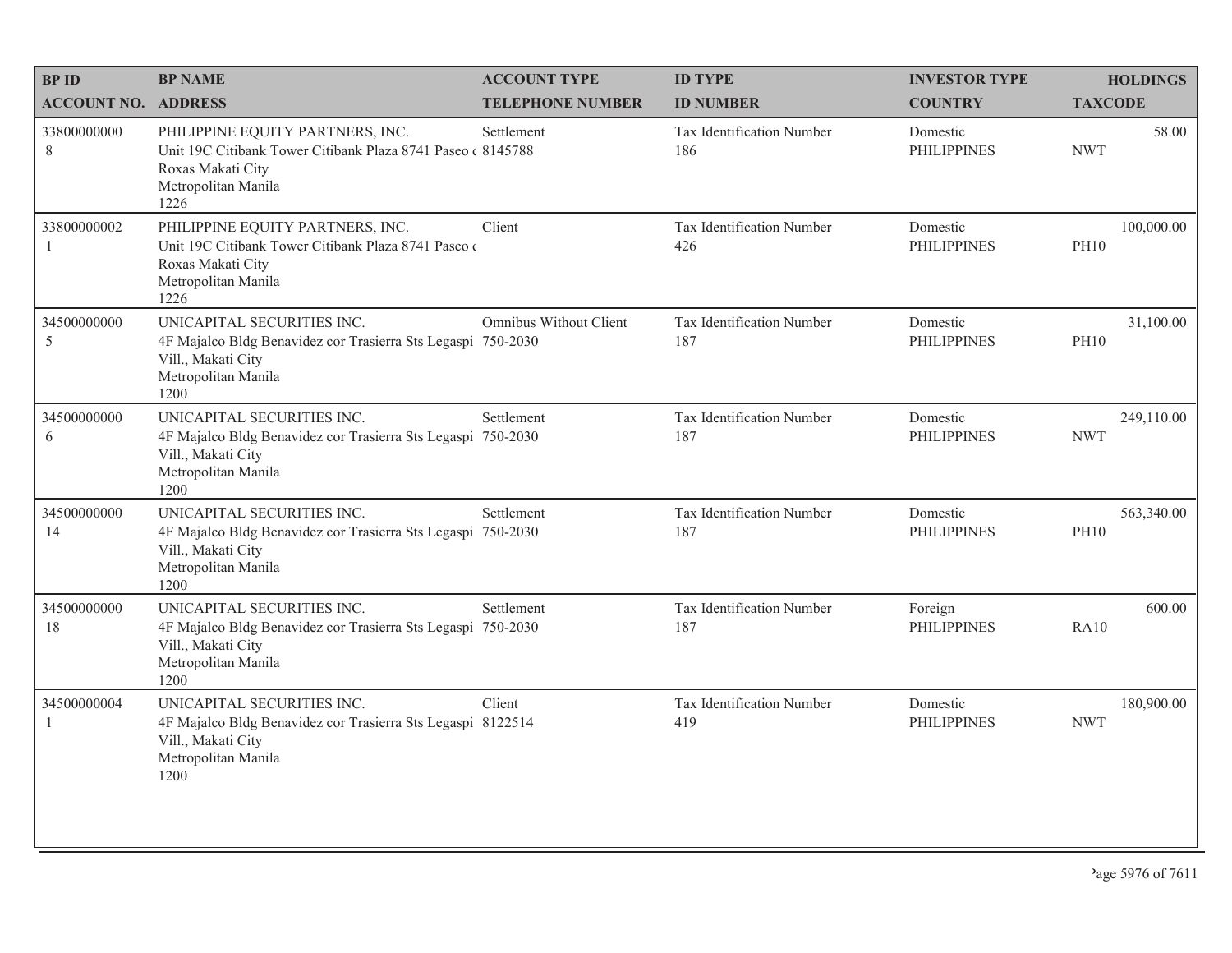| <b>BPID</b>                | <b>BP NAME</b>                                                                                                                                                         | <b>ACCOUNT TYPE</b>           | <b>ID TYPE</b>                                  | <b>INVESTOR TYPE</b>           | <b>HOLDINGS</b>             |
|----------------------------|------------------------------------------------------------------------------------------------------------------------------------------------------------------------|-------------------------------|-------------------------------------------------|--------------------------------|-----------------------------|
| <b>ACCOUNT NO. ADDRESS</b> |                                                                                                                                                                        | <b>TELEPHONE NUMBER</b>       | <b>ID NUMBER</b>                                | <b>COUNTRY</b>                 | <b>TAXCODE</b>              |
| 36800000000<br>5           | SunSecurities, Inc.<br>2703 27th Floor One Corporate Center, J. Vargas Cor. 477-6001<br>Meralco Ave., Ortigas Center, Pasig City<br>Metropolitan Manila<br>1605        | Omnibus Without Client        | <b>Tax Identification Number</b><br>007-258-688 | Domestic<br><b>PHILIPPINES</b> | 43,500.00<br><b>PH10</b>    |
| 38800000000<br>5           | ARMSTRONG SECURITIES, INC.<br>Unit 2205-A, 22/F PSE Centre Exchange Road, Ortiga 6346337 to 39<br>Centre, Pasig City<br>Metropolitan Manila<br>1600                    | Omnibus Without Client        | Tax Identification Number<br>191                | Domestic<br><b>PHILIPPINES</b> | 500.00<br><b>PH10</b>       |
| 38900000000<br>5           | KING'S POWER SECURITIES, INC.<br>RM 1602 FEDERAL TOWER DASMARINAS ST.,<br><b>BINONDO, MANILA</b><br>Metropolitan Manila<br>$\theta$                                    | <b>Omnibus Without Client</b> | Tax Identification Number<br>192                | Domestic<br><b>PHILIPPINES</b> | 8,500.00<br><b>PH10</b>     |
| B1020000013                | PARAMOUNT LIFE & GENERAL INSURANCE                                                                                                                                     | Client                        | Tax Identification Number                       | Domestic                       | 18,000.00                   |
| -1                         | CORPORATION<br>14/F SAGE HOUSE, 110 V.A. RUFINO ST. LEGAS  893-7921<br>VILLAGE, MAKATI CITY<br>Metropolitan Manila<br>1229                                             |                               | 000-487-644                                     | <b>PHILIPPINES</b>             | <b>NWT</b>                  |
| BCDO2000000                | BANCO DE ORO - TRUST BANKING GROUP<br>17/F, South Tower, BDO Corporate Centre cor H.V.<br>Dela Costa and Makati Avenue Makati City City<br>Metropolitan Manila<br>1200 | Own<br>634 4660               | Tax Identification Number<br>962                | Domestic<br><b>PHILIPPINES</b> | 12,082,798.00<br><b>NWT</b> |
| BCDO2000003<br>-1          | BANCO DE ORO - TRUST BANKING GROUP<br>17/F, South Tower, BDO Corporate Centre cor H.V.<br>Dela Costa and Makati Avenue Makati City City<br>Metropolitan Manila<br>1200 | Client<br>634 4660            | Tax Identification Number<br>1244               | Domestic<br><b>PHILIPPINES</b> | 88,400.00<br><b>NWT</b>     |
| BCDO2000005                | <b>GENERALI PILIPINAS LIFE ASSURANCE</b><br><b>COMPANY - GF</b>                                                                                                        | Client                        | Tax Identification Number                       | Domestic                       | 3,350,000.00                |
| 1                          | 17/F, South Tower, BDO Corporate Centre cor H.V.<br>Dela Costa and Makati Avenue Makati City City<br>Metropolitan Manila<br>1200                                       | 634 4660                      | 1242                                            | <b>PHILIPPINES</b>             | <b>NWT</b>                  |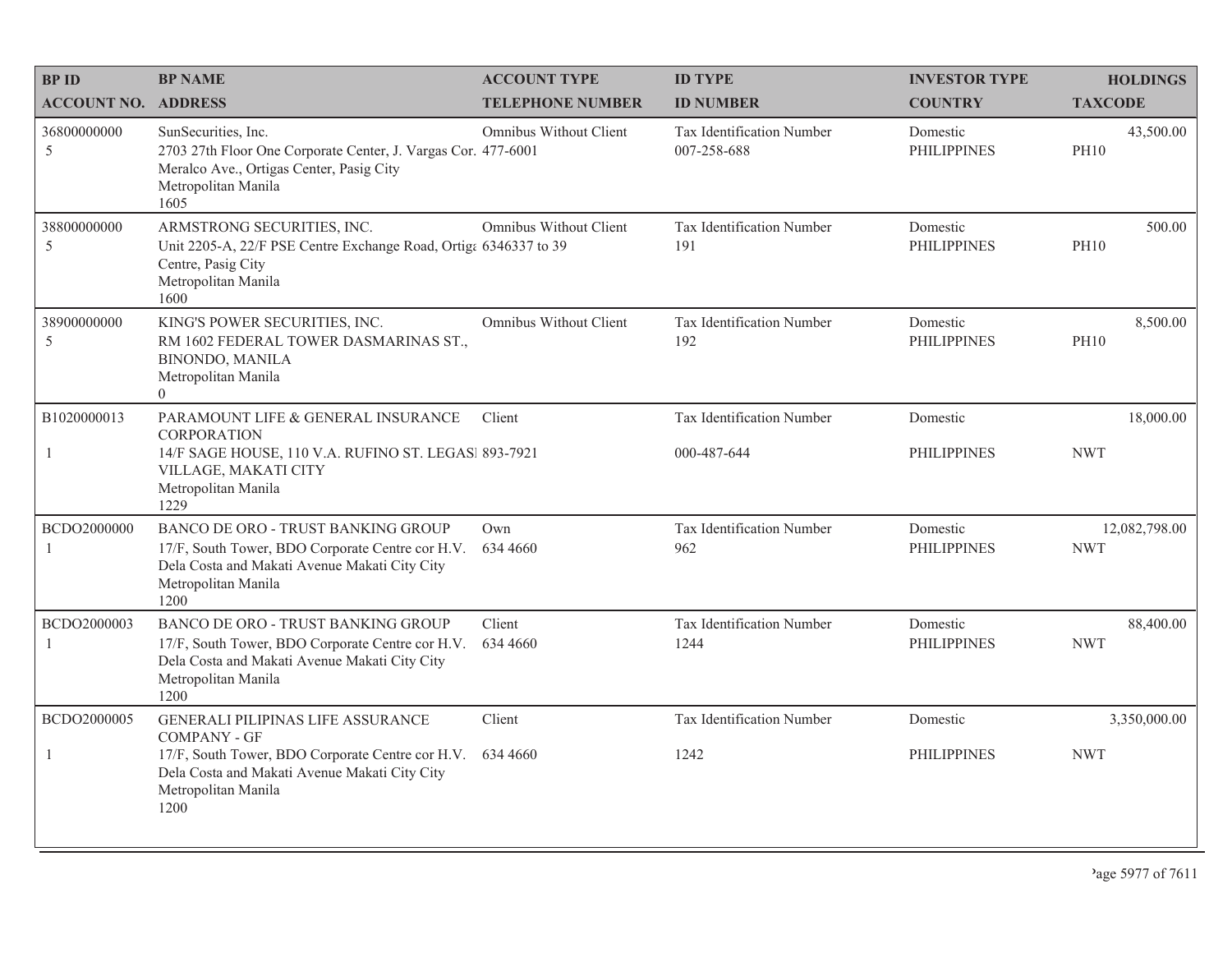| <b>BPID</b>                 | <b>BP NAME</b>                                                                                                                                                                | <b>ACCOUNT TYPE</b>     | <b>ID TYPE</b>                    | <b>INVESTOR TYPE</b>           | <b>HOLDINGS</b>            |
|-----------------------------|-------------------------------------------------------------------------------------------------------------------------------------------------------------------------------|-------------------------|-----------------------------------|--------------------------------|----------------------------|
| <b>ACCOUNT NO. ADDRESS</b>  |                                                                                                                                                                               | <b>TELEPHONE NUMBER</b> | <b>ID NUMBER</b>                  | <b>COUNTRY</b>                 | <b>TAXCODE</b>             |
| BCDO2000007<br>$\mathbf{1}$ | BANCO DE ORO - TRUST BANKING GROUP<br>17/F, South Tower, BDO Corporate Centre cor H.V.<br>Dela Costa and Makati Avenue Makati City City<br>Metropolitan Manila<br>1200        | Client<br>634 4660      | Tax Identification Number<br>1224 | Domestic<br><b>PHILIPPINES</b> | 656,300.00<br><b>NWT</b>   |
| BCDO2000009                 | <b>BANCO DE ORO - TRUST BANKING GROUP</b><br>17/F, South Tower, BDO Corporate Centre cor H.V.<br>Dela Costa and Makati Avenue Makati City City<br>Metropolitan Manila<br>1200 | Client<br>634 4660      | Tax Identification Number<br>1222 | Domestic<br><b>PHILIPPINES</b> | 4,518,350.00<br><b>NWT</b> |
| BCDO2000010<br>1            | BANCO DE ORO - TRUST BANKING GROUP<br>17/F, South Tower, BDO Corporate Centre cor H.V.<br>Dela Costa and Makati Avenue Makati City City<br>Metropolitan Manila<br>1200        | Client<br>634 4660      | Tax Identification Number<br>1221 | Domestic<br><b>PHILIPPINES</b> | 7,204,800.00<br><b>NWT</b> |
| BCDO2000014<br>1            | BANCO DE ORO - TRUST BANKING GROUP<br>17/F, South Tower, BDO Corporate Centre cor H.V.<br>Dela Costa and Makati Avenue Makati City City<br>Metropolitan Manila<br>1200        | Client<br>634 4660      | Tax Identification Number<br>1226 | Domestic<br><b>PHILIPPINES</b> | 35,900.00<br><b>NWT</b>    |
| BCDO2000015                 | BANCO DE ORO - TRUST BANKING GROUP<br>17/F, South Tower, BDO Corporate Centre cor H.V.<br>Dela Costa and Makati Avenue Makati City City<br>Metropolitan Manila<br>1200        | Client<br>634 4660      | Tax Identification Number<br>1227 | Domestic<br><b>PHILIPPINES</b> | 34,700.00<br><b>NWT</b>    |
| BCDO2000017                 | CLIMBS LIFE AND GENERAL INSURANCE<br><b>COOPERATIVE</b>                                                                                                                       | Client                  | Tax Identification Number         | Domestic                       | 26,300.00                  |
| $\mathbf{1}$                | 17/F, South Tower, BDO Corporate Centre cor H.V.<br>Dela Costa and Makati Avenue Makati City City<br>Metropolitan Manila<br>1200                                              | 634 4660                | 1314                              | <b>PHILIPPINES</b>             | <b>NWT</b>                 |
| BCDO2000026                 | BANCO DE ORO - TRUST BANKING GROUP<br>17/F, South Tower, BDO Corporate Centre cor H.V.<br>Dela Costa and Makati Avenue Makati City City<br>Metropolitan Manila<br>1200        | Client<br>634 4660      | Tax Identification Number<br>1236 | Domestic<br><b>PHILIPPINES</b> | 484,550.00<br><b>NWT</b>   |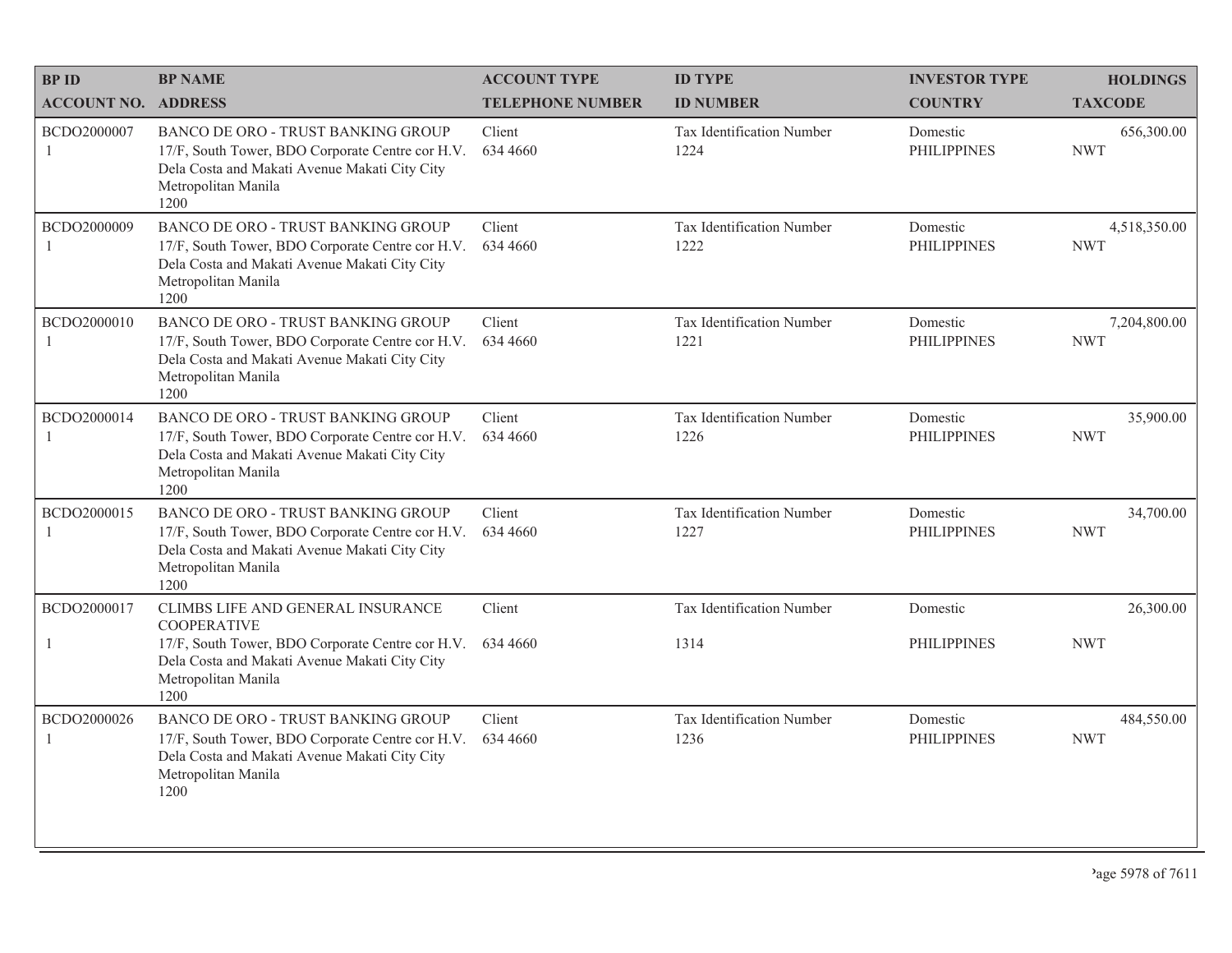| <b>BPID</b>                   | <b>BP NAME</b>                                                                                                                                                         | <b>ACCOUNT TYPE</b>     | <b>ID TYPE</b>                                 | <b>INVESTOR TYPE</b>           | <b>HOLDINGS</b>             |
|-------------------------------|------------------------------------------------------------------------------------------------------------------------------------------------------------------------|-------------------------|------------------------------------------------|--------------------------------|-----------------------------|
| <b>ACCOUNT NO. ADDRESS</b>    |                                                                                                                                                                        | <b>TELEPHONE NUMBER</b> | <b>ID NUMBER</b>                               | <b>COUNTRY</b>                 | <b>TAXCODE</b>              |
| BCDO2000027<br>$\overline{1}$ | BANCO DE ORO - TRUST BANKING GROUP<br>17/F, South Tower, BDO Corporate Centre cor H.V.<br>Dela Costa and Makati Avenue Makati City City<br>Metropolitan Manila<br>1200 | Client<br>634 4660      | Tax Identification Number<br>1316              | Domestic<br><b>PHILIPPINES</b> | 38,400.00<br><b>NWT</b>     |
| BCDO2000028                   | BANCO DE ORO - TRUST BANKING GROUP<br>17/F, South Tower, BDO Corporate Centre cor H.V.<br>Dela Costa and Makati Avenue Makati City City<br>Metropolitan Manila<br>1200 | Client<br>634 4660      | Tax Identification Number<br>1237              | Domestic<br><b>PHILIPPINES</b> | 28,650.00<br><b>NWT</b>     |
| BCDO2000033<br>$\overline{1}$ | BANCO DE ORO - TRUST BANKING GROUP<br>17/F, South Tower, BDO Corporate Centre cor H.V.<br>Dela Costa and Makati Avenue Makati City City<br>Metropolitan Manila<br>1200 | Client<br>634 4660      | Tax Identification Number<br>1246              | Domestic<br><b>PHILIPPINES</b> | 15,753,600.00<br><b>NWT</b> |
| BCDO2000037<br>-1             | <b>BDO TRUST BANKING GROUP</b><br>16/F SOUTH TOWER, BDO CORPORATE CENTEI 8407000<br>7899 MAKATI AVE., MAKATI CITY<br>Metropolitan Manila                               | Client                  | <b>Commercial Registration Number</b><br>1246  | Domestic<br><b>PHILIPPINES</b> | 25,900.00<br><b>NWT</b>     |
| BCDO2000051                   | <b>BDO TRUST BANKING GROUP</b><br>16F SOUTH TOWER, BDO CORPORATE CENTER 8407000<br>7899 MAKATI AVE., MAKATI CITY<br>Metropolitan Manila                                | Client                  | Tax Identification Number<br>$1246***$         | Domestic<br><b>PHILIPPINES</b> | 208,270.00<br><b>NWT</b>    |
| BCDO2000052<br>$\mathbf{1}$   | <b>BDO TRUST BANKING GROUP</b><br>16F SOUTH TOWER, BDO CORPORATE CENTER 8407000<br>7899 MAKATI AVE., MAKATI CITY<br>Metropolitan Manila                                | Client                  | <b>Tax Identification Number</b><br>1246*****  | Domestic<br><b>PHILIPPINES</b> | 20,600.00<br><b>NWT</b>     |
| BCDO2000053                   | <b>BDO TRUST BANKING GROUP</b><br>16F SOUTH TOWER, BDO CORPORATE CENTER 8407000<br>7899 MAKATI AVE., MAKATI CITY<br>Metropolitan Manila                                | Client                  | <b>Tax Identification Number</b><br>1246****** | Domestic<br><b>PHILIPPINES</b> | 311,130.00<br><b>NWT</b>    |
| BCDO2000063<br>-1             | FEDERAL PHOENIX ASSURANCE CO., INC.<br>16F SOUTH TOWER, BDO CORPORATE CENTER 8407000<br>7899 MAKATI AVE., MAKATI CITY<br>Metropolitan Manila<br>0726                   | Client                  | Tax Identification Number<br>962!              | Domestic<br><b>PHILIPPINES</b> | 334,090.00<br><b>NWT</b>    |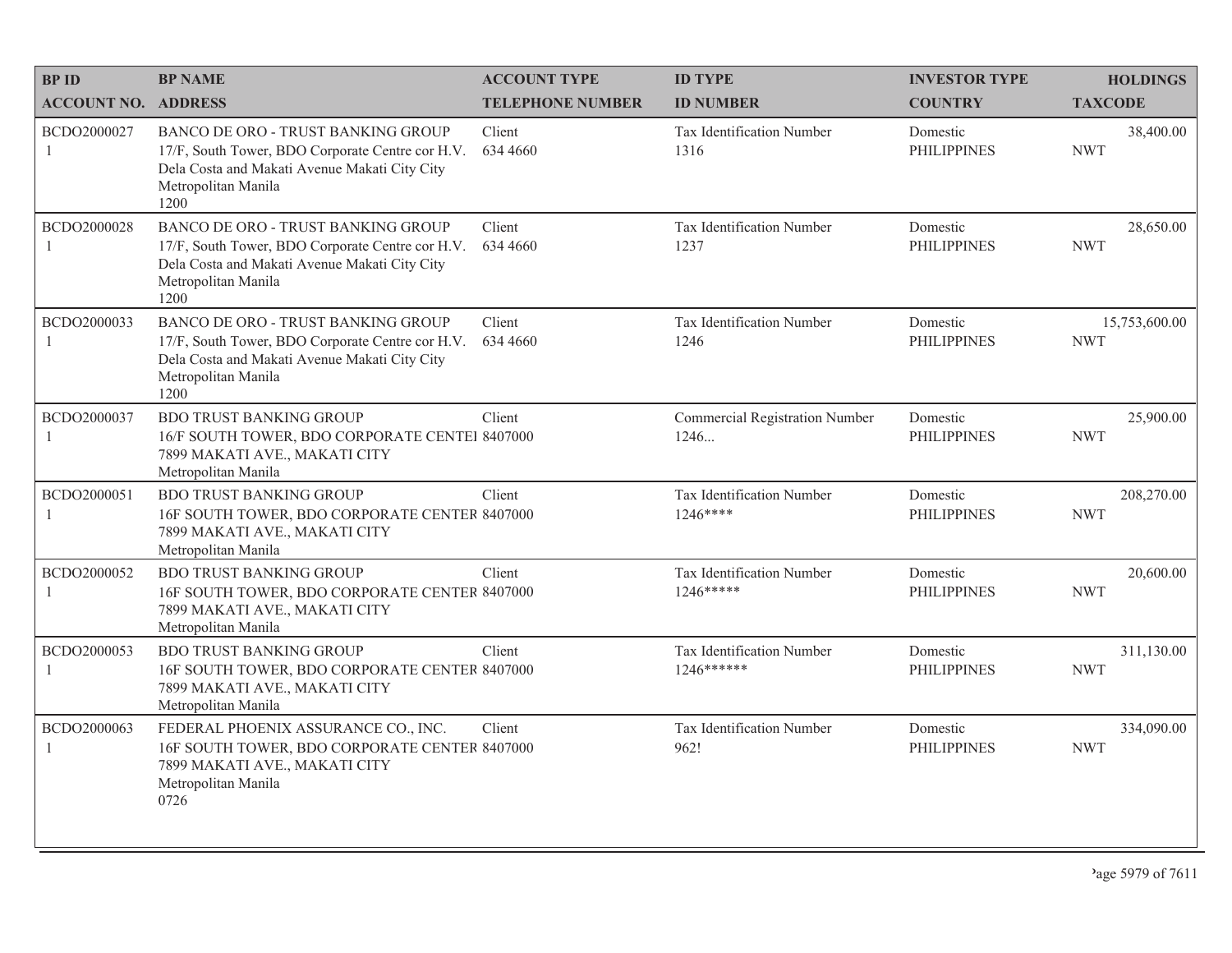| <b>BPID</b>                 | <b>BP NAME</b>                                                                                                                                   | <b>ACCOUNT TYPE</b>     | <b>ID TYPE</b>                                          | <b>INVESTOR TYPE</b>           | <b>HOLDINGS</b>          |
|-----------------------------|--------------------------------------------------------------------------------------------------------------------------------------------------|-------------------------|---------------------------------------------------------|--------------------------------|--------------------------|
| <b>ACCOUNT NO. ADDRESS</b>  |                                                                                                                                                  | <b>TELEPHONE NUMBER</b> | <b>ID NUMBER</b>                                        | <b>COUNTRY</b>                 | <b>TAXCODE</b>           |
| BCDO2000064<br>1            | <b>BDO TRUST BANKING GROUP</b><br>16F SOUTH TOWER, BDO CORPORATE CENTER 8407000<br>7899 MAKATI AVE., MAKATI CITY<br>Metropolitan Manila<br>0726  | Client                  | Certificate Of Incorporation<br>962'                    | Domestic<br><b>PHILIPPINES</b> | 147,900.00<br><b>NWT</b> |
| BCDO2000065                 | <b>BDO TRUST BANKING GROUP</b><br>16F SOUTH TOWER, BDO CORPORATE CENTER 8407000<br>7899 MAKATI AVE., MAKATI CITY<br>Metropolitan Manila<br>0726  | Client                  | Certificate Of Incorporation<br>IMA#201-78059-0 NO ID   | Domestic<br><b>PHILIPPINES</b> | 118,200.00<br><b>NWT</b> |
| BCDO2000066                 | <b>BDO TRUST BANKING GROUP</b><br>16F SOUTH TOWER, BDO CORPORATE CENTER 840-7000<br>7899 MAKATI AVE., MAKATI CITY<br>Metropolitan Manila<br>0726 | Client                  | Certificate Of Incorporation<br>IMA#201-78064-0 - NO ID | Domestic<br><b>PHILIPPINES</b> | 131,400.00<br><b>NWT</b> |
| BCDO2000068<br>1            | IMA#208-78180-7<br>16F SOUTH TOWER, BDO CORPORATE CENTER 840-7000<br>7899 MAKATI AVE., MAKATI CITY<br>Metropolitan Manila<br>0726                | Client                  | Tax Identification Number<br>002-856-707-000*           | Domestic<br><b>PHILIPPINES</b> | 6,100.00<br><b>NWT</b>   |
| BCDO2000069<br>2            | IMA#201-78068<br>16F SOUTH TOWER, BDO CORPORATE CENTER 840-7000<br>7899 MAKATI AVE., MAKATI CITY<br>Metropolitan Manila<br>0726                  | Client                  | Tax Identification Number<br>002-856-707-000***         | Domestic<br><b>PHILIPPINES</b> | 6,340.00<br><b>NWT</b>   |
| BCDO2000070<br>1            | IMA# 201-78069<br>16F SOUTH TOWER, BDO CORPORATE CENTER 8407000<br>7899 MAKATI AVE., MAKATI CITY<br>Metropolitan Manila<br>0726                  | Client                  | Tax Identification Number<br>002-856-707-.000           | Domestic<br><b>PHILIPPINES</b> | 170.00<br><b>NWT</b>     |
| BCDO2000071<br>$\mathbf{1}$ | IMA#201-78074<br>16/F SOUTH TOWER, BDO CORPORATE CENTRI 840-7000<br>7899 MAKATI AVENUE, MAKATI CITY<br>Metropolitan Manila<br>0726               | Client                  | Tax Identification Number<br>002-856-707-000?           | Domestic<br><b>PHILIPPINES</b> | 551,400.00<br><b>NWT</b> |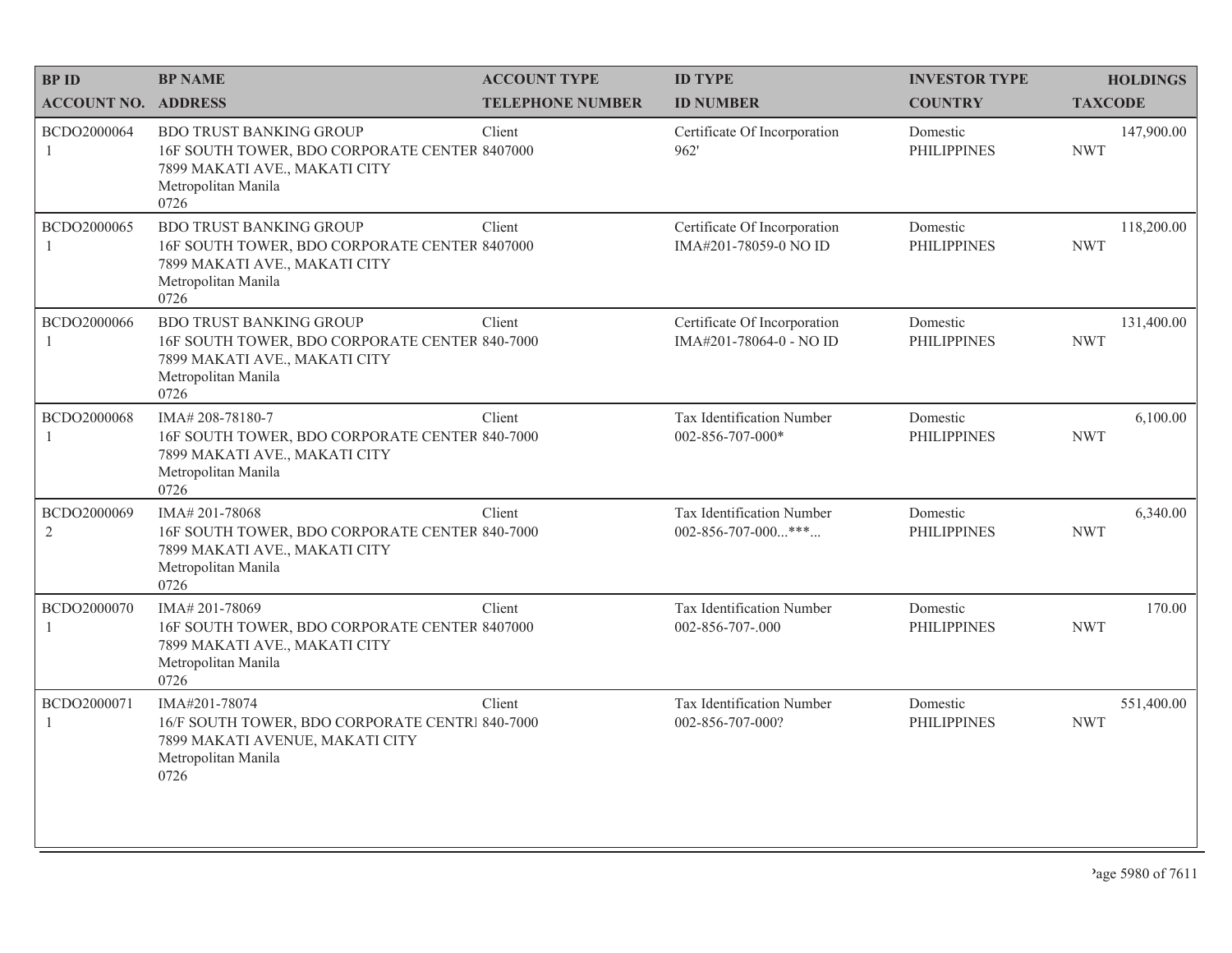| <b>BPID</b>                 | <b>BP NAME</b>                                                                                                                                       | <b>ACCOUNT TYPE</b>     | <b>ID TYPE</b>                                        | <b>INVESTOR TYPE</b>           | <b>HOLDINGS</b>          |
|-----------------------------|------------------------------------------------------------------------------------------------------------------------------------------------------|-------------------------|-------------------------------------------------------|--------------------------------|--------------------------|
| <b>ACCOUNT NO. ADDRESS</b>  |                                                                                                                                                      | <b>TELEPHONE NUMBER</b> | <b>ID NUMBER</b>                                      | <b>COUNTRY</b>                 | <b>TAXCODE</b>           |
| BCDO2000072<br>$\mathbf{1}$ | IMA# 201-78037<br>16/FLR SOUTH TOWER, BDO CORPORATE<br>CENTRE, 7899 MAKATI AVENUE, MAKATI CITY<br>Metropolitan Manila<br>0726                        | Client<br>840-7000      | Tax Identification Number<br>$002 - 856 - 707 - 000$  | Domestic<br><b>PHILIPPINES</b> | 24,400.00<br><b>NWT</b>  |
| BCDO2000078<br>$\mathbf{1}$ | IMA#201-78076<br>16F SOUTH TOWER, BDO CORPORATE CENTER 840-7000<br>7899 MAKATI AVE., MAKATI CITY<br>Metropolitan Manila                              | Client                  | Tax Identification Number<br>002-856-707-000TINNUMBER | Domestic<br><b>PHILIPPINES</b> | 13,500.00<br><b>NWT</b>  |
| BCDO2000085<br>1            | IMA#208-50271<br>16/F SOUTH TOWER, BDO CORPORATE CENTEI 840-7000<br>7899 MAKATI AVE., MAKATI CITY<br>Metropolitan Manila<br>0726                     | Client                  | Tax Identification Number<br>002-856-707-000tg        | Domestic<br><b>PHILIPPINES</b> | 18,800.00<br><b>NWT</b>  |
| BCDO2000086<br>1            | IMA#201-78082<br>16F SOUTH TOWER, BDO CORPORATE CENTER 840-7000<br>7899 MAKATI AVE., MAKATI CITY<br>Metropolitan Manila<br>0726                      | Client                  | Tax Identification Number<br>002-856-707-000.fo       | Domestic<br><b>PHILIPPINES</b> | 267,300.00<br><b>NWT</b> |
| BCDO2000089<br>1            | IMA#201-78086-3<br>16F SOUTH TOWER, BDO CORPORATE CENTER 840-7000<br>7899 MAKATI AVE., MAKATI CITY<br>Metropolitan Manila<br>STMT-E                  | Client                  | Tax Identification Number<br>002-856-707-000.FR       | Domestic<br><b>PHILIPPINES</b> | 155,300.00<br><b>NWT</b> |
| BCDO2000090<br>$\mathbf{1}$ | IMA#201-78090-5<br>16F SOUTH TOWER, BDO CORPORATE CENTER 840-7000<br>7899 MAKATI AVE., MAKATI CITY<br>Metropolitan Manila<br>STMT-E                  | Client                  | Tax Identification Number<br>002-856-707-000.GB       | Domestic<br><b>PHILIPPINES</b> | 53,200.00<br><b>NWT</b>  |
| BCDO2000091                 | BDO TRUST FAO GENERALI PILIPINAS LIFE                                                                                                                | Client                  | Tax Identification Number                             | Domestic                       | 4,700.00                 |
| $\mathbf{1}$                | ASSURANCE COMPANY- BALANCED FUND<br>16F SOUTH TOWER, BDO CORPORATE CENTER 840-7000<br>7899 MAKATI AVE., MAKATI CITY<br>Metropolitan Manila<br>STMT-E |                         | 002-856-707-000.JN                                    | <b>PHILIPPINES</b>             | <b>NWT</b>               |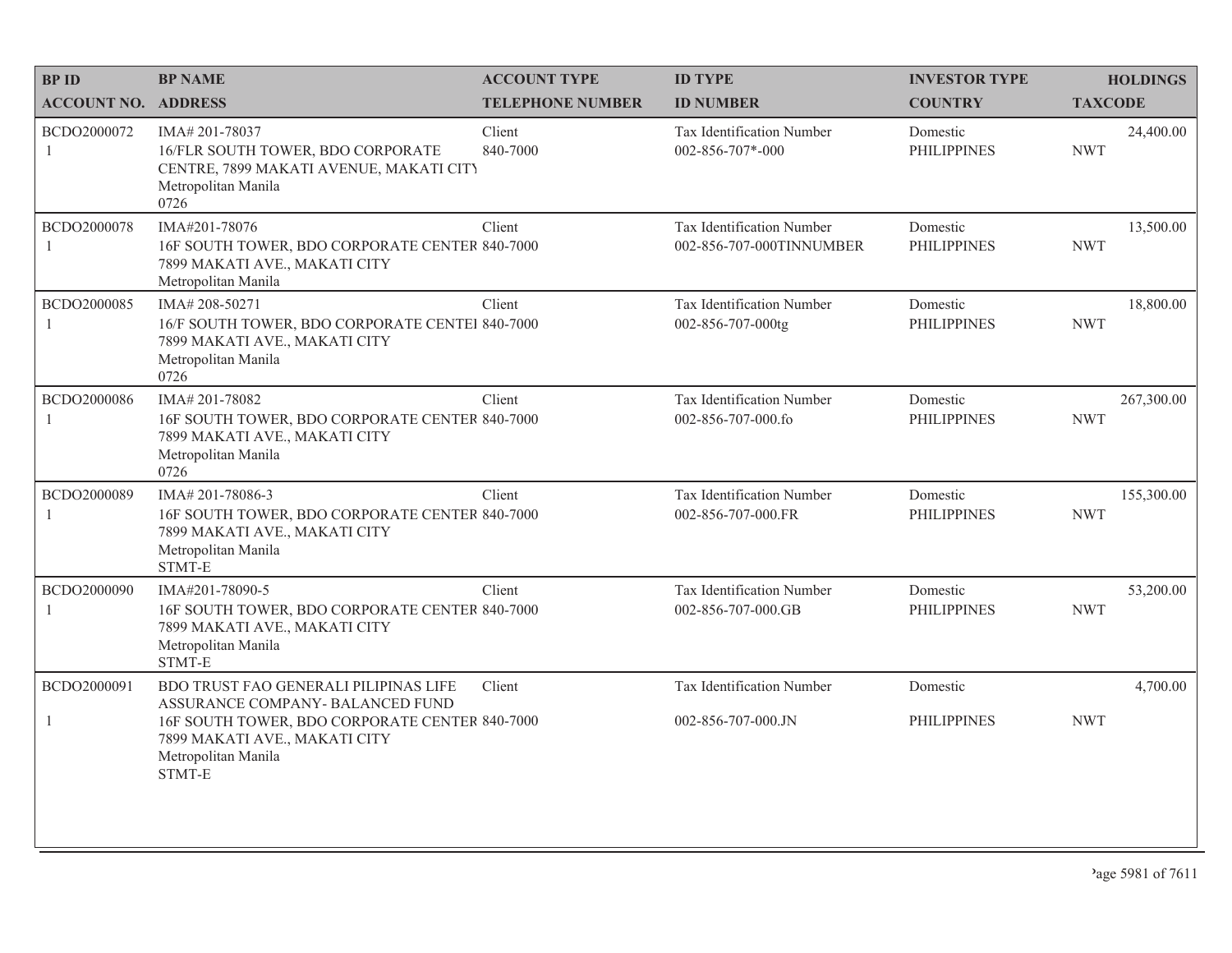| <b>BPID</b>                   | <b>BP NAME</b>                                                                                                                                                                              | <b>ACCOUNT TYPE</b>     | <b>ID TYPE</b>                                     | <b>INVESTOR TYPE</b>           | <b>HOLDINGS</b>           |
|-------------------------------|---------------------------------------------------------------------------------------------------------------------------------------------------------------------------------------------|-------------------------|----------------------------------------------------|--------------------------------|---------------------------|
| <b>ACCOUNT NO. ADDRESS</b>    |                                                                                                                                                                                             | <b>TELEPHONE NUMBER</b> | <b>ID NUMBER</b>                                   | <b>COUNTRY</b>                 | <b>TAXCODE</b>            |
| BCDO2000092<br>$\mathbf{1}$   | BDO TRUST FAO GENERALI PILIPINAS LIFE<br>ASSURANCE COMPANY- EQUITY FUND<br>16F SOUTH TOWER, BDO CORPORATE CENTER 840-7000<br>7899 MAKATI AVE., MAKATI CITY<br>Metropolitan Manila<br>STMT-E | Client                  | Tax Identification Number<br>002-856-707-000.HB    | Domestic<br><b>PHILIPPINES</b> | 8,100.00<br><b>NWT</b>    |
| BCDO2000093<br>$\mathbf{1}$   | BLUE CROSS INSURANCE INC.<br>16F SOUTH TOWER, BDO CORPORATE CENTER 840-7000<br>7899 MAKATI AVE., MAKATI CITY<br>Metropolitan Manila<br>STMT-E                                               | Client                  | Certificate Of Incorporation<br>002-856-707-000.JM | Domestic<br><b>PHILIPPINES</b> | 3,200.00<br><b>NWT</b>    |
| BCDO2000094<br>1              | IMA#101-78104-5<br>16F SOUTH TOWER, BDO CORPORATE CENTER 840-7000<br>7899 MAKATI AVE., MAKATI CITY<br>Metropolitan Manila<br>STMT-E                                                         | Client                  | Tax Identification Number<br>002-856-707-000.HN    | Domestic<br><b>PHILIPPINES</b> | 24,700.00<br><b>NWT</b>   |
| BCDO2000095<br>1              | IMA#101-78105-1<br>16F SOUTH TOWER, BDO CORPORATE CENTER 840-7000<br>7899 MAKATI AVE., MAKATI CITY<br>Metropolitan Manila<br>STMT-E                                                         | Client                  | Tax Identification Number<br>002-856-707-000.AZ    | Domestic<br><b>PHILIPPINES</b> | 2,800.00<br><b>NWT</b>    |
| BCDO2000096<br>1              | IMA#101-78107-8<br>16F SOUTH TOWER, BDO CORPORATE CENTER 840-7000<br>7899 MAKATI AVE., MAKATI CITY<br>Metropolitan Manila<br>STMT-E                                                         | Client                  | Passport<br>002-856-707-000.AF                     | Domestic<br><b>PHILIPPINES</b> | 3,700.00<br><b>NWT</b>    |
| CHBC1000004<br>$\mathfrak{2}$ | CHINA BANKING CORPORATION TRUST GROU Client<br>8/F CBC BUILDING, 8745 PASEO DE ROXAS COI 817-7981<br>VILLAR STS. MAKATI CITY<br>Metropolitan Manila<br>1216                                 |                         | Certificate Of Incorporation<br>1216               | Domestic<br><b>PHILIPPINES</b> | 1,300.00<br><b>NWT</b>    |
| CHBC1000010<br>$\mathfrak{2}$ | <b>CHINA BANKING CORPORATION</b><br>8/F CBC BLDG., 8745 PASEO DE ROXAS COR.<br>VILLAR STS., MAKATI CITY<br>Metropolitan Manila                                                              | Client<br>8855854       | Passport<br><b>BALANCED FUND NO ID</b>             | Domestic<br><b>PHILIPPINES</b> | 580,000.00<br><b>PH10</b> |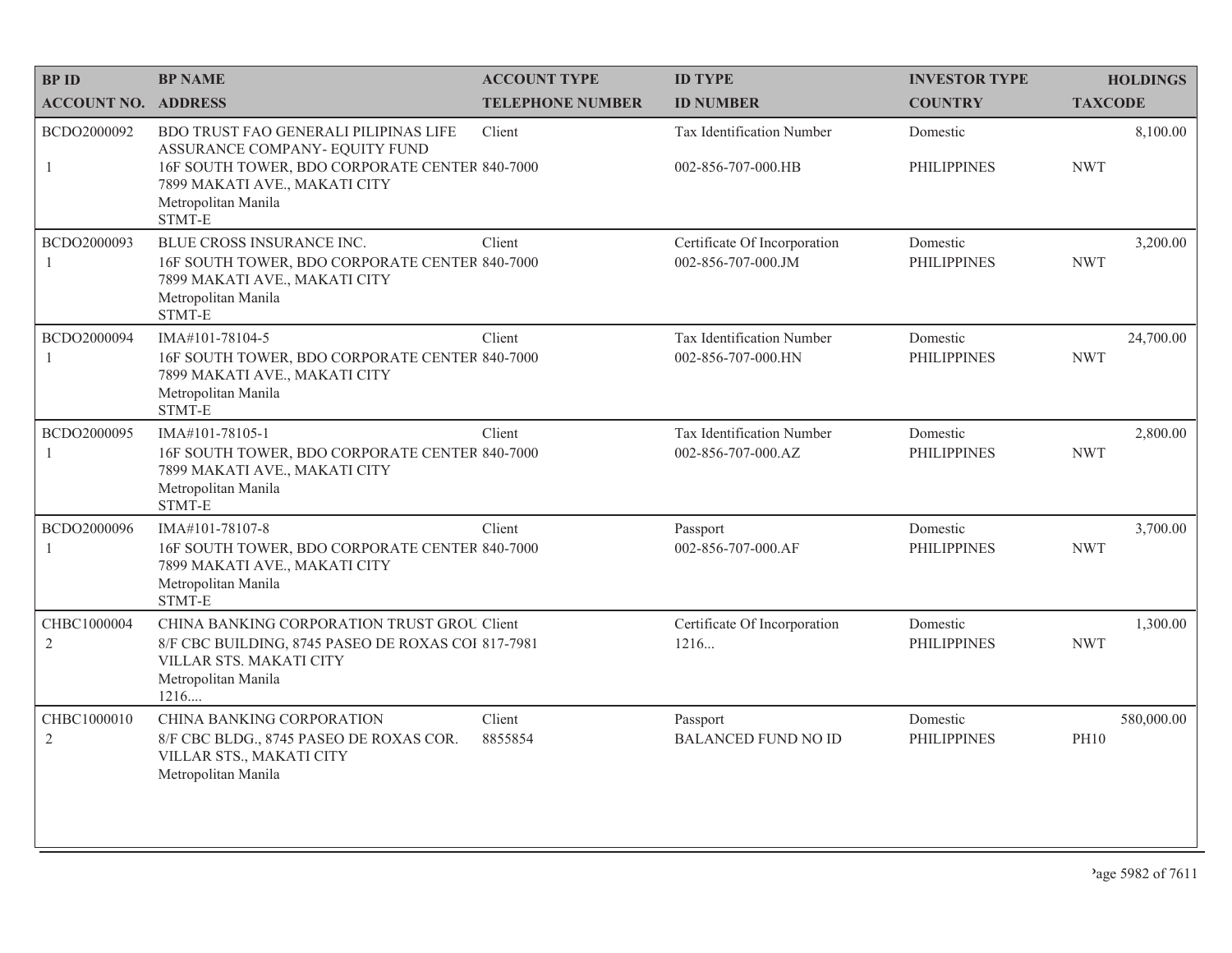| <b>BP ID</b>                  | <b>BP NAME</b>                                                                                                                | <b>ACCOUNT TYPE</b>     | <b>ID TYPE</b>                    | <b>INVESTOR TYPE</b>           | <b>HOLDINGS</b>              |
|-------------------------------|-------------------------------------------------------------------------------------------------------------------------------|-------------------------|-----------------------------------|--------------------------------|------------------------------|
| <b>ACCOUNT NO. ADDRESS</b>    |                                                                                                                               | <b>TELEPHONE NUMBER</b> | <b>ID NUMBER</b>                  | <b>COUNTRY</b>                 | <b>TAXCODE</b>               |
| CHBC1000018<br>$\overline{2}$ | CHINA BANKING CORPORATION<br>8/F CBC BLDG., 8745 PASEO DE ROXAS COR.<br>VILLA ST., MAKATI CITY<br>Metropolitan Manila<br>1226 | Client<br>885-5854      | Passport<br>CHBC1000018           | Domestic<br><b>PHILIPPINES</b> | 400,000.00<br><b>PH10</b>    |
| CITI1000000<br>$\overline{1}$ | CITIBANK N.A.<br>11/F Citibank Tower Villar corner Valero Sts. Makati 8947841<br>City, MM<br>Metropolitan Manila<br>1200      | Own                     | Tax Identification Number<br>946  | Foreign<br><b>PHILIPPINES</b>  | 162,301,113.00<br>FMX1       |
| CITI1000001<br>-1             | CITIBANK N.A.<br>11/F Citibank Tower Villar corner Valero Sts. Makati 8947841<br>City, MM<br>Metropolitan Manila<br>1200      | Client                  | Tax Identification Number<br>1098 | Domestic<br><b>PHILIPPINES</b> | 23,290,807.00<br><b>NWT</b>  |
| CITI1000003<br>-1             | CITIBANK N.A.<br>11/F Citibank Tower Villar corner Valero Sts. Makati 8947841<br>City, MM<br>Metropolitan Manila<br>1200      | Client                  | Tax Identification Number<br>1102 | Domestic<br><b>PHILIPPINES</b> | 1,231,900.00<br><b>NWT</b>   |
| CITI1000004<br>$\overline{1}$ | CITIBANK N.A.<br>11/F Citibank Tower Villar corner Valero Sts. Makati 8947841<br>City, MM<br>Metropolitan Manila<br>1200      | Client                  | Tax Identification Number<br>1101 | Foreign<br><b>PHILIPPINES</b>  | 15,700,144.00<br><b>RA02</b> |
| CITI1000006                   | CITIBANK FAO PHILIPPINE AXA WEALTH<br><b>BALANCED</b>                                                                         | Client                  | Tax Identification Number         | Domestic                       | 3,008,985.00                 |
| -1                            | 11/F Citibank Tower Villar corner Valero Sts. Makati 8947841<br>City, MM<br>Metropolitan Manila<br>1200                       |                         | 1295                              | <b>PHILIPPINES</b>             | <b>NWT</b>                   |
| CITI1000007                   | CITIBANK FAO PHILIPPINE AXA WEALTH<br><b>EOUITY</b>                                                                           | Client                  | Tax Identification Number         | Domestic                       | 5,376,456.00                 |
| -1                            | 11/F Citibank Tower Villar corner Valero Sts. Makati 8947841<br>City, MM<br>Metropolitan Manila<br>1200                       |                         | 1103                              | <b>PHILIPPINES</b>             | <b>NWT</b>                   |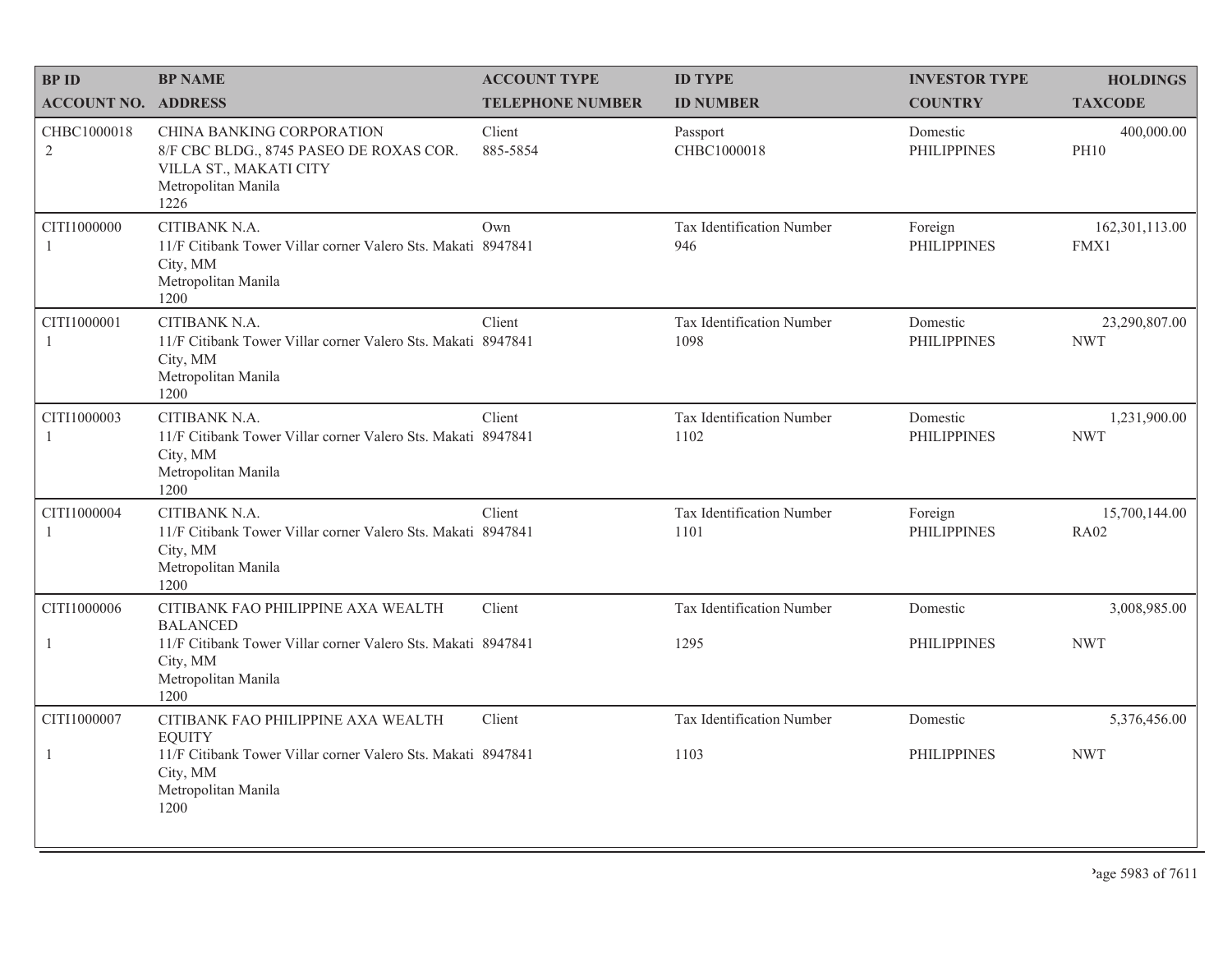| <b>BPID</b>                   | <b>BP NAME</b>                                                                                                                          | <b>ACCOUNT TYPE</b>     | <b>ID TYPE</b>                       | <b>INVESTOR TYPE</b>           | <b>HOLDINGS</b>             |
|-------------------------------|-----------------------------------------------------------------------------------------------------------------------------------------|-------------------------|--------------------------------------|--------------------------------|-----------------------------|
| <b>ACCOUNT NO. ADDRESS</b>    |                                                                                                                                         | <b>TELEPHONE NUMBER</b> | <b>ID NUMBER</b>                     | <b>COUNTRY</b>                 | <b>TAXCODE</b>              |
| CITI1000008<br>1              | CITIBANK FAO PHILIPPINE AXA LOCKED AND Client<br><b>LOADED-EQUITIES</b><br>11/F Citibank Tower Villar corner Valero Sts. Makati 8947841 |                         | Tax Identification Number<br>1105    | Domestic<br><b>PHILIPPINES</b> | 151,018.00<br><b>NWT</b>    |
|                               | City, MM<br>Metropolitan Manila<br>1200                                                                                                 |                         |                                      |                                |                             |
| CITI1000010<br>$\overline{1}$ | CITIBANK N.A.<br>11/F Citibank Tower Villar corner Valero Sts. Makati 8947841<br>City, MM<br>Metropolitan Manila<br>1200                | Client                  | Tax Identification Number<br>1100    | Domestic<br><b>PHILIPPINES</b> | 25,508,279.00<br><b>NWT</b> |
| CITI1000011<br>$\overline{1}$ | CITIBANK FAO PHILIPPINE AXA OPPORTUNIT' Client<br>2/F CITI TOWER, PASEO DE ROXAS, MAKATI<br><b>CITY</b><br>Metropolitan Manila<br>1226  | 894-7714                | Tax Identification Number<br>$1100*$ | Domestic<br><b>PHILIPPINES</b> | 978,564.00<br><b>NWT</b>    |
| CITI1000012                   | CITIBANK FAO AIU INSURANCE PHILS<br><b>COMPANY</b>                                                                                      | Client                  | Tax Identification Number            | Domestic                       | 103,700.00                  |
| $\mathbf{1}$                  | 2/F, CITI TOWER, PASEO DE ROXAS, MAKATI<br><b>CITY</b><br>Metropolitan Manila<br>1226                                                   | 894-7498                | $1100**$                             | <b>PHILIPPINES</b>             | <b>NWT</b>                  |
| CITI1000014                   | CITIBANK FAO PHILIPPINE AXA LIFE<br><b>INSURANCE CORP.</b>                                                                              | Client                  | Certificate Of Incorporation         | Domestic                       | 446,941.00                  |
| 1                             | 2ND CITIBANK TOWER 8741 PASEO DE ROXAS 894-7200<br><b>MAKATI CITY</b><br>Metropolitan Manila                                            |                         | CITI1000014                          | <b>PHILIPPINES</b>             | <b>NWT</b>                  |
| CITI1000015                   | CITIBANK FAO PHILIPPINE AXA CHINESE<br><b>TYCOON</b>                                                                                    | Client                  | Certificate Of Incorporation         | Domestic                       | 616,000.00                  |
| $\overline{1}$                | 2ND FLOOR CITIBANK TOWER SECURITIES AN 894-7200<br>FUNDS SERVICES MAKATI CITY<br>Metropolitan Manila<br>1226                            |                         | ID2                                  | <b>PHILIPPINES</b>             | <b>NWT</b>                  |
| DEUB1000000<br>-1             | DEUTSCHE BANK MANILA-CLIENTS A/C<br>26/F Ayala Tower One Ayala Triangle, Makati City<br>Metropolitan Manila<br>1226                     | Own<br>8946970          | Tax Identification Number<br>948     | Foreign<br><b>PHILIPPINES</b>  | 85,528,769.00<br>FMX1       |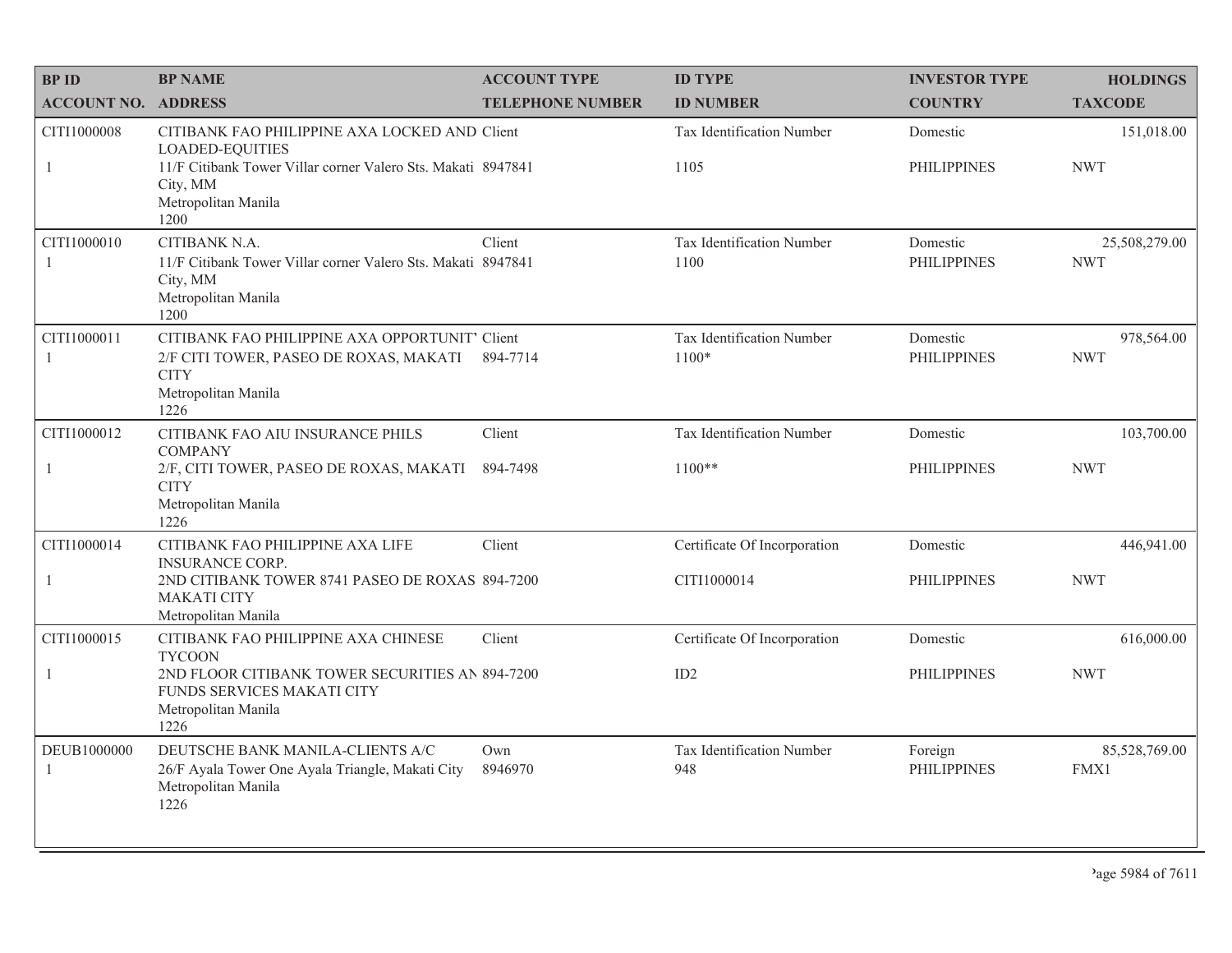| <b>BPID</b>                | <b>BP NAME</b>                                                                                                                                                                                                                           | <b>ACCOUNT TYPE</b>     | <b>ID TYPE</b>                                  | <b>INVESTOR TYPE</b>           | <b>HOLDINGS</b>             |
|----------------------------|------------------------------------------------------------------------------------------------------------------------------------------------------------------------------------------------------------------------------------------|-------------------------|-------------------------------------------------|--------------------------------|-----------------------------|
| <b>ACCOUNT NO. ADDRESS</b> |                                                                                                                                                                                                                                          | <b>TELEPHONE NUMBER</b> | <b>ID NUMBER</b>                                | <b>COUNTRY</b>                 | <b>TAXCODE</b>              |
| DEUB2000000<br>1           | DEUTSCHE BANK MANILA-CLIENTS A/C<br>26/F ayala Tower One, Ayala Triangle, Makati City<br>Metropolitan Manila<br>1226                                                                                                                     | Own<br>894-6970         | Tax Identification Number<br>949                | Domestic<br><b>PHILIPPINES</b> | 728,980.00<br><b>NWT</b>    |
| DEUB2000003                | DEUTSCHE BANK MANILA-CLIENTS A/C<br>26/F ayala Tower One, Ayala Triangle, Makati City<br>Metropolitan Manila<br>1226                                                                                                                     | Client<br>894-6970      | Tax Identification Number<br>1088               | Domestic<br><b>PHILIPPINES</b> | 824,195.00<br><b>NWT</b>    |
| DEUB2000005                | DEUTSCHE BANK MANILA-CLIENTS A/C<br>26/F ayala Tower One, Ayala Triangle, Makati City<br>Metropolitan Manila<br>1226                                                                                                                     | Client<br>894-6970      | Tax Identification Number<br>1087               | Domestic<br><b>PHILIPPINES</b> | 7,458,876.00<br><b>NWT</b>  |
| DEUB2000006                | DEUTSCHE BANK MANILA-CLIENTS A/C<br>26/F ayala Tower One, Ayala Triangle, Makati City<br>Metropolitan Manila<br>1226                                                                                                                     | Client<br>894-6970      | Tax Identification Number<br>1290               | Domestic<br><b>PHILIPPINES</b> | 21,825.00<br><b>PH10</b>    |
| DEUB2000007                | DEUTSCHE BANK AG MANILA BRANCH A/C<br><b>CLIENTS DEUB20</b><br>23F AYALA TOWER ONE AYALA AVE. MAKAT. 8946989<br><b>CITY</b><br>Metropolitan Manila                                                                                       | Client                  | Certificate Of Incorporation<br>000-449-586-000 | Domestic<br><b>PHILIPPINES</b> | 136,000.00<br><b>PH10</b>   |
| GSIS1000000                | GOVERNMENT SERVICE INSURANCE SYSTEM Own<br>GSIS Hqs., Financial Center Roxas Blvd., Pasay City 891-6346<br>Metropolitan Manila<br>$\overline{0}$                                                                                         |                         | Tax Identification Number<br>974                | Domestic<br><b>PHILIPPINES</b> | 47,152,844.00<br><b>NWT</b> |
| HSBC1000000<br>-1          | THE HONGKONG AND SHANGHAI BANKING<br>CORP. LTD. - CLIENTS' ACCT.<br>HSBC Securities Services 12th Floor, The Enterprise 8145200<br>Center, Tower I 6766 Ayala Avenue corner Paseo de<br>Roxas Makati City<br>Metropolitan Manila<br>1200 | Own                     | Tax Identification Number<br>951                | Foreign<br><b>PHILIPPINES</b>  | 706,014,487.00<br>FMX1      |
|                            |                                                                                                                                                                                                                                          |                         |                                                 |                                |                             |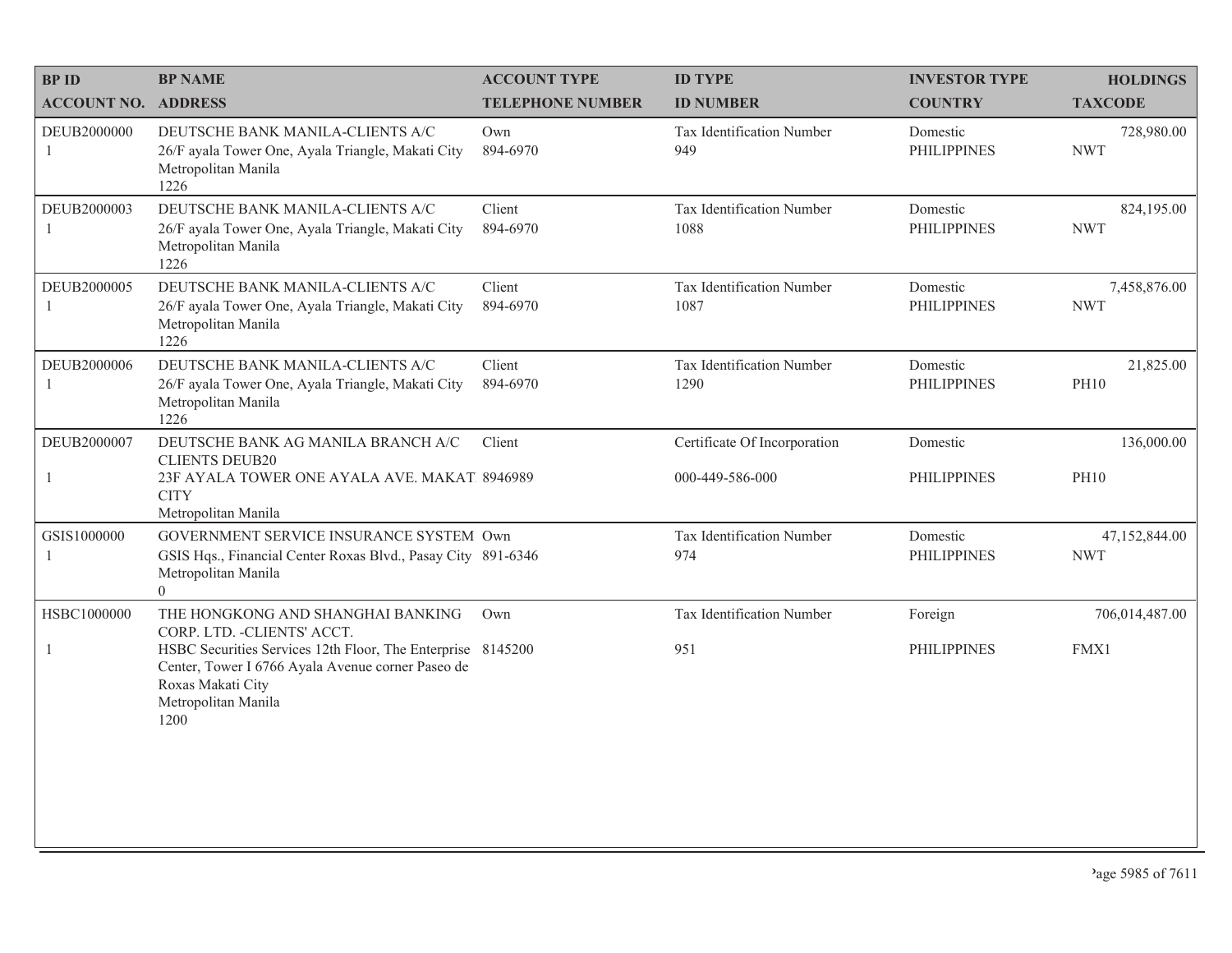| <b>BPID</b>                   | <b>BP NAME</b>                                                                                                                                                                              | <b>ACCOUNT TYPE</b>     | <b>ID TYPE</b>                        | <b>INVESTOR TYPE</b>           | <b>HOLDINGS</b>            |
|-------------------------------|---------------------------------------------------------------------------------------------------------------------------------------------------------------------------------------------|-------------------------|---------------------------------------|--------------------------------|----------------------------|
| <b>ACCOUNT NO. ADDRESS</b>    |                                                                                                                                                                                             | <b>TELEPHONE NUMBER</b> | <b>ID NUMBER</b>                      | <b>COUNTRY</b>                 | <b>TAXCODE</b>             |
| HSBC1000025<br>-1             | THE HONGKONG AND SHANGHAI BANKING<br>CORP. LTD. - CLIENTS' ACCT.<br>HSBC Securities Services 12th Floor, The Enterprise 8145200                                                             | Client                  | Tax Identification Number<br>1288     | Foreign<br><b>PHILIPPINES</b>  | 22,714,500.00<br>NO15      |
|                               | Center, Tower I 6766 Ayala Avenue corner Paseo de<br>Roxas Makati City<br>Metropolitan Manila<br>1200                                                                                       |                         |                                       |                                |                            |
| HSBC2000000                   | THE HONGKONG AND SHANGHAI BANKING<br>CORP. LTD. - CLIENTS' ACCT.                                                                                                                            | Own                     | Tax Identification Number             | Domestic                       | 67,082,469.00              |
| -1                            | HSBC Securities Services 12th Floor, The Enterprise 814-5200<br>Center, Tower I 6766 Ayala Avenue corner Paseo de<br>Roxas Makati City<br>Metropolitan Manila<br>1200                       |                         | 952                                   | <b>PHILIPPINES</b>             | <b>NWT</b>                 |
| HSBC2000002                   | THE HONGKONG AND SHANGHAI BANKING<br>CORP. LTD. - CLIENTS' ACCT.                                                                                                                            | Client                  | Tax Identification Number             | Domestic                       | 4,822,555.00               |
| $\overline{1}$                | HSBC Securities Services 12th Floor, The Enterprise 814-5200<br>Center, Tower I 6766 Ayala Avenue corner Paseo de<br>Roxas Makati City<br>Metropolitan Manila<br>1200                       |                         | 1055                                  | <b>PHILIPPINES</b>             | <b>PH10</b>                |
| HSBC2000005<br>$\overline{1}$ | INSULAR LIFE ASSURANCE CO., LTD - VUL-EF Client<br>HSBC Securities Services 7th Floor, HSBC Centre,<br>3058 Fifth Avenue West, Bonifacio Global City,<br>Taguig City<br>Metropolitan Manila | 581-8203                | Tax Identification Number<br>$1054 -$ | Domestic<br><b>PHILIPPINES</b> | 3,451,000.00<br><b>NWT</b> |
| HSBC2000006                   | ING BANK, N.V. MNL (TRUST DEPT.) FOR THE Client<br>ACCT OF PNB LIFE INS, INC.                                                                                                               |                         | Tax Identification Number             | Domestic                       | 795,301.00                 |
| 1                             | 20/F TOWER ONE, AYALA TRIANGLE AYALA 902-7000<br>AVENUE, MAKATI CITY<br>Metropolitan Manila<br>1226                                                                                         |                         | $1054*$                               | <b>PHILIPPINES</b>             | <b>NWT</b>                 |
| HSBC2000007<br>$\mathbf{1}$   | THE INSULAR LIFE ASSURANCE COMPANY, L1 Client<br>IL COPORATE CENTRE, INSULAR LIFE DRIVE, 582-1875<br>FILINVEST CORPORATE CITY, ALABANG<br>MUNTINLUPA CITY<br>Metropolitan Manila<br>1226    |                         | Certificate Of Incorporation<br>1054. | Domestic<br><b>PHILIPPINES</b> | 3,003,700.00<br><b>NWT</b> |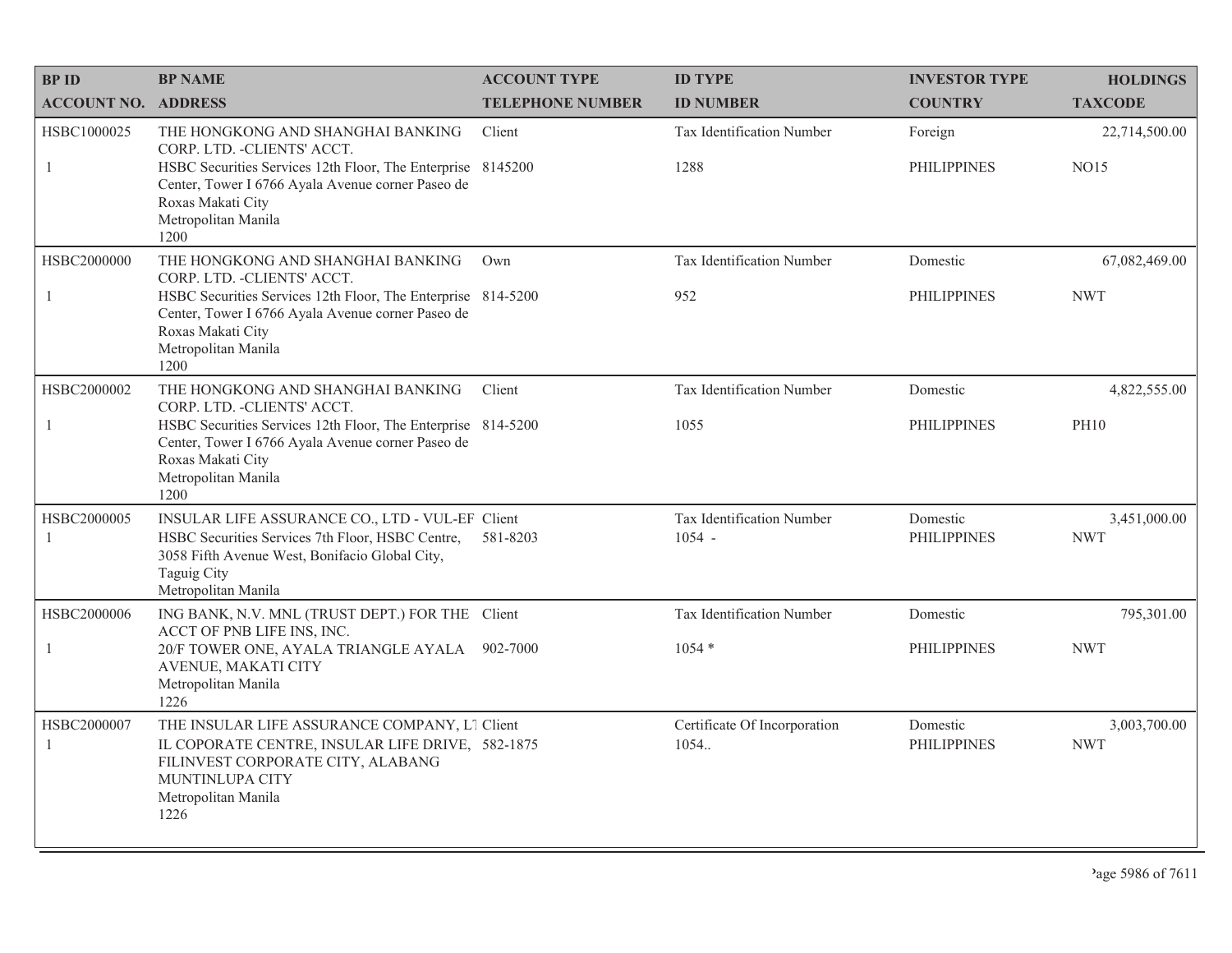| <b>BPID</b>                 | <b>BP NAME</b>                                                                                                                                                                            | <b>ACCOUNT TYPE</b>     | <b>ID TYPE</b>                               | <b>INVESTOR TYPE</b>           | <b>HOLDINGS</b>            |
|-----------------------------|-------------------------------------------------------------------------------------------------------------------------------------------------------------------------------------------|-------------------------|----------------------------------------------|--------------------------------|----------------------------|
| <b>ACCOUNT NO. ADDRESS</b>  |                                                                                                                                                                                           | <b>TELEPHONE NUMBER</b> | <b>ID NUMBER</b>                             | <b>COUNTRY</b>                 | <b>TAXCODE</b>             |
| HSBC2000008<br>1            | THE INSULAR LIFE ASSURANCE COMPANY, L1 Client<br>IL CORPORATE CENTRE, INSULAR LIFE DRIVE 7711915<br>FILINVEST CORPORATE CITY, ALABANG<br>MUNTINLUPA CITY<br>Metropolitan Manila<br>STMT-D |                         | Certificate Of Incorporation<br>1054         | Domestic<br><b>PHILIPPINES</b> | 3,334,400.00<br><b>NWT</b> |
| HSBC2000009<br>$\mathbf{1}$ | THE MANUFACTURERS LIFE INSURANCE CO. Client<br>(PHILS.), INC.<br>16/F LKG TOWER, 6801 AYALA AVENUE, MAK/ 884-5409<br><b>CITY</b><br>Metropolitan Manila<br>STMT-D                         |                         | Certificate Of Incorporation<br>$NOID*$      | Domestic<br><b>PHILIPPINES</b> | 3,436,400.00<br><b>NWT</b> |
| HSBC2000010<br>$\mathbf{1}$ | MANULIFE CHINABANK LIFE ASSURANCE CO. Client<br>24/F LKG TOWER, 6801 AYALA AVENUE, MAK/ 884-5409<br><b>CITY</b><br>Metropolitan Manila<br>STMT-D                                          |                         | Certificate Of Incorporation<br>NO ID        | Domestic<br><b>PHILIPPINES</b> | 2,725,750.00<br><b>NWT</b> |
| HSBC2000011<br>1            | SUN LIFE GREPA FINANCIAL, INC.<br>5/FLR SUNLIFE CENTRE 5TH AVENUE COR RIZ 555-8888<br>DRIVE, BONIFACIO GLOBAL CITY, TAGUIG CIT<br>Metropolitan Manila<br>1634                             | Client                  | Tax Identification Number<br>000-460-716-000 | Domestic<br><b>PHILIPPINES</b> | 5,919,100.00<br><b>NWT</b> |
| HSBC3000000                 | THE HONGKONG & SHANGHAI BANKING COR Own<br>LTD. - OWN ACCOUNT                                                                                                                             |                         | Tax Identification Number                    | Foreign                        | 2.00                       |
| $\mathbf{1}$                | HSBC Securities Services 12th Floor, The Enterprise 636-7370<br>Center, Tower I 6766 Ayala Avenue corner Paseo de<br>Roxas Makati City<br>Metropolitan Manila<br>1200                     |                         | 953                                          | <b>PHILIPPINES</b>             | <b>RA02</b>                |
| LBPT1000000                 | LAND BANK OF THE PHILIPPINES-TRUST<br><b>BANKING GROUP</b>                                                                                                                                | Own                     | Tax Identification Number                    | Domestic                       | 15,550.00                  |
| 1                           | LBP PLAZA 1598 M.H. DEL PILAR COR DR. J.<br>QUINTOS STS., MALATE MANILA<br>Metropolitan Manila<br>1004                                                                                    | 405-7550                | 000-470-394-000                              | <b>PHILIPPINES</b>             | <b>NWT</b>                 |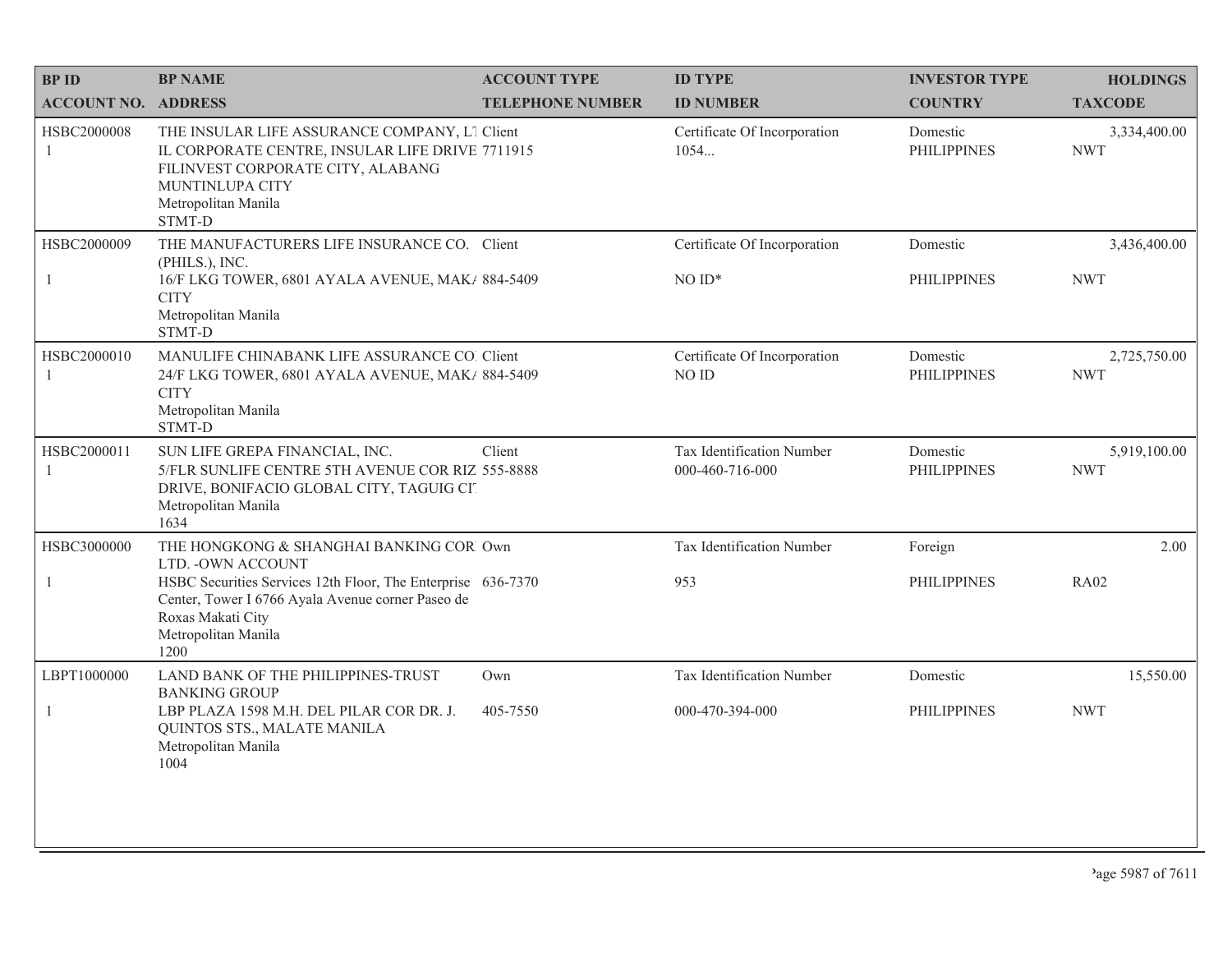| <b>BPID</b>                   | <b>BP NAME</b>                                                                                                                                                                             | <b>ACCOUNT TYPE</b>     | <b>ID TYPE</b>                                | <b>INVESTOR TYPE</b>           | <b>HOLDINGS</b>            |
|-------------------------------|--------------------------------------------------------------------------------------------------------------------------------------------------------------------------------------------|-------------------------|-----------------------------------------------|--------------------------------|----------------------------|
| <b>ACCOUNT NO. ADDRESS</b>    |                                                                                                                                                                                            | <b>TELEPHONE NUMBER</b> | <b>ID NUMBER</b>                              | <b>COUNTRY</b>                 | <b>TAXCODE</b>             |
| LBPT1000009<br>$\mathbf{1}$   | LBP-TBG AS AGENT FOR 28568 TA 01<br>LAND BANK OF THE PHILIPPINES COR. DR. J.<br>QUINTOS STS., MALATE, MANILA<br>Metropolitan Manila                                                        | Client<br>405-7554      | Tax Identification Number<br>004-628-891-000* | Domestic<br><b>PHILIPPINES</b> | 11,400.00<br><b>NWT</b>    |
| LBPT1000013<br>$\mathbf{1}$   | LBP-TBG AS AGENT FOR 22594 TA 01<br>LANDBANK PLAZA M.H. DEL PILAR COR DR. J. 405-7554<br>QUINTOS STS. MALATE MANILA<br>Metropolitan Manila<br>1004                                         | Client                  | Tax Identification Number<br>000-839-862-000  | Domestic<br><b>PHILIPPINES</b> | 18,850.00<br><b>NWT</b>    |
| LBPT1000015<br>$\mathbf{1}$   | LBP-TBG AS AGENT FOR 49107 TA01<br>LANDBANK PLAZA M.H. DEL PILAR COR. DR. J 405-7554<br>QUINTOS STS., MALATE MANILA<br>Metropolitan Manila<br>STMT-E                                       | Client                  | Certificate Of Incorporation<br>LBPT1000015   | Domestic<br><b>PHILIPPINES</b> | 53,200.00<br><b>NWT</b>    |
| OOVV1000000<br>1              | UCPB GENERAL INSURANCE CO., INC.<br>25th Floor, LKG Tower Ayala Avenue, Makati City<br>Metropolitan Manila<br>1226                                                                         | Own<br>884-1225         | Tax Identification Number<br>1007             | Domestic<br><b>PHILIPPINES</b> | 50,000.00<br><b>NWT</b>    |
| PABC1000000<br>1              | AB CAPITAL & INVESTMENT CORP. - TRUST & Own<br><b>INVESTMENT DIV.</b><br>G/F, Asianbank Centre Bldg., Sen. Gil Puyat Extensio 8930373<br>cor. Tordesillas St., Salcedo Village Makati City |                         | Tax Identification Number<br>899              | Domestic<br><b>PHILIPPINES</b> | 50.00<br><b>NWT</b>        |
|                               | Metropolitan Manila<br>$\overline{0}$                                                                                                                                                      |                         |                                               |                                |                            |
| PAUBEIF0000<br>$\overline{2}$ | PAUB1000000<br>33/F JOY-NOLSTALG CENTER, ADB AVE.<br>ORTIGAS, PASIG CITY<br>Metropolitan Manila                                                                                            | Client<br>470-9704      | Certificate Of Incorporation<br>PAUBEIF0000   | Domestic<br><b>PHILIPPINES</b> | 60,000.00<br><b>NWT</b>    |
| PCPL1000002                   | UNITED COCONUT PLANTERS LIFE ASSURAN( Client<br><b>CORPORATION</b>                                                                                                                         |                         | Tax Identification Number                     | Domestic                       | 20,000.00                  |
| $\mathbf{1}$                  | 6774 Cocolife Building, Ayala Avenue, Makati City 812-9070<br>Metropolitan Manila<br>1200                                                                                                  |                         | 1128                                          | <b>PHILIPPINES</b>             | <b>NWT</b>                 |
| PNBC2000000<br>1              | PNB-TBG T-10820<br>3/F PNB Financial Center Roxas Blvd., Pasay City<br>Metropolitan Manila<br>1300                                                                                         | Own<br>5263059          | Tax Identification Number<br>986              | Domestic<br><b>PHILIPPINES</b> | 3,952,400.00<br><b>NWT</b> |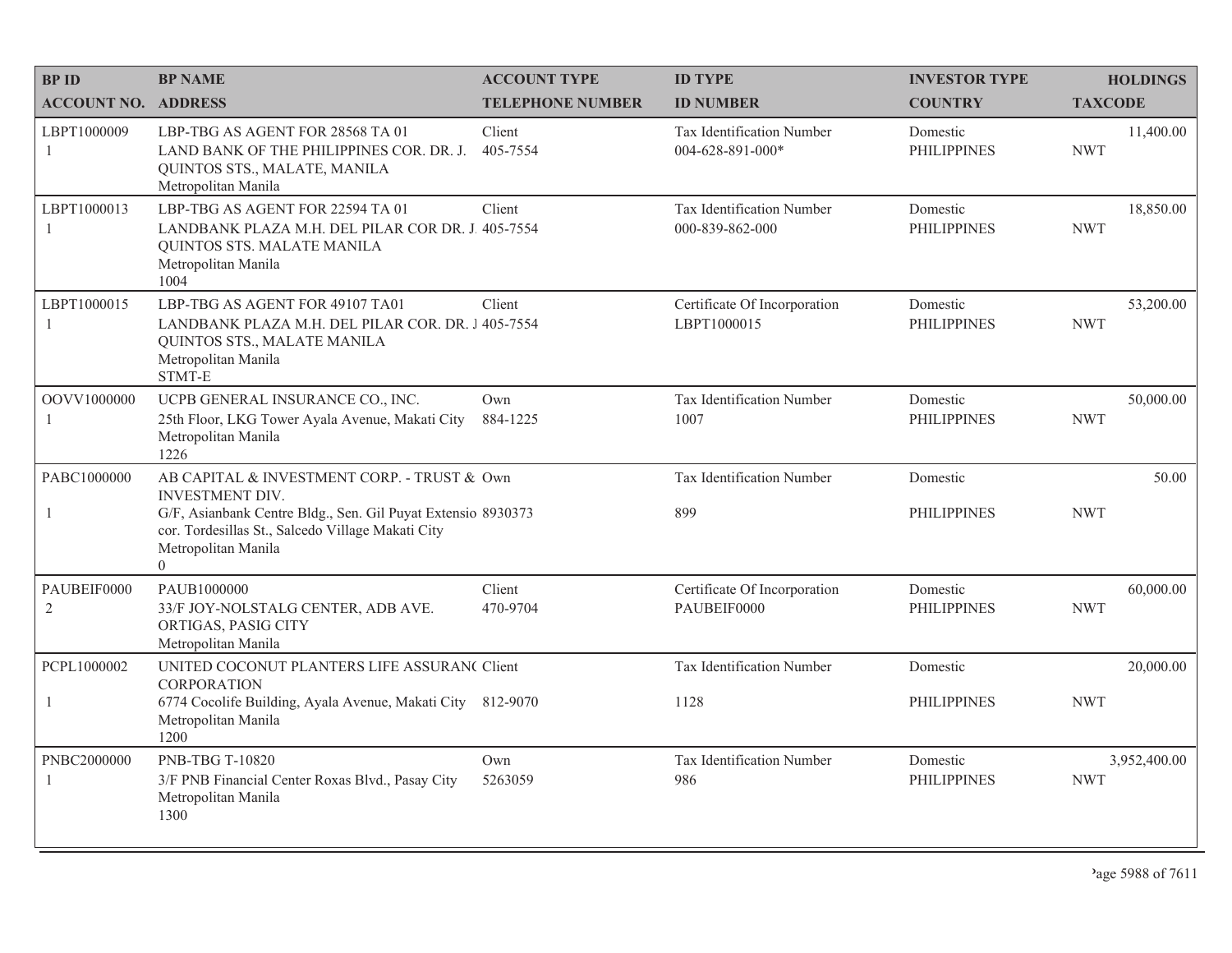| <b>BPID</b>                   | <b>BP NAME</b>                                                                                                                                                               | <b>ACCOUNT TYPE</b>     | <b>ID TYPE</b>                    | <b>INVESTOR TYPE</b>           | <b>HOLDINGS</b>               |
|-------------------------------|------------------------------------------------------------------------------------------------------------------------------------------------------------------------------|-------------------------|-----------------------------------|--------------------------------|-------------------------------|
| <b>ACCOUNT NO. ADDRESS</b>    |                                                                                                                                                                              | <b>TELEPHONE NUMBER</b> | <b>ID NUMBER</b>                  | <b>COUNTRY</b>                 | <b>TAXCODE</b>                |
| PPSB1000000                   | EASTWEST BANKING CORPORATION - TRUST Own<br><b>DIVISION</b>                                                                                                                  |                         | Tax Identification Number         | Domestic                       | 60,600.00                     |
| 1                             | 20/F PBCOM TOWER, AYALA AVE., MAKATI<br><b>CITY</b><br>Metropolitan Manila<br>1229                                                                                           | 885-0695 L8582          | 919                               | <b>PHILIPPINES</b>             | <b>NWT</b>                    |
| PPSB1000008                   | EAST WEST BANKING CORP.-TRUST DIVISION Client<br>FAO 387-311-008354                                                                                                          |                         | Passport                          | Domestic                       | 2,200.00                      |
| $\mathbf{1}$                  | (DANIEL ISIDORE BRIAN CRUZ BONZO OR<br><b>GLORIA DELA CRUZ BONZO)</b><br>5TH AVE. COR. 23RD ST. BONIFACIO GLOBAL<br><b>CITY TAGUIG CITY</b><br>Metropolitan Manila<br>STMT-E | 575-3838                | PPSB1000008                       | <b>PHILIPPINES</b>             | <b>PH10</b>                   |
| PSMC2000000                   | SAN MIGUEL CORPORATION RETIREMENT<br><b>PLAN-STP</b>                                                                                                                         | Own                     | Tax Identification Number         | Domestic                       | 1,332,000.00                  |
| $\mathbf{1}$                  | San Miguel Corporation Retirement Plan 40 San<br>Miguel Avenue, Ortigas Center Mandaluyong City<br>Metropolitan Manila<br>1550                                               | 632-3000                | 929                               | <b>PHILIPPINES</b>             | <b>NWT</b>                    |
| RCBC1000000<br>$\overline{1}$ | RCBC TRUST & INVESTMENT DIVISION<br>333 Sen. Gil J. Puyat Ave. Makati City<br>Metropolitan Manila<br>1200                                                                    | Own<br>894-9017/18      | Tax Identification Number<br>987  | Domestic<br><b>PHILIPPINES</b> | 421,900.00<br><b>NWT</b>      |
| RCBC3000000                   | RCBC TRUST & INVESTMENT DIVISION -<br><b>VARIOUS TAXABLE ACCTS</b>                                                                                                           | Own                     | Tax Identification Number         | Domestic                       | 27,300.00                     |
| $\mathbf{1}$                  | 333 SEN. GIL J. PUYAT AVE., MAKATI CITY<br>Metropolitan Manila                                                                                                               | 8783326                 | 987.                              | <b>PHILIPPINES</b>             | <b>PH10</b>                   |
| SCBK1000000<br>-1             | STANDARD CHARTERED BANK<br>6756 Ayala Avenue Makati City<br>Metropolitan Manila<br>1200                                                                                      | Own<br>878-2879         | Tax Identification Number<br>957  | Foreign<br><b>PHILIPPINES</b>  | 31,249,000.00<br>FMX1         |
| SCBK1000048<br>-1             | STANDARD CHARTERED BANK<br>6756 Ayala Avenue Makati City<br>Metropolitan Manila<br>1200                                                                                      | Client<br>878-2879      | Tax Identification Number<br>1015 | Foreign<br><b>PHILIPPINES</b>  | 30,000.00<br>NTT <sub>2</sub> |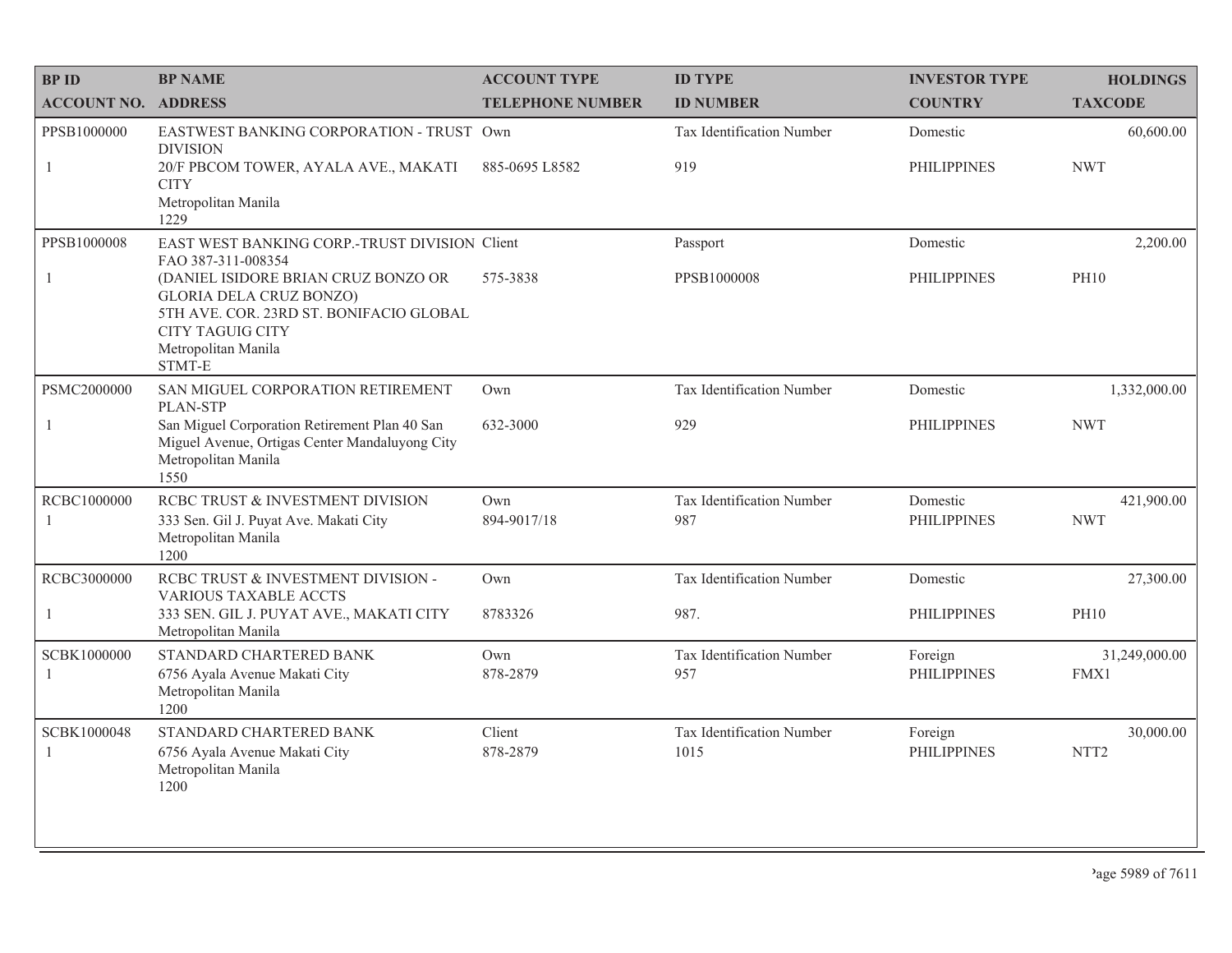| <b>BPID</b>                   | <b>BP NAME</b>                                                                                                                     | <b>ACCOUNT TYPE</b>     | <b>ID TYPE</b>                            | <b>INVESTOR TYPE</b>           | <b>HOLDINGS</b>             |
|-------------------------------|------------------------------------------------------------------------------------------------------------------------------------|-------------------------|-------------------------------------------|--------------------------------|-----------------------------|
| <b>ACCOUNT NO. ADDRESS</b>    |                                                                                                                                    | <b>TELEPHONE NUMBER</b> | <b>ID NUMBER</b>                          | <b>COUNTRY</b>                 | <b>TAXCODE</b>              |
| SCBK1000050                   | PRU LIFE INSURANCE CORP. OF UK - LINKED<br><b>FUND</b>                                                                             | Client                  | Commercial Registration Number            | Domestic                       | 10,077,850.00               |
| $\mathbf{1}$                  | 5TH FLOOR 6788 AYALA AVENUE MAKATI CIT 878-2124<br>Metropolitan Manila<br>1200                                                     |                         | AS096-0511                                | <b>PHILIPPINES</b>             | <b>NWT</b>                  |
| SCTD1000000                   | MBTC - TRUST BANKING GROUP<br>5/F Metrobank Plaza Sen. Gil J. Puyat Ave. Makati<br>City<br>Metropolitan Manila<br>1200             | Own<br>894-8888         | Tax Identification Number<br>990          | Domestic<br><b>PHILIPPINES</b> | 19,330,448.00<br><b>NWT</b> |
| SCTD1000004                   | MBTC TBG AS IM FOR 3012-00022-07<br>17TH FLR. GT TOWER INTL AYALA AVE.,<br><b>MAKATI CITY</b><br>Metropolitan Manila               | Client<br>857-5299      | Tax Identification Number<br>990.*.****   | Domestic<br><b>PHILIPPINES</b> | 63,000.00<br><b>PH10</b>    |
| <b>SCTD1000008</b><br>-1      | MBTC TBG AS IM FOR WESTMONT RET PLAN<br>17TH FLR. GT TOWER INTL AYALA AVE.,<br><b>MAKATI CITY</b><br>Metropolitan Manila           | Client<br>857-5299      | Certificate Of Incorporation<br>990       | Domestic<br><b>PHILIPPINES</b> | 36,000.00<br><b>NWT</b>     |
| SCTD1000009<br>-1             | MBTC TBG AS IM FOR MEDICHEM RET PLAN<br>17TH FLR. GT TOWER INTL AYALA AVE.,<br><b>MAKATI CITY</b><br>Metropolitan Manila           | Client<br>857-5299      | Certificate Of Incorporation<br>990"      | Domestic<br><b>PHILIPPINES</b> | 20,000.00<br><b>NWT</b>     |
| SCTD1000010<br>$\overline{1}$ | MBTC TBG AS IM FOR PEDIATRICA RET PLAN Client<br>17TH FLR. GT TOWER INTL AYALA AVE.,<br><b>MAKATI CITY</b><br>Metropolitan Manila  | 857-5299                | Certificate Of Incorporation<br>990       | Domestic<br><b>PHILIPPINES</b> | 15,000.00<br><b>NWT</b>     |
| SCTD1000011<br>-1             | MBTC TBG AS IM FOR MFI FOUNDATION, INC. Client<br>17TH FLR. GT TOWER INTL AYALA AVE.,<br><b>MAKATI CITY</b><br>Metropolitan Manila | 857-5299                | Certificate Of Incorporation<br>990 ***** | Domestic<br><b>PHILIPPINES</b> | 11,050.00<br><b>NWT</b>     |
| SCTD1000012                   | MBTC TBG AS IM FOR TAKING CARE OF<br><b>BUSINESS CORP.</b>                                                                         | Client                  | Certificate Of Incorporation              | Domestic                       | 50,000.00                   |
| -1                            | 17TH FLR. GT TOWER INTL AYALA AVE.,<br><b>MAKATI CITY</b><br>Metropolitan Manila                                                   | 857-5299                | 990 ****                                  | <b>PHILIPPINES</b>             | <b>NWT</b>                  |
|                               |                                                                                                                                    |                         |                                           |                                |                             |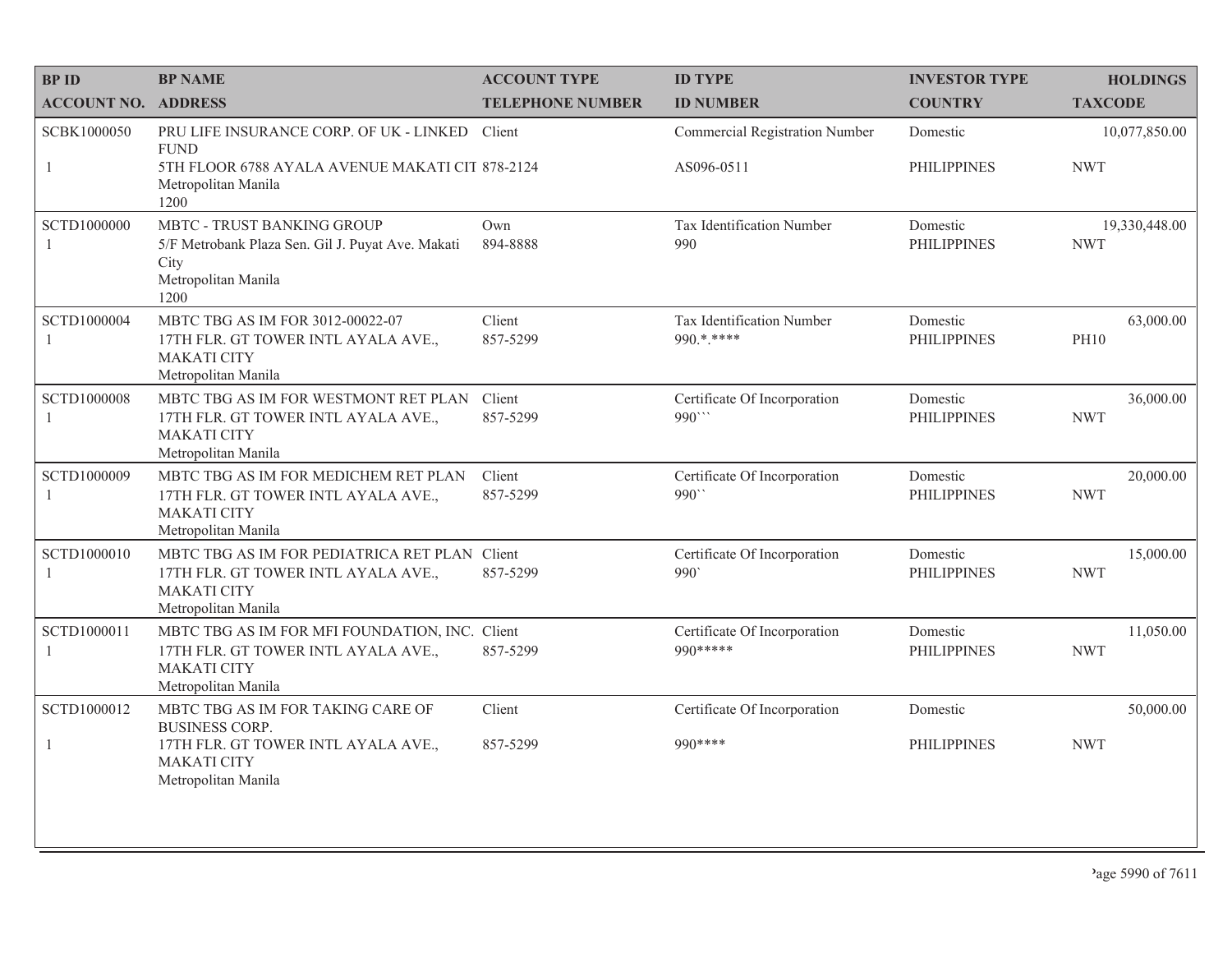| <b>BPID</b>                | <b>BP NAME</b>                                                                                                                            | <b>ACCOUNT TYPE</b>     | <b>ID TYPE</b>                       | <b>INVESTOR TYPE</b>           | <b>HOLDINGS</b>         |
|----------------------------|-------------------------------------------------------------------------------------------------------------------------------------------|-------------------------|--------------------------------------|--------------------------------|-------------------------|
| <b>ACCOUNT NO. ADDRESS</b> |                                                                                                                                           | <b>TELEPHONE NUMBER</b> | <b>ID NUMBER</b>                     | <b>COUNTRY</b>                 | <b>TAXCODE</b>          |
| SCTD1000014                | MBTC TBG AS IM FOR BOARD OF TRUSTEES O Client<br>PERAA RET FUND                                                                           |                         | Certificate Of Incorporation         | Domestic                       | 633,450.00              |
| 1                          | 17TH FLR. GT TOWER INTL AYALA AVE.,<br><b>MAKATI CITY</b><br>Metropolitan Manila                                                          | 857-5299                | 990 **                               | <b>PHILIPPINES</b>             | <b>NWT</b>              |
| SCTD1000015                | MBTC TBG AS IM FOR BOARD OF TRUSTEES - Client<br>STANDARD CHARTERED RET PLAN                                                              |                         | Certificate Of Incorporation         | Domestic                       | 42,000.00               |
| $\mathbf{1}$               | 17TH FLR. GT TOWER INTL AYALA AVE.,<br><b>MAKATI CITY</b><br>Metropolitan Manila                                                          | 857-5299                | 990                                  | <b>PHILIPPINES</b>             | <b>NWT</b>              |
| SCTD1000016                | MBTC TBG AS IM FOR GOVT SERVICE<br><b>INSURANCE SYSTEM</b>                                                                                | Client                  | Certificate Of Incorporation         | Domestic                       | 4,318,400.00            |
| $\mathbf{1}$               | 17TH FLR. GT TOWER INTL AYALA AVE.,<br><b>MAKATI CITY</b><br>Metropolitan Manila                                                          | 857-5299                | 990*                                 | PHILIPPINES                    | <b>NWT</b>              |
| SCTD1000017                | MBTC TBG AS INV MGR FOR MERCURY GROU. Client                                                                                              |                         | Tax Identification Number            | Domestic                       | 110,000.00              |
| -1                         | 17TH FLR. GT TOWER INTL AYALA AVE.,<br><b>MAKATI CITY</b><br>Metropolitan Manila<br>1200                                                  | 857-5299                | 990*                                 | <b>PHILIPPINES</b>             | <b>NWT</b>              |
| SCTD1000018<br>1           | MBTC-TBG AS INV MGR FOR SKETCHBOOKS, I Client<br>17TH FLR. GT TOWER INTL AYALA AVE.,<br><b>MAKATI CITY</b><br>Metropolitan Manila<br>1200 | 857-5299                | Tax Identification Number<br>$**990$ | Domestic<br><b>PHILIPPINES</b> | 40,000.00<br><b>NWT</b> |
| SCTD1000019                | MBTC-TBG AS INV MGR FLG MANAGEMENT & Client<br>DEVT. CORP.                                                                                |                         | Certificate Of Incorporation         | Domestic                       | 191,200.00              |
| $\mathbf{1}$               | 17TH FLR GT TOWER INTL, AYALA AVE.,<br><b>MAKATI CITY</b><br>Metropolitan Manila<br>STMT-D                                                | 8575299                 | FLG MGNT NO ID                       | <b>PHILIPPINES</b>             | <b>NWT</b>              |
| SCTD1000022                | MBTC-TBG AS INV MGR FOR PHILIPPINE STOC Client<br><b>EXCHANGE</b>                                                                         |                         | Tax Identification Number            | Domestic                       | 215,000.00              |
| $\mathbf{1}$               | 17TH FLR GT TOWER INTL AYALA AVE.,<br><b>MAKATI CITY</b><br>Metropolitan Manila<br>1200                                                   | 8575299                 | 000477863000.                        | PHILIPPINES                    | <b>NWT</b>              |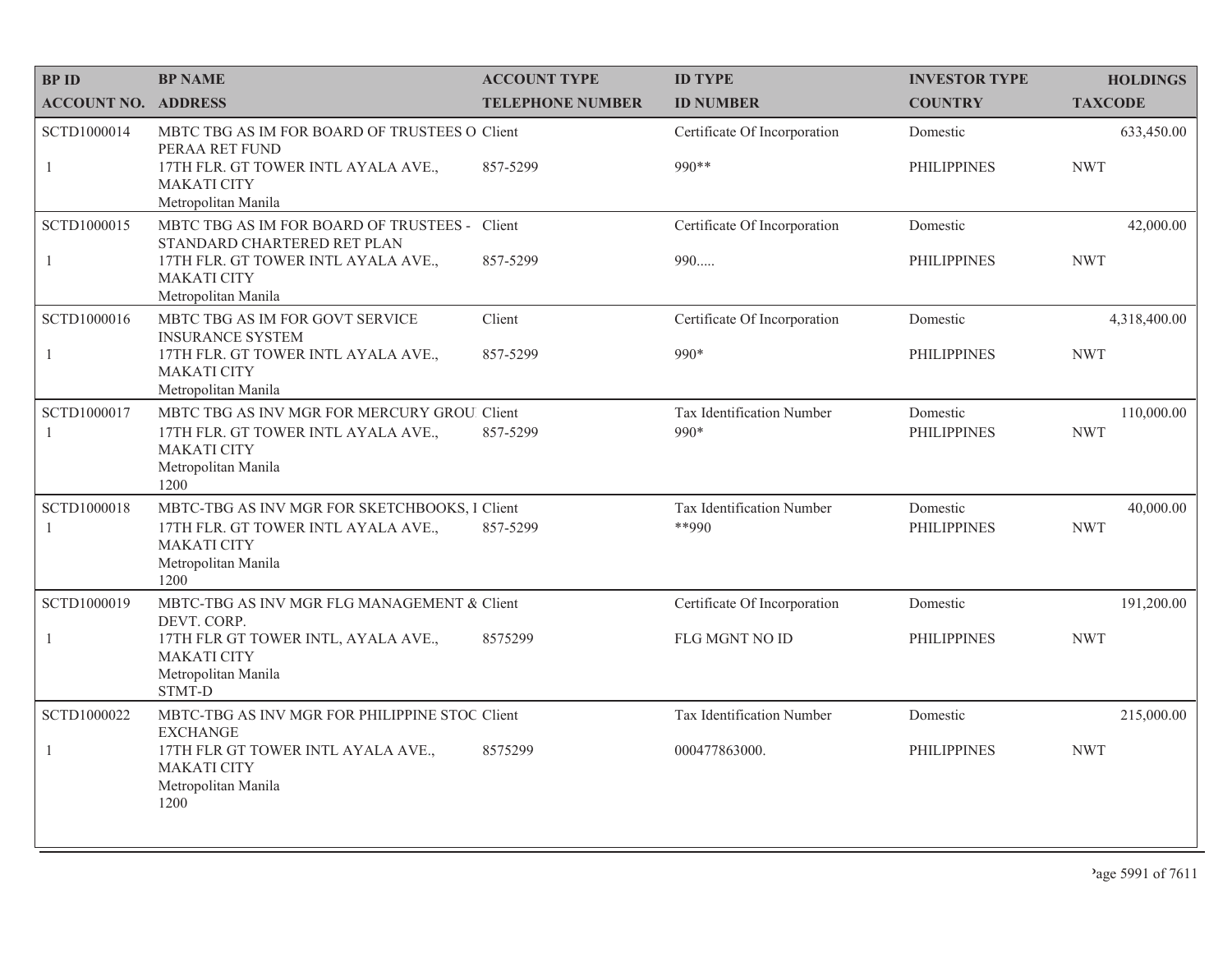| <b>BPID</b>                 | <b>BP NAME</b>                                                                                                                                        | <b>ACCOUNT TYPE</b>     | <b>ID TYPE</b>                            | <b>INVESTOR TYPE</b>           | <b>HOLDINGS</b>         |
|-----------------------------|-------------------------------------------------------------------------------------------------------------------------------------------------------|-------------------------|-------------------------------------------|--------------------------------|-------------------------|
| <b>ACCOUNT NO. ADDRESS</b>  |                                                                                                                                                       | <b>TELEPHONE NUMBER</b> | <b>ID NUMBER</b>                          | <b>COUNTRY</b>                 | <b>TAXCODE</b>          |
| SCTD1000023                 | MBTC-TBG AS INV MGR FOR MAJENT AGRO<br>INDUSTRIAL CORP. - CAROLINA BAMBOO                                                                             | Client                  | Tax Identification Number                 | Domestic                       | 60,000.00               |
| $\mathbf{1}$                | <b>GARDENS</b><br>17TH FLR GT TOWER INTL, AYALA AVE.,<br><b>MAKATI CITY</b><br>Metropolitan Manila<br>1200                                            | 8575299                 | 000 477 863 000.                          | <b>PHILIPPINES</b>             | <b>NWT</b>              |
| SCTD1000025                 | MBTC-TBG AS INV MGR FOR S-ANG<br>CONSTRUCTION AND GENERAL TRADING INC                                                                                 | Client                  | Tax Identification Number                 | Domestic                       | 50,000.00               |
| $\mathbf{1}$                | 17TH FLR GT TOWER INTL AYALA AVE.,<br><b>MAKATI CITY</b><br>Metropolitan Manila<br>1200                                                               | 8575299                 | 007-337-757                               | <b>PHILIPPINES</b>             | <b>NWT</b>              |
| SCTD1000029                 | MBTC TBG AS IM FOR NARRA PRINCETON<br><b>HOLDINGS LIMITED</b>                                                                                         | Client                  | Certificate Of Incorporation              | Foreign                        | 65,000.00               |
| $\mathbf{1}$                | 17TH FLR GT TOWER INTERNATIONAL AYALA 857-5299<br>AVENUE, MAKATI CITY<br>Metropolitan Manila                                                          |                         | SCTD1000029                               | <b>PHILIPPINES</b>             | VI24                    |
| SCTD1000030                 | MBTC TBG AS INVT. MNGR. FOR 3011-00033-12 Client<br>17TH FLR GT TOWER INTERNATIONAL AYALA 857-5299<br>AVENUE, MAKATI CITY<br>Metropolitan Manila      |                         | Tax Identification Number<br>121-689-178  | Domestic<br><b>PHILIPPINES</b> | 5,000.00<br><b>NWT</b>  |
| SCTD1000032<br>$\mathbf{1}$ | MBTC TBG AS IM FOR HOLY ANGEL UNIVERSI Client<br>17TH FLR GT TOWER INTERNATIONAL AYALA 857-5299<br>AVENUE, MAKATI CITY<br>Metropolitan Manila<br>1200 |                         | Tax Identification Number<br>000772540000 | Domestic<br><b>PHILIPPINES</b> | 20,000.00<br><b>NWT</b> |
| SCTD1000038                 | MBTC TBG AS IM FOR ATENEO DE MANILA<br>UNIVERSITY (QUEZON CITY), INC.                                                                                 | Client                  | Certificate Of Incorporation              | Domestic                       | 100,000.00              |
| 1                           | 17TH FLR GT TOWER INTERNATIONAL AYALA 857-5299<br>AVENUE, MAKATI CITY<br>Metropolitan Manila<br>STMT-E                                                |                         | 000-707-229-000                           | <b>PHILIPPINES</b>             | <b>NWT</b>              |